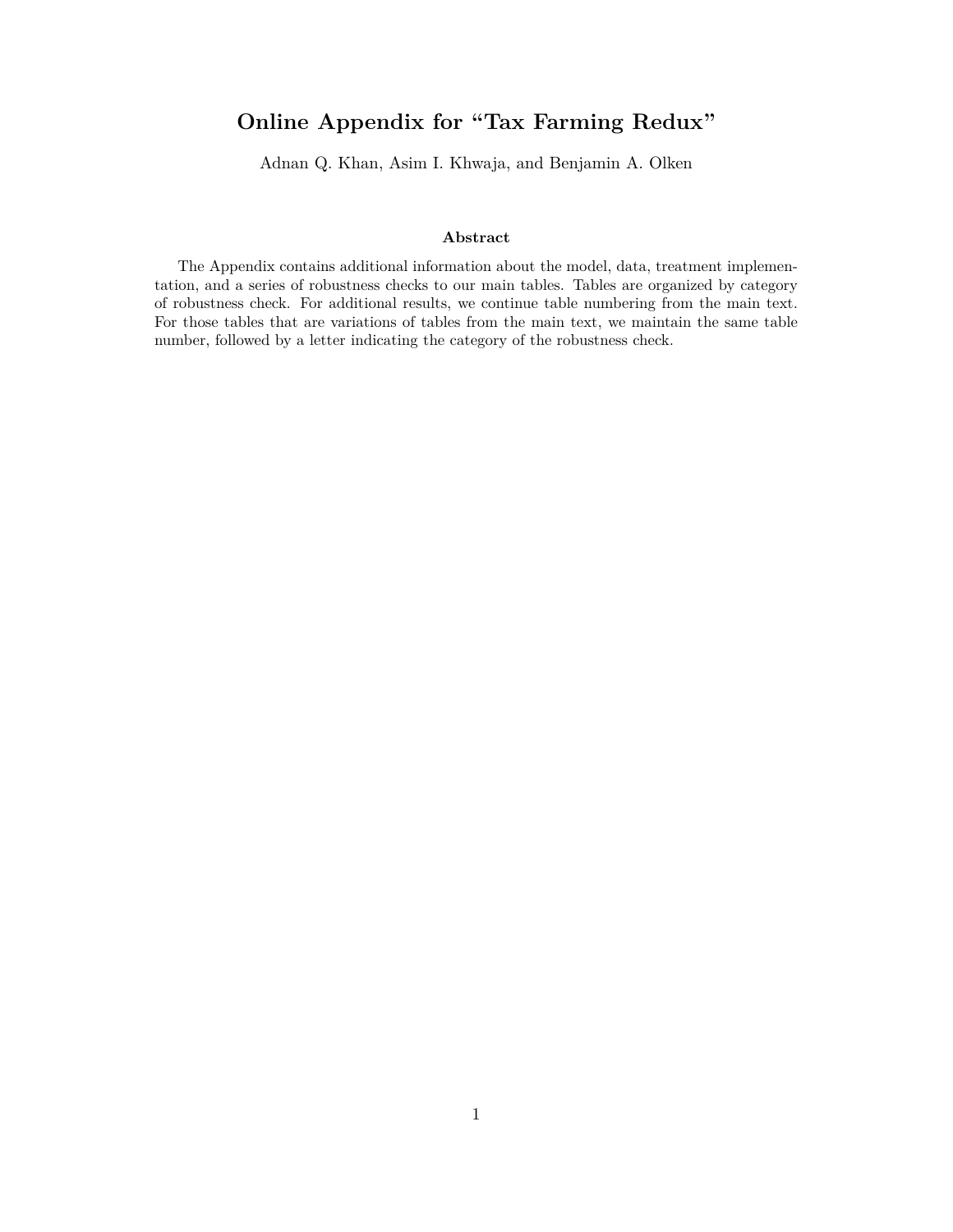# **Part I Appendices**

## **A Generalizations of Model**

In the model presented in Section 3, we assumed for simplicity that the costs of reducing tax liabilities were linear in the amount reduced (i.e. the cost for taxpayers is  $\alpha_i(\tau_i^* - \tau_i)$ ) and for inspectors is  $\beta_i$  ( $\tau_i^* - \tau_i$ ). Here we show two generalizations of this setup. In Section A.1 we generalize this cost function. In Section A.2 we derive a related model where the costs are in terms of bribes paid, rather than reductions in tax liability. The general conclusions are unchanged from the simple version in the text.

## **A.1 Generalizing the Cost Function**

Instead of having the costs of evasion  $(\alpha_i \text{ and } \beta_i)$  be linear, which gives corner solutions of either full or no evasion, an alternative model would consider convex costs of evasion, yielding interior solutions for evasion. Specifically, suppose instead that the taxpayer's utility cost of accepting a reduced tax liability is  $\alpha_i g(\tau_i^*, \tau_i)$ , and the tax inspector's cost is  $\beta_i h(\tau_i^*, \tau_i)$  where the marginal costs of collusion are weakly positively increasing in  $\tau_i^* - \tau_i$ . To guarantee an interior solution, as in Chetty (2009), we assume that  $\frac{\partial g}{\partial \tau}|_{(\tau_i^*,\tau_i^*)} = 0$  and  $\frac{\partial g}{\partial \tau}|_{(\tau_i^*,0)} = \infty$ , with analogous conditions for *h*. The taxpayer's utility function is  $-\tau_i - \alpha_i g(\tau_i^*, \tau_i) - b_i$ , where  $b_i$  is the bribe that the taxpayer needs to pay to reduce tax liability to  $\tau_i$  from  $\tau_i^*$ . The tax inspector's utility is  $r\tau_i - \beta_i h(\tau_i^*, \tau_i) + b_i$ .

As before, the tax inspector and taxpayer choose  $\tau_i$  to maximize their net (of outside options) joint surplus, i.e. solve

$$
\max_{\tau_i} -\tau_i - \alpha_i g(\tau_i^*, \tau_i) + r\tau_i - \beta_i h(\tau_i^*, \tau_i) + \tau_i^* - r\tau_i^* \tag{A.1}
$$

The bribe paid is a fixed share  $1 - \gamma$  of the joint surplus from evasion, plus the tax inspector's outside option if no evasion takes place,  $r\tau_i^*$ . Denote the solution to the maximization problem in  $(A.1)$  as  $\hat{\tau}_i$ .

$$
b(\tau_i^*, \tau_i, r) = (1 - \gamma) \left[ (1 - r) (\tau_i^* - \hat{\tau}_i) - \alpha_i g(\tau_i^*, \hat{\tau}_i) - \beta_i h(\tau_i^*, \hat{\tau}_i) \right] + r(\tau_i^* - \hat{\tau}_i) + \beta_i h(\tau_i^*, \hat{\tau}_i)
$$

Note that since  $\hat{\tau}_i$  was chosen to maximize (A.1), we can use the envelope theorem (the term in square brackets is the value function) to calculate

$$
\frac{db}{dr} = -(1 - \gamma)(\tau_i^* - \hat{\tau}_i) + (\tau_i^* - \hat{\tau}_i) + \beta_i \frac{\partial h}{\partial \tau}(\tau_i^*, \hat{\tau}_i) \frac{d\tau}{dr}
$$
(A.2)

If  $\beta_i = 0$ , then equation (A.2) shows that bribes increase in response to an increase in *r*. If  $\beta_i > 0$ , the change in bribes is theoretically ambiguous. If we assume that costs are convex (i.e. that  $\frac{\partial^2 g}{\partial \tau^2}(\tau_i^*, \tau) > 0$  and  $\frac{\partial^2 h}{\partial \tau^2}(\tau_i^*, \tau) > 0$ , then taxes paid also increase with r under this model (i.e.  $\frac{d\tau}{dr} > 0$ .<sup>33</sup> The change in bribes *b* in response in this case depends on whether the increase in  $\tau$ ,

<sup>&</sup>lt;sup>33</sup>To see this, note that that first-order condition from  $(A.1)$  is  $(r-1) = \alpha_i \frac{\partial g}{\partial \tau} + \beta_i \frac{\partial h}{\partial \tau}$ . An increase in *r* increases the left hand side of this equation, so  $\tau$  must increase.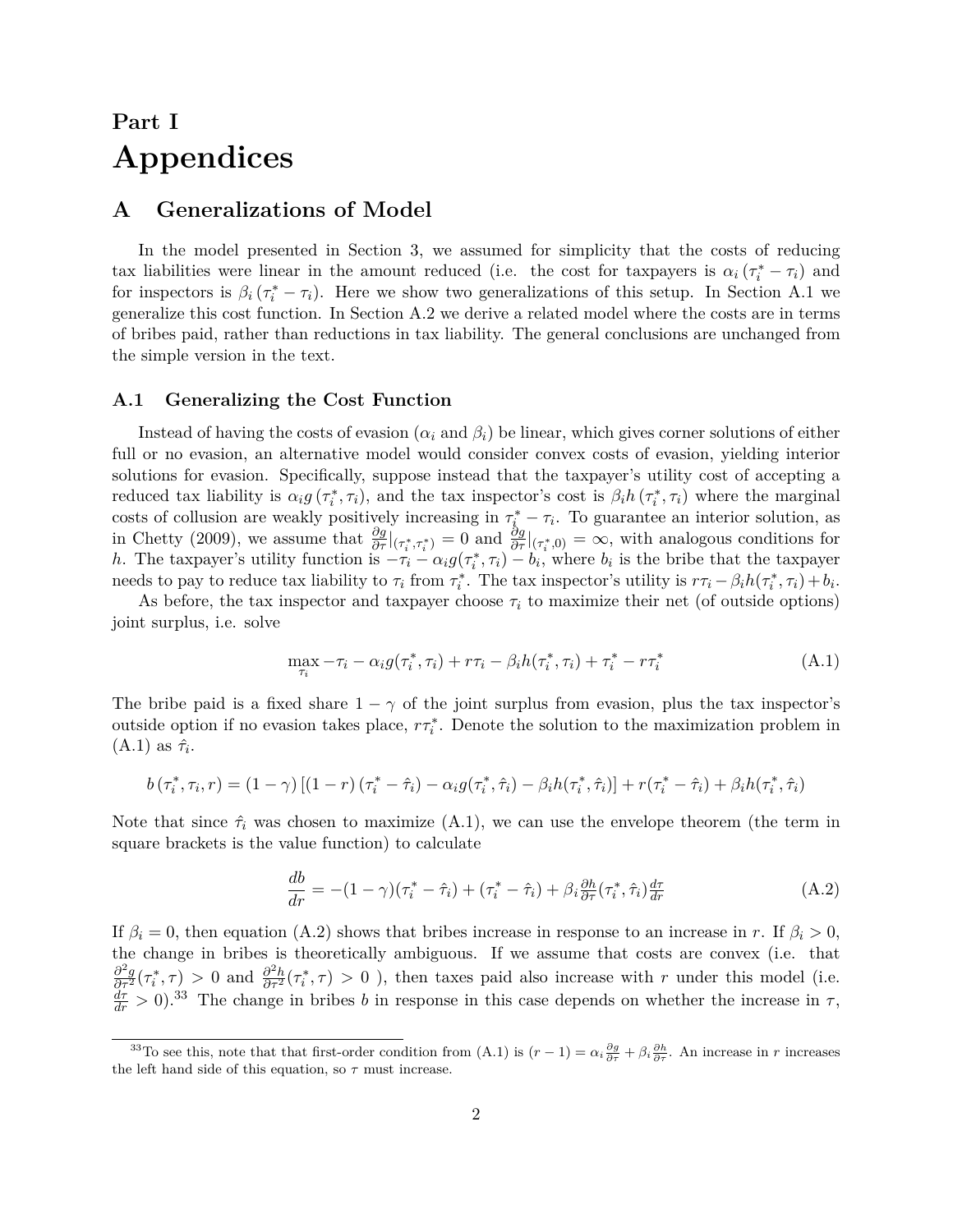and corresponding decline in *h*, offset the first-order increase in bribes needed to compensate for foregone incentive payments.

To calculate the change in social welfare from a change in *r*, we can rewrite the social welfare equation (equation 3.6) as

$$
W = \int_{i} \left[ \underbrace{-\hat{\tau}_{i} - \alpha_{i} g(\tau_{i}^{*}, \hat{\tau}_{i}) - \hat{b}_{i}}_{\text{targager}} + \underbrace{r\hat{\tau}_{i} - \beta_{i} h(\tau_{i}^{*}, \hat{\tau}_{i}) + \hat{b}_{i}}_{\text{tairin spectro}} + \underbrace{\hat{\tau}_{i} - r\hat{\tau}_{i}}_{\text{goverment}} \right] f(\alpha, \beta, \tau^{*}) \tag{A.3}
$$

For a given taxpayer-tax inspector combination *i*, the change in social welfare from a marginal change in *r* can be derived as follows. Note that the taxpayer and tax inspector have already chosen  $\hat{\tau}_i$  to maximize their joint surplus. The envelope theorem says that the change in welfare from the first two terms together from a marginal change in  $r$  is just the mechanical effect,  $\tau_i$ , since changes in the joint surplus from the induced change in  $\tau_i$  are second-order. The derivative of the government's term, however, is  $(1 - r)\frac{d\tau}{dr} - \tau_i$ , since it also includes the effects from the change in *τi* . Adding up we have

$$
\frac{dW}{dr} = \int_{i} \left[ \underbrace{\hat{\tau}_{i}}_{\text{targayer} + \text{taryesector}} + (1 - r) \frac{d\tau}{dr} - \hat{\tau}_{i} \right] f(\alpha, \beta, \tau^{*})
$$
\n
$$
= \int_{i} \left[ (1 - r) \frac{d\tau}{dr} \right] f(\alpha, \beta, \tau^{*})
$$

Again, the change in social utility is given by the change in tax revenue net of incentive payments.

While this model generates similar qualitative predictions to the model in the text (taxes increase with an increase in *r*, though the effect on bribes is ambiguous, and the change in social welfare can be calculated by examining the change in government budget (i.e. change in tax receipts net of change in incentive payments)), one important difference is that everyone continues to collude; that is, since we have set up the cost functions to guarantee an interior solution to evasion, there are no taxpayers induced to switch to the non-collusive equilibrium. However, this is simply due to the conditions imposed on the  $q(.)$  and  $h(.)$  functions that force an interior solution. Relaxing these assumptions would allow for situations where a change in *r* will have individuals that switch from positive evasion to no evasion and higher taxes.

### **A.2 Specifying Costs Based on Bribes Rather than Evasion**

In the model in the text, the cost to taxpayers was in terms of tax evasion, i.e. in terms of  $(\tau^* - \tau)$ . An alternative specification of the model would be to specify the costs in terms of the bribes paid. i.e. in terms of *b*. This is similar to the model in the text, but slightly more cumbersome to work with, since now when solving the Nash bargaining one needs to take into account the fact that the transfers between the parties, *b*, are differentially costly for both sides. This means that the model can no longer be solved by computing the surplus and assigning a share *γ* of it to the tax inspector plus his outside option, but must be solved directly by maximizing the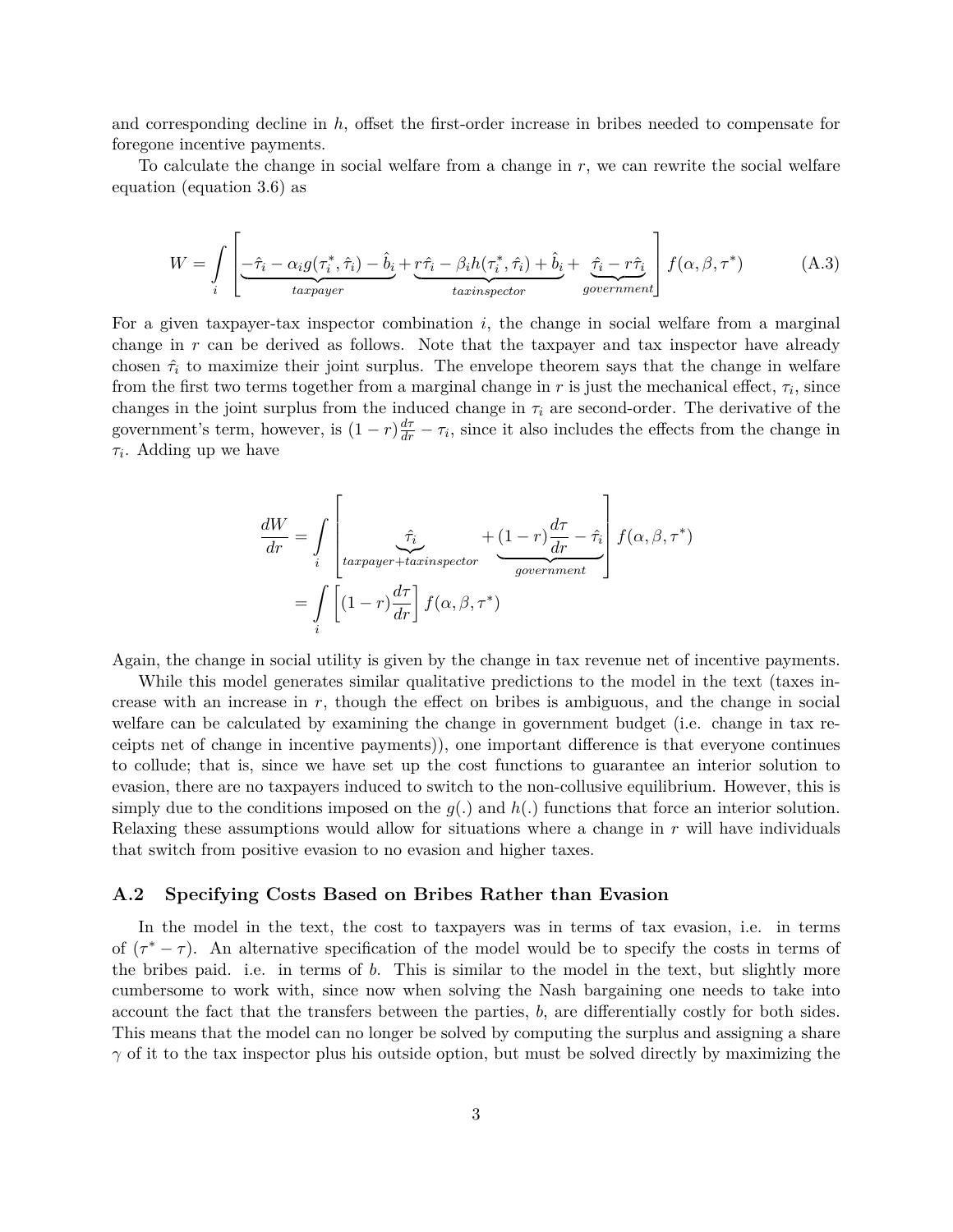product of the surpluses.

Specifically, in this model, we suppose that the utility of the taxpayer is  $-\tau - b - \alpha b$  and the utility of the tax inspector is  $r\tau + b - \beta b$ , where  $0 \leq \alpha, \beta < 1$ . Note the difference between this setup and the utility specified in Section  $3$  – now there is no utility penalty from tax evasion per se, but instead in this model bribes are less valuable than money, reflecting perhaps the possibility of being caught or the need to launder the bribes to evade detection. To simplify the algebra, we assume equal bargaining weights (i.e.  $\gamma = \frac{1}{2}$  $\frac{1}{2}$ ). Since this model is linear, as in the model in Section 3, conditional on collusion one will always set  $\tau = 0$  and fully evade.

To solve the problem, the taxpayer and the tax inspector maximize the product of their excess utilities, i.e. solve

$$
\max_{b} \{ r\tau + (1 - \beta) b - r\tau^* \} \{ -\tau - (1 + \alpha) b + \tau^* \}
$$
 (A.4)

subject to the constraint that  $0 \leq b$  and  $0 \leq \tau \leq \tau^*$ . Conditional on collusion taking place,  $\tau = 0$ and  $b = \left(\frac{1}{2(1+\alpha)} + \frac{r}{2(1-\alpha)}\right)$  $\frac{r}{2(1-\beta)}$   $\tau^*$ . Collusion will only take place if the surplus is positive, which will be true if  $r < \frac{1 - \frac{\alpha + \beta}{2(1 + \alpha)}}{1 + \frac{\alpha + \beta}{2(1 - \beta)}}$ .

Note that the same qualitative results from the model in Section 3 apply here as well: the range of parameters at which collusion takes places is decreasing in  $r$ ,  $\alpha$ , and  $\beta$ , and conditional on collusion taking place, bribes are increasing in *r*.

This model easily accommodates an effort margin as well. Suppose that, prior to bargaining with the taxpayer, if the tax inspector exerts 0 effort, he learns that the property is valued at an amount  $\tau_1$ . If he exerts effort *e*, with probability *e* he discovers that the true property valuation is  $\tau_2 > \tau_1$ . His cost of effort is  $\frac{1}{2}ce^2$ . Once the valuation  $\tau_1$  or  $\tau_2$  is revealed, this is common knowledge between taxpayer and tax inspector, and they jointly solve the bargaining game in (A.4). In this context, effort is also increasing in the incentive rate *r*, regardless of whether the equilibrium is collusion, full payment of taxes, or a combination.

## **B Data**

We use two main sources of data for analysis. Section B.1 describes the administrative data we use as our main measures of tax performance, and Section B.2 describes the data from surveys we conducted to obtain measures of tax assessment accuracy, customer satisfaction, and corruption.

### **B.1 Administrative Data**

Our primary data are quarterly administrative data on tax collections. Each quarter, as part of their normal reporting requirements, circle inspectors report their revenue collected during the fiscal year cumulatively through the end of the quarter, which they compile from tax paid receipts retrieved from the national bank. In addition, they report their total assessed tax base before exemptions are granted (known as "gross demand") and after exemptions have been granted (known as "net demand"). These records are compiled separately for current year taxes and arrears. We digitized these quarterly reports for each of the approximately 500 tax circles in Punjab for a total of 6 years (4 years prior to the project beginning and the 2 years the project was in place).

Given the importance of this data in determining payments and measuring impact, it is important to validate its accuracy. Since reported tax receipts have to match actual money deposited in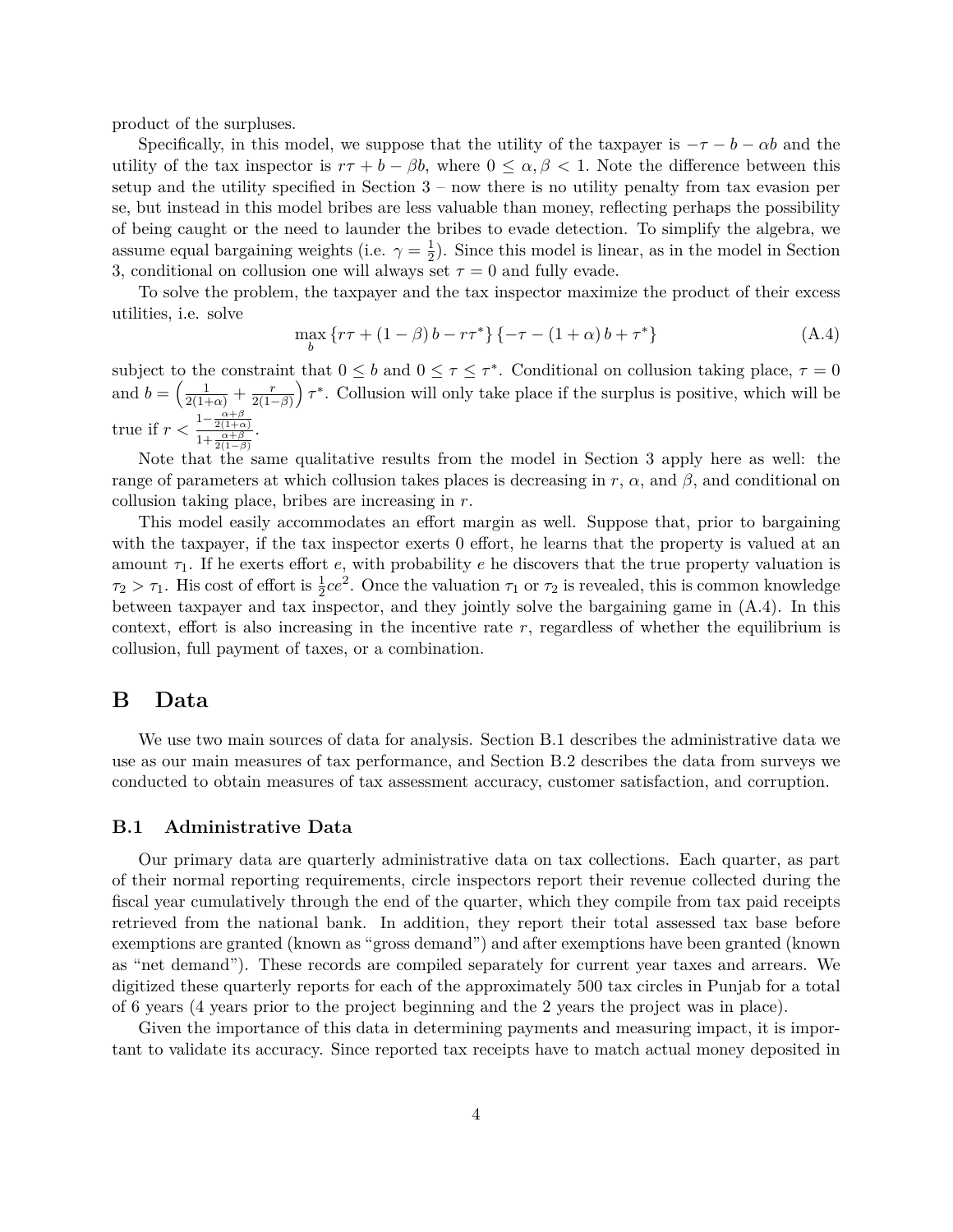the bank and ultimately received by the provincial Treasury department, the margin for discrepancies is low.<sup>34</sup> However, to ensure that the department's administrative data is correct circle-bycircle (since department's internal cross-checks are usually run at a higher level of aggregation), we instituted an additional re-verification program where we cross-checked the department's administrative records against the bank records. This entailed selecting a subset of circles (done identically in treatment and control areas), obtaining the individual records of payment received from the bank for each property, and manually tallying the sums from the thousands of properties in each circle to ensure that it matched the department total. Each circle had about an 18 percent chance of being verified by our cross-checks at some point during the two year experiment. We found virtually no systematic discrepancies between the administrative data we had received from the department and what we found in these independent verifications; the average difference between our independent verifications and what the circle had reported revealed under-reporting of -0.28%, or about zero.<sup>35</sup>

The administrative data also contain information on the identity of the inspector, which allows us to track if inspectors are relocated. We supplemented this by conducting a survey, each quarter, of the locations of all inspectors, constables, and clerks in the tax department.

## **B.2 Taxpayer/Property Survey Data**

The second major data source is an independent property survey we conducted. This survey had three main purposes. First, it allowed us to obtain data on people's interactions with the tax department, both in terms of their overall perceptions of the quality of this interaction and on corruption.<sup>36</sup> Second, we obtained an independent assessment of the property's characteristics (e.g. land area, covered area, location), which we could use to construct an independent assessment of the property's valuation and compare to the department's official assessments.<sup>37</sup> Third, we obtained information about the owners and property characteristics that allows us to understand whether any observed impact of the schemes varied by the types of properties and owners.<sup>38</sup>

 $34$ When a taxpayer pays his tax due at the local bank, in addition to a receipt that he retains as proof of payment, two additional receipts are generated and collected by the bank. One of these is returned to the tax department and the other is given to the Treasury. The latter's totals (at the district level) are then matched to both the department's aggregates and also to the actual amount transferred by the bank to the Treasury.

<sup>&</sup>lt;sup>35</sup>One complication is that circle boundaries are modified over time, as circles are merged and split to better reflect realities on the ground. In our data, out of the 482 circles present at the time of randomization, a total of 117 were affected by merges or splits throughout the 6 year period covered by our administrative data. To maintain consistency, we reconstruct the data at the level of the 482 circles present at the time of randomization. For those circles that merged prior to randomization, or split post randomization, one can simply add the two split circles together to obtain correct values for circles with randomization-era borders. For circles that split prior to randomization, or merged after randomization, we use the ratio of current year tax base net of exemptions (called "net demand" by the department) among the new and old circles reported in the quarters immediately before and after the split/merge to apportion the new circles to the randomization-era circles. The main results are qualitatively similar if we instead simply restrict analysis to the 365 circles that were unaffected (see Appendix Table 3-G2).

<sup>&</sup>lt;sup>36</sup>The quality of interaction questions are solicited on a traditional Likert scale. For corruption, given that respondents are often not comfortable revealing their own bribe payments, we ask about the incidence of corruption and amount of bribe that would need to be paid for a property similar to theirs.

<sup>&</sup>lt;sup>37</sup>Assessing areas is relatively straightforward since most properties in Punjab use standard lot sizes. To calibrate this, surveyors practiced assessing the size of various sizes of properties in training so that they could reliably estimate property sizes.

<sup>&</sup>lt;sup>38</sup>In cases when the property was rented, we were not always able to obtain information about the owner. Although renters form 25% of our sample, Appendix Tables 4-M and 6-M show that the results are qualitatively similar if we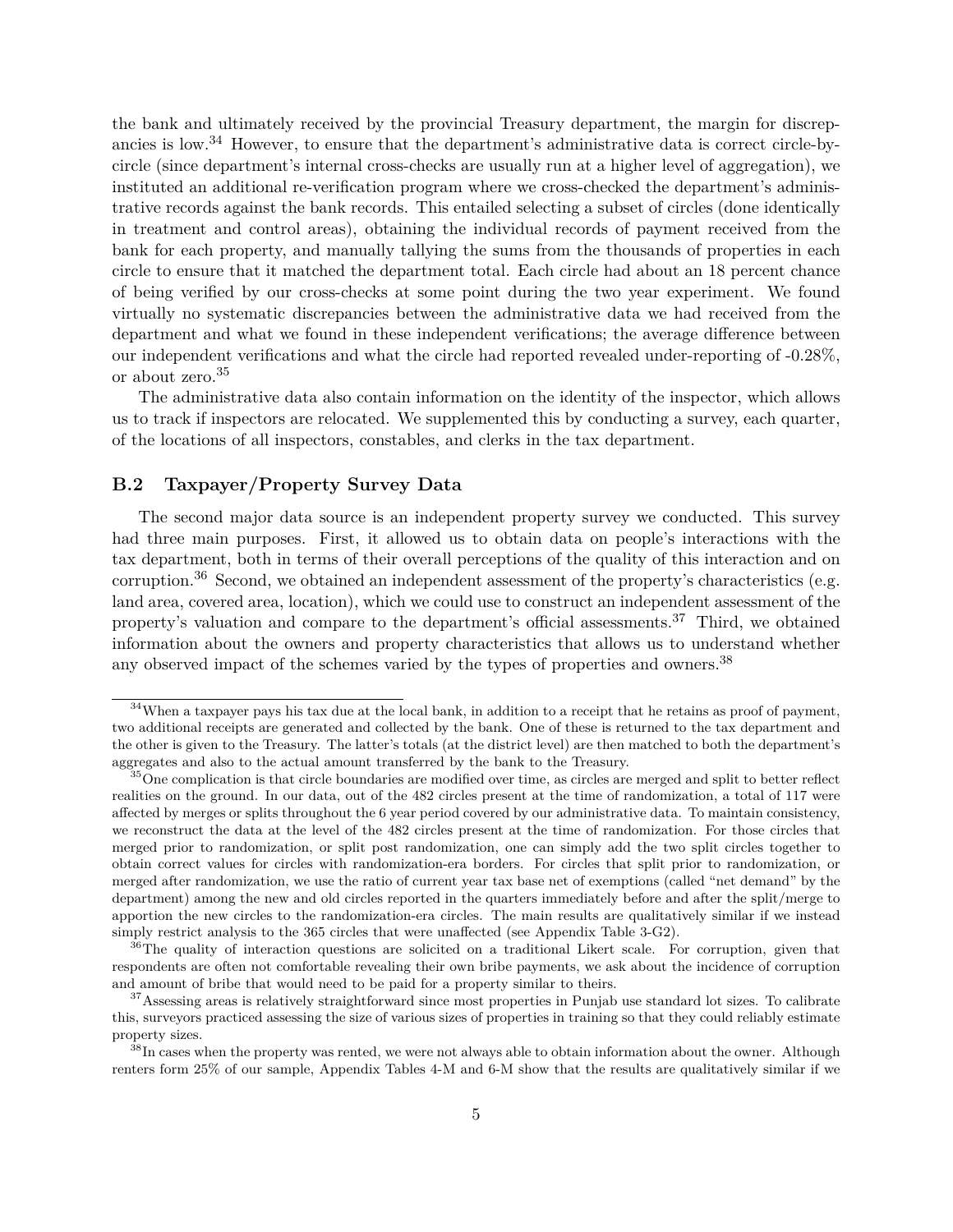To do so, we surveyed approximately 16,000 properties. Properties were sampled in one of two ways. First, to obtain a general population sample of all properties (including those not necessarily on the tax rolls), we created GIS maps of the circle boundaries for all 482 circles, and used GIS software to randomly select five points within each circle. We then surveyed the property nearest that point, and selected seven more properties nearby (chosen by walking left from the point and choosing every other property) of which an additional four were surveyed based on a randomization table. Once this was completed, we matched these properties to the property-level administrative data to obtain the corresponding administrative records for these properties. On average, 85% of properties we randomly sampled in the field could be matched to corresponding administrative records, suggesting quite high coverage of properties throughout the province. These properties, which we refer to as our "general population sample," represent a random sample of 25 properties per circle, or 12,000 total.<sup>39</sup>

Second, since we were particularly interested in the properties whose tax valuation had changed, we also sampled properties directly off the separate tax lists that are maintained for newly assessed or reassessed properties to ensure we had sufficient representation of these properties in our sample. Specifically, we randomly selected 10 properties in each circle from those that had been reassessed during FY11-12 and FY12-13, and then located these properties in the field and surveyed them. We denote this sample of over 4,300 properties as the "reassessed" sample.

The survey was conducted at the end of the experiment. For logistical reasons it was split into two phases. The first phase was conducted during June and July 2013 (with a few properties finished in August and September), and covered approximately half the circles (randomly selected). The second phase was from October 2013 to January 2014, and covered the remaining half of the circles. For subjective measures (e.g. bribes, customer satisfaction), we focus on the results from the first wave of the survey, when respondents would surely be answering for the correct time period when the treatments were in effect. For objective measures (e.g. accuracy of assessment, property characteristics), we use both survey waves.

While the other measures are fairly self-explanatory, we should explain the assessment (in)accuracy measure. This is calculated by comparing the inspector's official assessment with the assessment we compute using our independent survey, normalized by the sum of the two measures, according to the following formula:

$$
Inaccuracy = \frac{|GARV_{Inspector} - GARV_{Survey}|}{(GARV_{Inspector} + GARV_{Survey})}
$$
\n(B.1)

This variable ranges from 0 to 1, with 1 indicating the greatest difference between the two metrics.<sup>40</sup> We also examine the tax gap, which is the same metric without the absolute value and which

drop rented properties.

 $39$ For budgetary reasons, one-fifth of the surveys in a circle were conducted using a shortened version of the questionnaire. The choice of which properties received short versus long survey was pre-determined as part of the sampling protocol and hence effectively randomized. When analyzing the survey data, we control for the format of the survey with a short survey dummy.

<sup>&</sup>lt;sup>40</sup>Note that this measure is normalized by the sum of  $(GARV_{Inspector} + GARV_{Survey})$ . An alternative would just be to treat our measure, *GARVSurvey*, as the truth and normalize by that. However, if there is iid measurement error in each estimate, the average of the two will help smooth out the measurement error.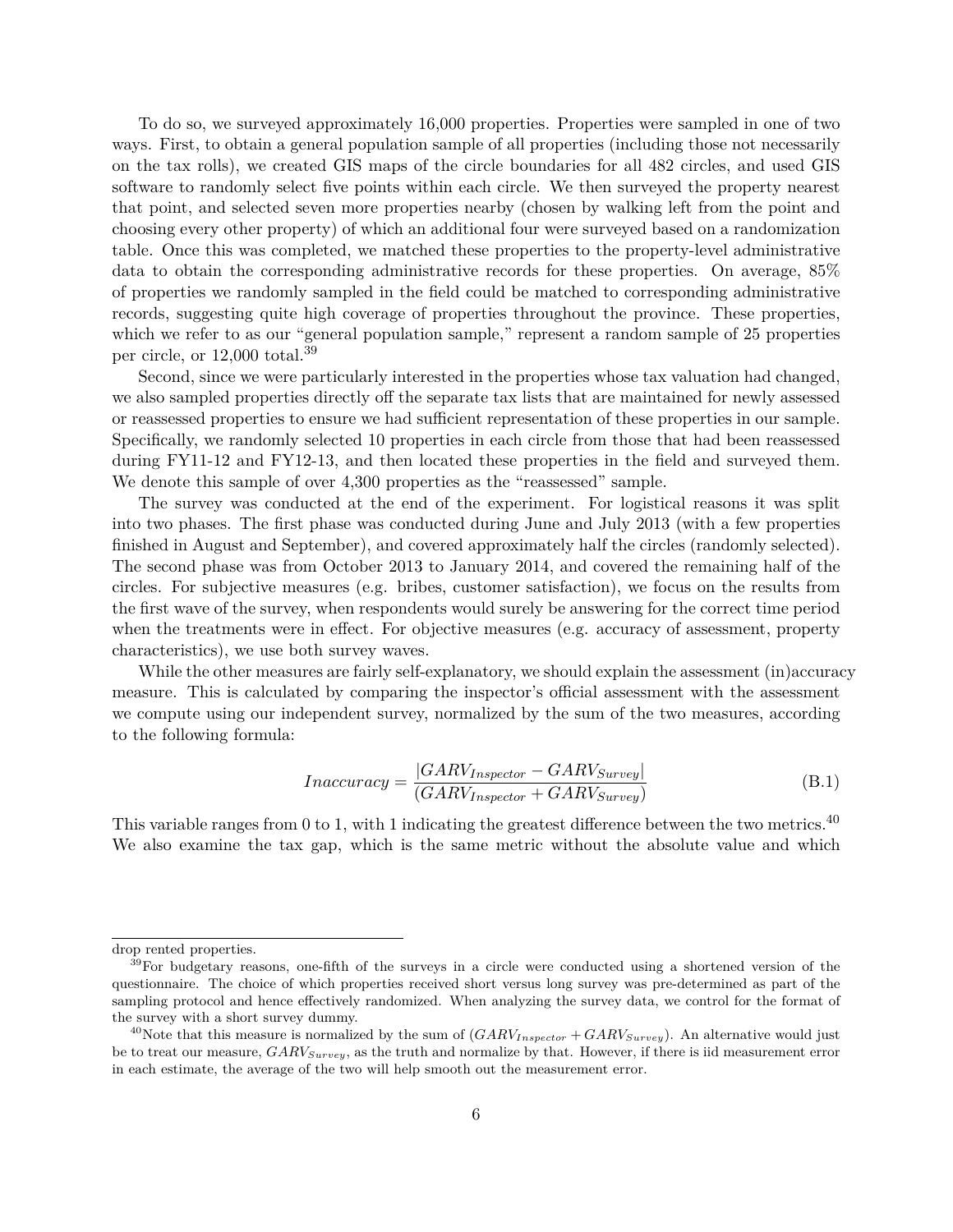measures average amounts of over/under taxation:

$$
TaxGap = \frac{GARV_{Inspector} - GARV_{Survey}}{(GARV_{Inspector} + GARV_{Survey})}
$$
\n(B.2)

This measure ranges from 1 (complete over-taxation: inspector assesses the property positively whereas independent survey reveals 0 liability) to  $-1$  (complete under-taxation: inspector assesses the property at 0 whereas independent survey reveals positive tax), with 0 indicating agreement.

## **C Knowledge and Credibility of Schemes**

To ensure that collectors understood the specifics of the scheme they were in, we carried out detailed trainings for each scheme at the start of the year, post-training quizzes, and refresher trainings. By seven months after treatments started, quiz results revealed that virtually all inspectors were able to understand the scheme and accurately calculate the payments to which they would be entitled.

A total of five training sessions for circle staff were conducted over the treatment period: three in the first year (August, February, May 2011-12) and two in the second (August, October, 2012-13). Trainings were conducted after each randomization lottery, and retraining sessions were conducted after an interval of 2 - 4 months, covering all treatment staff. The training for each subtreatment was conducted separately to avoid any confusion between them. During the training session, treatment staff was given a detailed description of each subtreatment, the variables on which their performance would be judged, and the formula for calculating individual payments. Circle staff worked through examples calculating their earnings under different scenarios and the sessions concluded with a question and answer session.

To judge circle staff's understanding of the treatments, they were quizzed six times at regular intervals over two years. The quizzes tested staff on knowledge of the subtreatment they were selected in, the criteria they would be judged on, the formula for calculating their payments, and their ability to calculate their own payments under different scenarios. The initial understanding of the treatments was low, with around 37% inspectors failing the quiz conducted after the first training, but this improved substantially after multiple trainings, and within 7 months after randomization, failure rates dropped to under 1% and remained under 10% for the remainder of the treatment period. The quiz results show that shortly into the project, staff had a good understanding of their respective subtreatments, how their payments would be calculated, and what they needed to do to increase their payments.

Finally, to check that inspectors in fact knew what schemes they were in, towards the end of the second year (in July), all inspectors (including those not in treatments) were called in a brief phone survey. As part of this, they were asked whether they were participating in one of the circle-level incentives schemes, and if so, which one. Appendix Table 18 reports the result of a dummy for being in each of the 4 inspector-level schemes (Revenue, Revenue Plus, Flexible Bonus, or Information) on actual participation (instrumented with the results of the randomization). As is evident from the table, inspectors clearly knew both which scheme they were in and were able to accurately differentiate between the schemes, with the only mistake being that a small number of inspectors from the Revenue scheme mistakenly reported being in the Revenue Plus scheme.

Since performance-based pay had never been introduced in the tax (or, for that matter, any other) Punjab department before, another important aspect was ensuring credibility of the schemes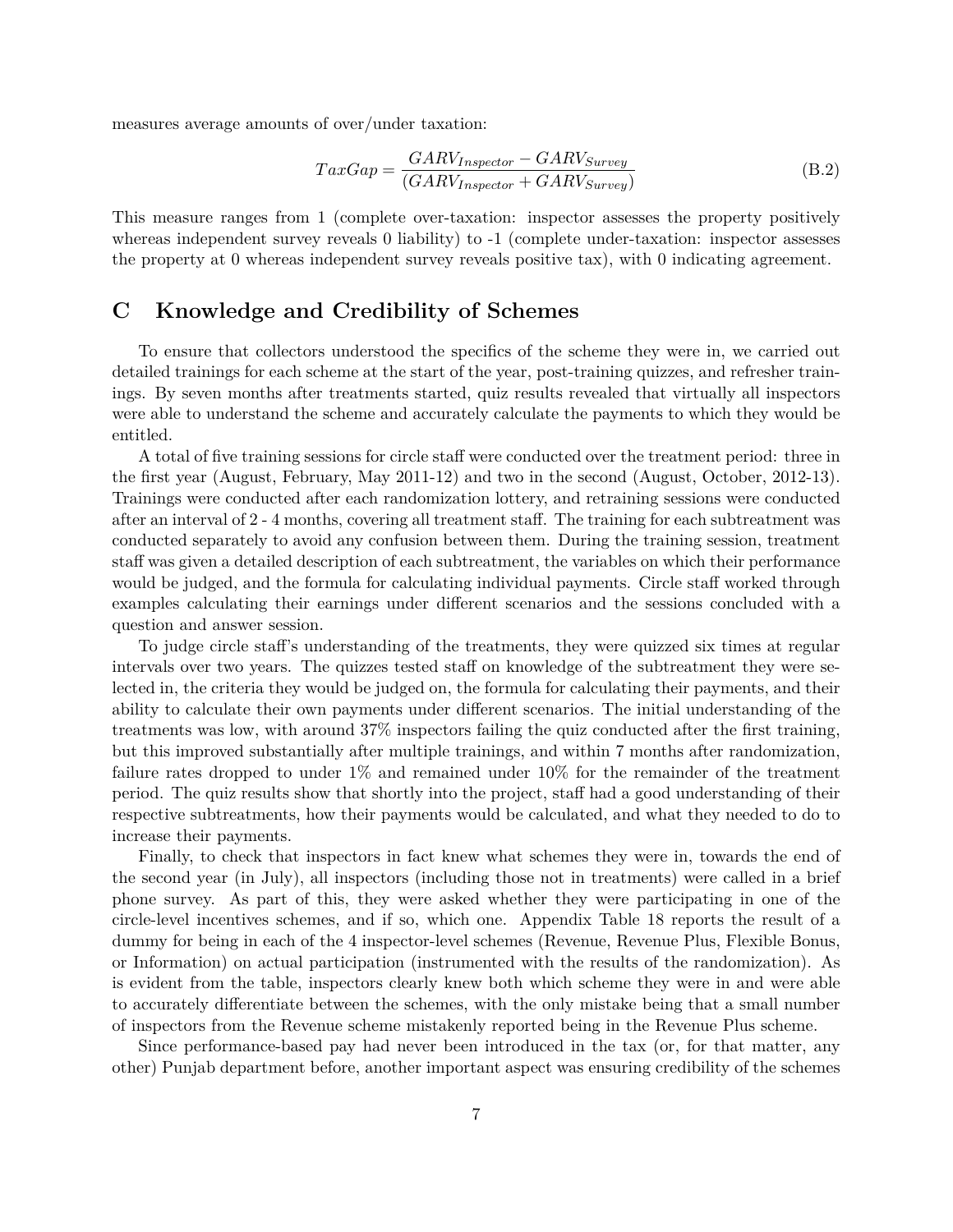– i.e. that inspectors believed they would be paid as promised. This was partly helped by the successful completion of a pilot project with 11 tax circles selected for incentive schemes in the year preceding the project. We also ensured that at each stage of the process, formal approvals were received from all relevant government departments, including the Chief Minister (the equivalent of the provincial governor), the Tax department, the Finance department, and the Planning and Development department, and that these approvals were communicated to all parties concerned. Finally, the payment process was designed to further establish credibility. Although the final payments each year were determined only based on end-of-year totals, staff were paid each quarter based on their cumulative earnings under the scheme through that quarter, with corresponding quarterly benchmarks computed in the same way as the final annual benchmark.<sup>41</sup> Payments were carried out separately in each division, with checks handed out to every staff member along with a detailed calculation of the amount paid so that the staff could verify that the amount was indeed correct.

## **D Decomposing the Revenue Impact**

To better understand the source of the revenue changes observed, we can decompose them further using the administrative data. There are three margins that could be affected: the officially assessed tax-base (before exemptions are granted), the amount of exemptions granted before issuing tax bills, and the amount of tax revenue collected conditional on the (post-exemption) tax base. These are related as follows:

$$
Revenue = TaxBase * NonExemption Rate * Recovery Rate
$$
 (D.1)

where  $NonExemption Rate = \frac{TaxBaseAfter Exemptions}{TaxBaseBeforeExemptions}$  and  $RecoveryRate = \frac{Revenue}{TaxBaseAfterExemptions}$ . Taking logs of equation (D.1), we obtain an expression that additively decomposes the source of tax revenue.

Appendix Table 14 reports the results of this decomposition exercise for both treatment years. Columns 1 and 5 begin by reproducing the same regressions of ln *Revenue* from Columns 1 and 4 of Table 3, with the addition of baseline ln *NonExemptionRate* and ln *T axBase* as controls.<sup>42</sup> The results show that virtually all the impact is coming from changes in the tax base, particularly for current year revenue. This implies that reassessments – which, recall, can be either finding new properties or changing the assessment on existing properties – are the main margin through which tax inspectors raise revenue.<sup>43</sup>

Appendix Table 14-H shows this decomposition separately for the three schemes. The only

 $41$ To do this, we computed benchmarks for each quarter in the same manner as we computed annual benchmarks, and made payments based on the cumulative amount of revenue collected through that quarter compared to the analogously computed benchmark. Only half of cumulative earnings were paid out to mitigate the possibility that staff were overpaid in the event that the pace of collections slowed over the year. This process was clearly explained in advance to inspectors and formed part of the training.

 $42$ The addition of these controls both reduces the sample size slightly (due to incomplete baseline values) and also slightly changes the point estimates. The coefficients in Columns 2 to 4 (6 to 8) should add up to the coefficient in Column 1 (5)

 $^{43}$ It is also interesting to note that the tax base for arrears increases in year 1 but not in year 2. The arrears tax base can only increase if there are collections not made the year before, or if past uncollected amounts are now added in due to a valuation adjustment that is retroactively applied. Given the performance pay incentives in year 1, therefore, by year 2 there is likely not much room left to improve the arrears tax base.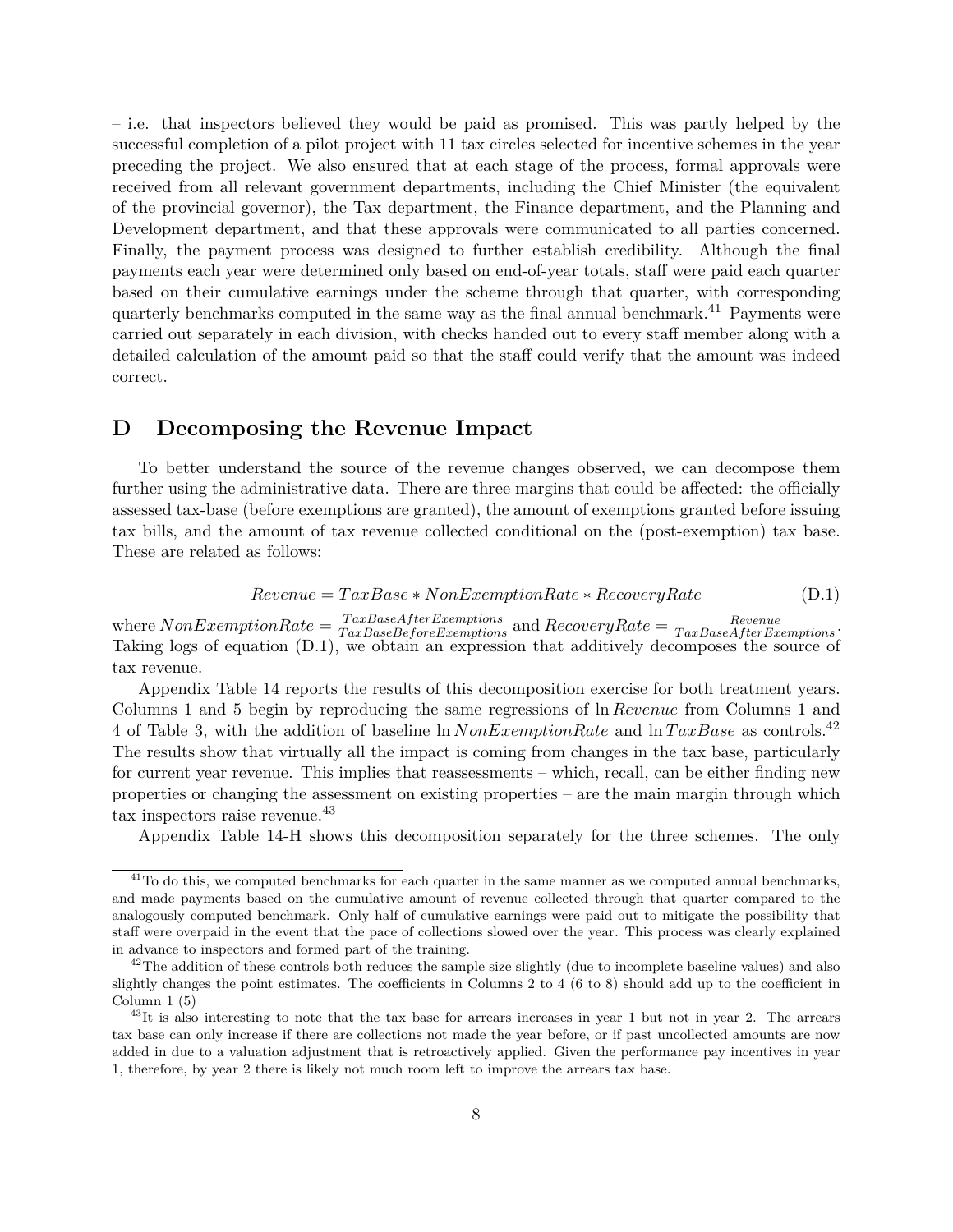notable difference among the sub-treatments is that the Revenue treatment also shows a statistically significant impact on recovery rate in years 1 and 2, driven by the recovery rate in arrears. Thus, it appears that in the Revenue treatment, inspectors worked both on tax base and recovery rate (particularly for arrears and in the second year), whereas in the other treatments that had multidimensional incentives, inspectors focused more on the tax base, at least as we can measure it here.

## **E Mechanisms Beyond Price Effects**

## **E.1 Information-only Scheme**

To examine the role of information and perceived monitoring more directly, starting in Year 2 we introduced an "information-only" scheme. In this scheme inspectors received the same type of training and quarterly information sheets (with benchmarks) as inspectors in the Revenue scheme, but without any additional financial compensation. This scheme thus nets out the effects from the actual incentive payments from any other effect that may be in the other schemes.

While in our baseline specifications we included these circles as part of the control group, in Panel A of Appendix Table 20 we separate out the information scheme and compare it to the control group. The results in Appendix Table 20 show generally positive point estimates associated with the information scheme (particularly in the arrears treatment), but for total and current year revenue they are not distinguishable from zero. For current-year revenue, the point estimate is that the information scheme is associated with 7.1 log points higher revenue, compared with 16.8 log points for the Revenue scheme (a test for equality has a p-value of 0.093). More important, when one digs into the details, one does not see the same pattern of response to information as to any of other schemes. In particular, all three of our three treatment schemes seem to have obtained the bulk of their effect on current revenues primarily through a change in the tax base (see Appendix Table 14-H). The point estimates on the information scheme, however, show no change in either the number of properties added to the tax rolls (Panel A of Appendix Table 8-I) or in tax base for current revenue (See Appendix Table 14-I). This suggests that the (statistically insignificant) information results are unlikely to be a robust finding. Even if one assumes this informational/perceived monitoring effect is more systematic, the large (and likely more sustained) fraction of the effect of the Revenue scheme is attributable to the financial aspect of the performance incentives.

### **E.2 Testing for Income Effects**

To test for the presence of income effects, we take advantage of the fact that benchmarks in the Revenue and Revenue Plus schemes were determined based on the 2nd, 3rd, and 4th lags of revenue, but not the 1st lag.<sup>44</sup> Since revenue can be closely approximated by an AR(1) process,

<sup>&</sup>lt;sup>44</sup>The reason for this was both due to design and logistical considerations. In terms of design, not having the previous year's performance be part of the benchmark helped lessen ratchet effects in subsequent years (i.e. doing well in year 1 did not mean benchmarks for year 2 were higher). Logistically, benchmarks for 2012-2013 needed to be announced by the second week of July 2012, but the 2011-2012 revenue collection data would not be fully compiled, data-entered, and cleaned until August 2012. This meant that 2011-2012 revenue collection data could not be used in the computation of benchmarks for the 2012-2013 fiscal year.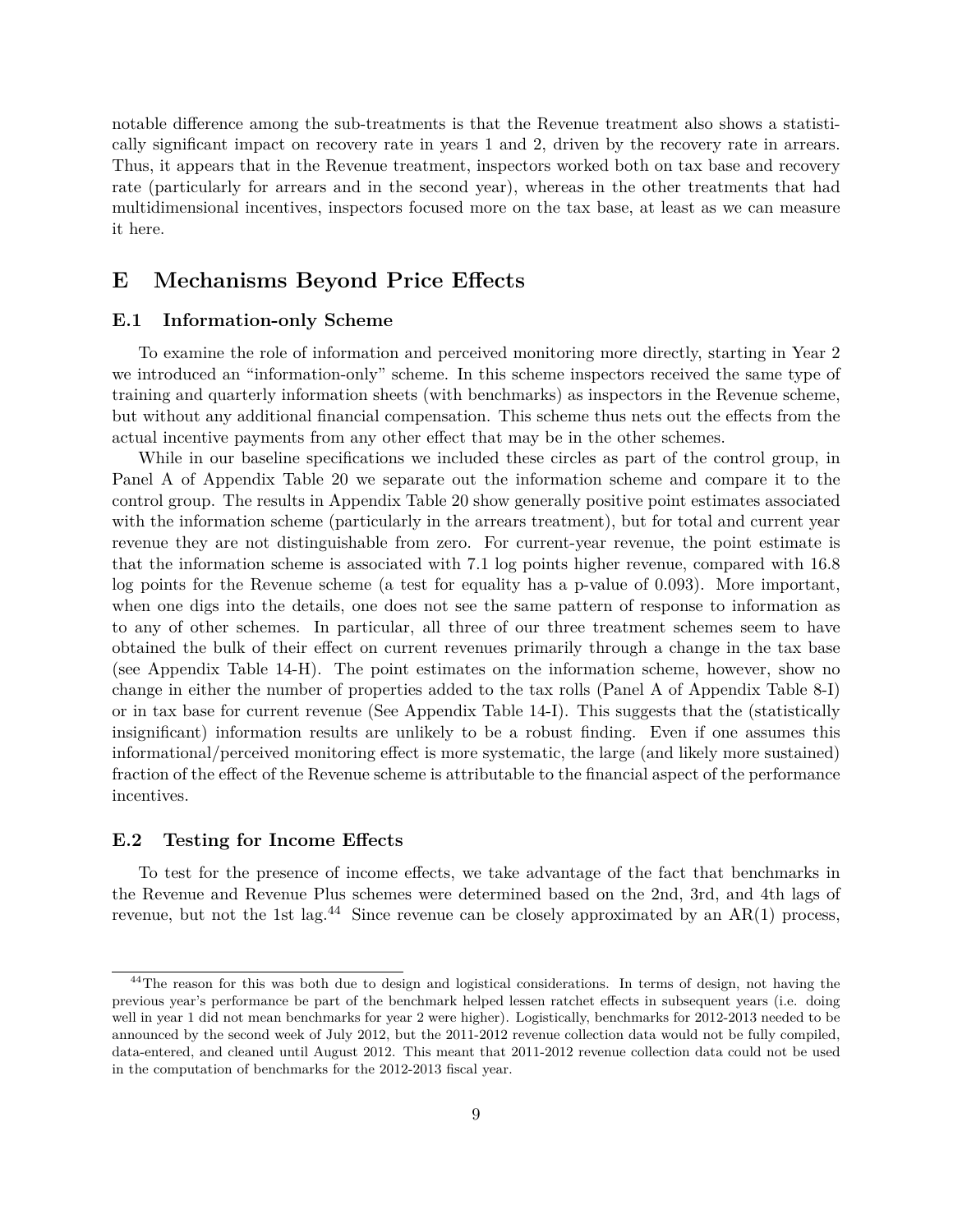this suggests a way of identifying income effects.  $45$  Specifically, we regress

$$
Ln Revenue_t = \gamma_1 Ln Revenue_{t-1} + \gamma_2 LnBenchmark_{t-2} + \epsilon
$$
 (E.1)

to form the prediction  $LnRe\hat{v}enue_t$ , and then exponentiate to get  $Re\hat{v}enue_t$  and  $Bench\hat{m}ark_{t-2}$ . This is the amount of revenue that would be collected under business-as-usual. An inspector in the Revenue or Revenue Plus group would therefore expect to earn

$$
Income Shock_t = \alpha \left( Review_t - Benchmark_{t-2} \right) \tag{E.2}
$$

simply from business-as-usual. Since there is heterogeneity across inspectors in *IncomeShock<sup>t</sup>* (due to idiosyncratic variation in *Revenuet*−<sup>1</sup> conditional on *Benchmarkt*−2), this identifies the pure income effect that an inspector randomized into Revenue or Revenue Plus would receive compared to an inspector in the control group.<sup>46</sup> Since  $IncomeShock_t$  is defined in both treatment and control areas, we can interact treatment status with the income shock that they would receive if they received a treatment to identify the treatment effect. Specifically, we estimate:

$$
Ln Revenue_{ct} = \beta_1 Treatment_c + \beta_2Ln IncomeShock_{ct} \times Treatment_c + \beta_3Ln IncomeShock_{ct} + \beta_4Ln Revenue_{ct-1} + \beta_5LnBernmark_{ct-2} + \epsilon
$$
(E.3)

The key coefficient of interest is  $\beta_2$ <sup>47</sup>

Panel B of Appendix Table 20 presents the results. There is no difference in performance based on the infra-marginal component of the revenue treatments, i.e. there is no evidence of any income effect. Again, this suggests that the key component is the price effect, not the income effect.<sup>48</sup>

### **E.3 Supervisory incentives**

To the extent that circle staff were also aided by their supervisors, one could examine this effect by directly examining the impact of performance-pay for supervisory tiers. Starting in Year 2 of

 $^{45}$ Specifically, if one regresses log revenue on its first 4 lags, the first lag has a coefficient close to 1 with an F-statistic of 314.4; the remaining 3 lags together have a joint F-statistic of only 5.2. We should note that this does not mean that benchmarks based on the 2nd through 4th lags are meaningless, just that the first lag is close to a sufficient statistic. For example, if one regresses current revenue on the 2nd, 3rd, and 4th lags only (omitting the first lag), one obtains an F-statistic of over 1,000; it is only once one also includes the 1st lag that the remaining lags have little explanatory power.

<sup>&</sup>lt;sup>46</sup>In practice, this calculation is slightly more complicated, since in the first year of the schemes there were separate benchmarks for current-year revenue and arrears revenue (in year 2 they were combined). In year 1 we therefore estimate separate income shocks using equations (E.1) and (E.2) for current and arrears and then add to get the total income shock. Note also that this only works for the first year of the program (2012); in the second year, the first lag of revenue is the revenue realized in the first treatment year, which is endogenous.

<sup>47</sup>Note that *IncomeShockct* is not quite a linear combination of *Revenuect*−<sup>1</sup> and *Benchmarkct*−2, given the exponentiation and subtraction, so we include the main effect of this as well.

<sup>&</sup>lt;sup>48</sup>An alternate approach would be to directly examine price effects using the fact that different circles received different incentive rates  $\alpha$ . In principle, since the reward rate changes discontinuously at the 50th and 75th percentile of baseline circle size, one can apply RD techniques to estimate the impact of a higher reward rate. The challenge is power, as the number of circles close to the discontinuity is very small. When we apply this approach, we find positive but noisy estimates of being in the 30% or 40% reward rate compared to the 20% reward rate in both years, though the results in 2013 are somewhat sensitive to the functional form used for the running variable (results available on request). However, the standard errors on these estimates are quite large (around 0.12 log-points for current and 0.35 log-points for arrears).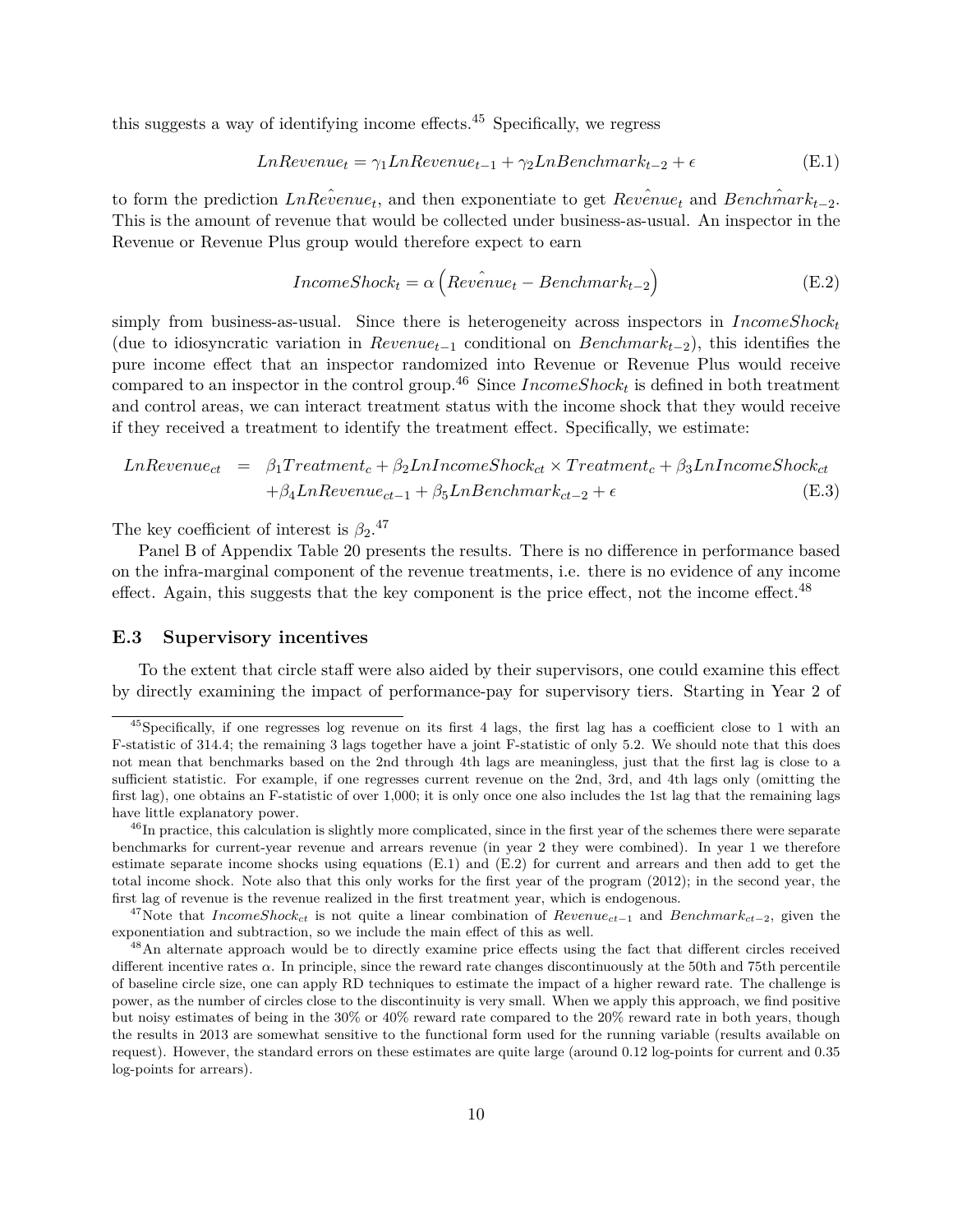the experiment, such supervisory performance-pay was also introduced. These rewards were very similar to the Revenue incentive treatment, but they were paid based on the average performance above benchmarks for all of the taxable units (and hence staff) under their supervision.

There are two levels of supervisors – Excise and Taxation Officers (ETOs) and Assistant ETOs (AETOs). We randomized at the level of ETO and treated all AETOs who worked underneath them. Supervisors are not only responsible for monitoring the performance of the field staff and ensuring that collection targets are being met, but they can also directly aid in the collection process, especially in terms of supporting and imposing stronger sanctions on non-taxpayers and in handling appeals. All ETOs and AETOs had a mix of treatment and control circles working beneath them. Note that since we randomized at the level of 51 ETOs, we report randomizedinference based p-values, which are accurate in small samples and account for the clustering of the randomization at the ETO level.<sup>49</sup> With only 51 ETOs randomized in this treatment, compared to almost 500 circles in the main experiment, the level of statistical power is much lower here, but the Tax department wanted to include this scheme nonetheless, especially given the success of the circle staff schemes in the first year.

Panel C of Appendix Table 20 reports the results of the supervisory scheme. The unit of observation remains a circle. We find no effect – the point estimates are in fact negative for total, current, and arrears revenue, though they are never statistically distinguishable from zero. We have further investigated whether there are interactions between supervisors and the staff under them – i.e. if there is a particular synergy from having both supervisor and staff incentivized, or if the effects are orthogonal to one other. The results suggest that, if anything, paying supervisors only may in fact be detrimental to overall collections, though this is only marginally statistically significant and only for current-year revenue (See Appendix Table 21). We should caution that, given the imprecise estimates on the supervisory treatments due to lower sample size, it may be prudent not to make too much of this effect.

We also examine whether inspectors in treatment schemes believed they were being pressured more extensively by their supervisors to work harder. The results are shown in columns 1 and 2 of Appendix Table 22, and show that there is, on average, no difference in perceived pressure from supervisors between treatment and control areas. On net, the results presented here suggest that increased pressure from supervisors does not appear to be an important part of the channel driving the effects, both because rewarding supervisors directly has little effect and because we do not find any reported increase in supervisory pressure/support when tax circle staff are incentivized.

<sup>&</sup>lt;sup>49</sup>We found through Monte-Carlo simulations that conventional cluster-robust standard errors appear too small in this context and over-reject the null.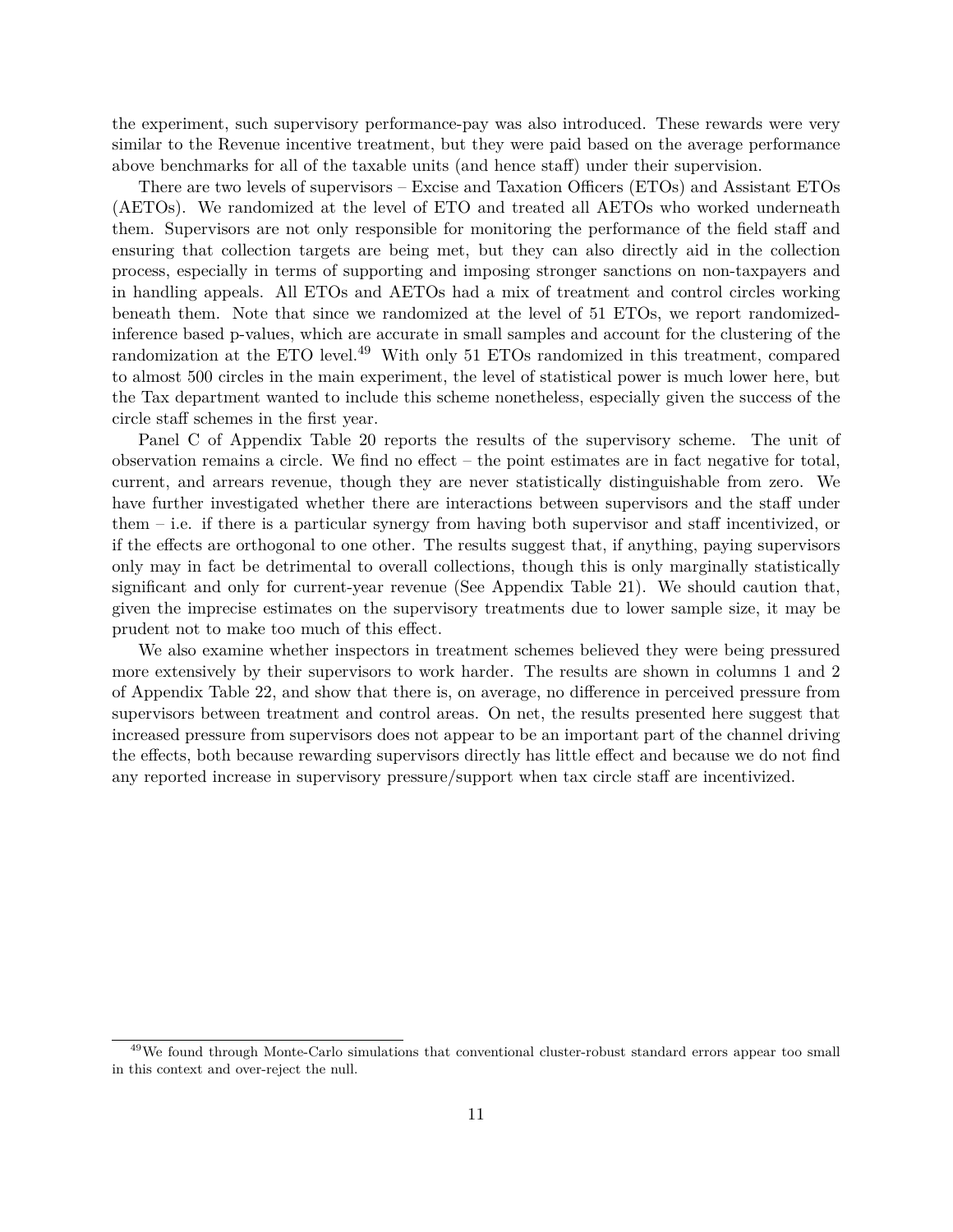# **Part II Appendix Tables**

# **F Additional Results**

This section presents additional results of interest that are referred to elsewhere.

|                   | (1)        | (2)        | (3)     |
|-------------------|------------|------------|---------|
|                   | Total      | Current    | Arrears |
| Treatment         | $0.103***$ | $0.103***$ | 0.117   |
|                   | (0.035)    | (0.037)    | (0.097) |
| Spillover Control | 0.017      | 0.024      | 0.014   |
|                   | (0.026)    | (0.026)    | (0.077) |
| N                 | 480        | 480        | 476     |
|                   |            |            |         |

Notes: This table examines possible geographic spillover effects. We present instrumental variable re-gressions, with (own-circle) randomization results instrumenting for (own-circle) implementation. The unit of observations is a circle, as defined in FY 2013 Q4. The dependent variable is log recovery; columns seperate margins of collection. A spillover control circle is a control circle for which more than half of circles within 1km are treatment circles. Treatment is own circle treatment status. Specifications control for baseline log recovery, and include stratum fixed effects. Information treatment is included in the controls. Standard errors are clustered by robust partition of circles, i.e. the group of circles such that all circles that merged or split with each other are included within the same partition. p<0.10, \*\* p<0.05, \*\*\* p<0.01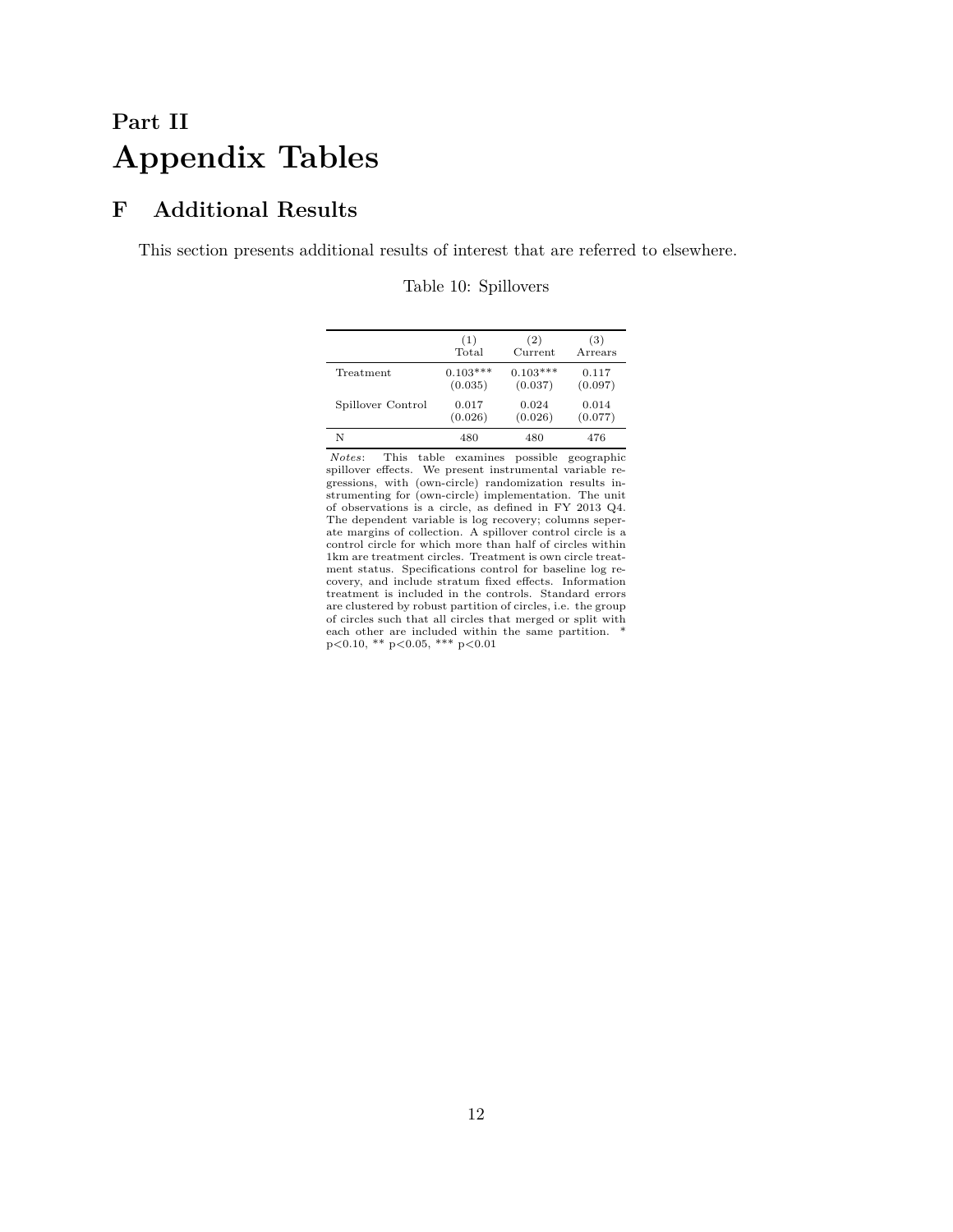|                                     |          |                                | Main Treatment                 |                                |                                   |          | Information Treatment          | Supervisory Treatment |                                |
|-------------------------------------|----------|--------------------------------|--------------------------------|--------------------------------|-----------------------------------|----------|--------------------------------|-----------------------|--------------------------------|
|                                     | Control  | Treatment                      | Revenue                        | Revenue Plus                   | Flexible Bonus                    | Control  | Treatment                      | Control               | Treatment                      |
| Log Revenue                         | 15.47    | $-0.037$<br>(0.042)<br>[0.366] | 0.024<br>(0.059)<br>[0.732]    | $-0.053$<br>(0.057)<br>[0.373] | $-0.055$<br>(0.058)<br>[0.372]    | 15.46    | 0.050<br>(0.065)<br>[0.449]    | 15.65                 | $-0.167$<br>(0.089)<br>[0.155] |
| Log Recovery Rate                   | $-0.333$ | $-0.015$<br>(0.024)<br>[0.575] | 0.007<br>(0.035)<br>[0.846]    | $-0.002$<br>(0.034)<br>[0.966] | $-0.039$<br>(0.040)<br>[0.297]    | $-0.330$ | $-0.026$<br>(0.037)<br>[0.530] | $-0.366$              | 0.006<br>(0.041)<br>[0.909]    |
| Log Non-exemption Rate              | $-0.251$ | $-0.024$<br>(0.019)<br>[0.210] | $-0.001$<br>(0.021)<br>[0.967] | 0.009<br>(0.023)<br>[0.742]    | $-0.059**$<br>(0.038)<br>[0.0380] | $-0.245$ | $-0.035$<br>(0.035)<br>[0.228] | $-0.267$              | 0.009<br>(0.019)<br>[0.797]    |
| Number of staff posted              | 2.564    | 0.055<br>(0.053)<br>[0.326]    | 0.038<br>(0.070)<br>[0.638]    | 0.056<br>(0.076)<br>[0.500]    | 0.088<br>(0.077)<br>[0.274]       | 2.576    | $-0.077$<br>(0.080)<br>[0.359] | 2.549                 | 0.054<br>(0.062)<br>[0.625]    |
| All positions filled                | 0.519    | 0.059<br>(0.044)<br>$[0.215]$  | 0.043<br>(0.065)<br>[0.488]    | 0.094<br>(0.064)<br>[0.157]    | 0.054<br>(0.066)<br>[0.436]       | 0.531    | $-0.072$<br>(0.065)<br>[0.286] | 0.538                 | $-0.011$<br>(0.056)<br>[0.908] |
| Log benchmark                       | 15.44    | $-0.017$<br>(0.044)<br>[0.690] | 0.036<br>(0.062)<br>[0.621]    | 0.014<br>(0.059)<br>[0.823]    | $-0.073$<br>(0.064)<br>[0.258]    | 15.44    | $-0.010$<br>(0.074)<br>[0.905] | 15.59                 | $-0.114$<br>(0.095)<br>[0.369] |
| FY 10-11 log growth rate            | 0.0280   | 0.003<br>(0.013)<br>[0.806]    | 0.017<br>(0.014)<br>$[0.399]$  | $-0.005$<br>(0.016)<br>[0.780] | $-0.005$<br>(0.023)<br>[0.811]    | 0.0233   | 0.026<br>(0.022)<br>[0.206]    | 0.0259                | $-0.008$<br>(0.019)<br>[0.777] |
| P-val, joint sig.<br>P-val, from RI |          | 0.412<br>0.409                 | 0.793<br>0.820                 | 0.006<br>0.011                 | 0.455<br>0.592                    |          | 0.261<br>0.395                 |                       | 0.003<br>0.150                 |

Table 11: Balance

Notes: The table presents balance tests for the randomization into the different treatments. Columns labelled Control reflect control group means. Values in the treatment columns are the coefficients of a regression of the baseline value of the variable indicated in the row on a treatment dummy (or the set of subtreatments dummies), controlling for the relevant randomization strata. In the Main Treatment tests, the Information treatment is included in the controls. In the Information Treatment tests, the Information treatment group is compared against pure controls. The Supervisory Treatment test compares against its own control means (which are different from column 1 means). Robust standard errors in parentheses. Randomization inference (RI) based p-values in brackets. RI statistics are based on 1000 re-randomization iterations. \* p<0.10, \*\* p<0.05, \*\*\* p<0.01. Stars reflect randomizationinference based p-values.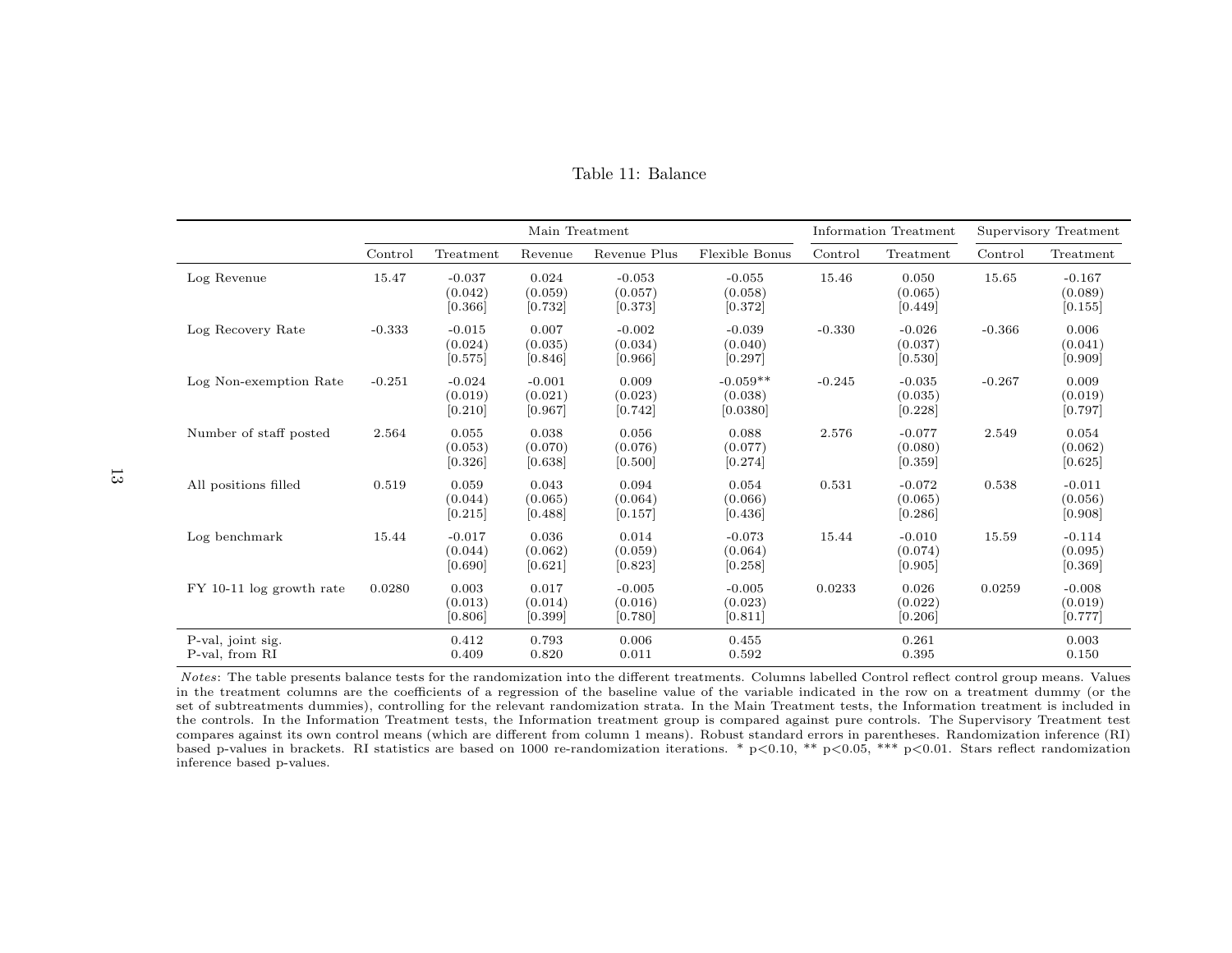|                                             | (1)                   | (2)                    | (3)                   | (4)                         |
|---------------------------------------------|-----------------------|------------------------|-----------------------|-----------------------------|
|                                             | Satisfaction          | Quality                | Bribes (normalized)   | Perception of<br>Corruption |
| Panel A: Correlations with own response     |                       |                        |                       |                             |
| Satisfaction                                |                       | $.677***$<br>(.0196)   | $-.0015$<br>(.1124)   | $-.0463$<br>(.0305)         |
| Quality                                     | $.7459***$<br>(.02)   |                        | $-.2584**$<br>(.1119) | $-.0046$<br>(.0283)         |
| Bribes (normalized)                         | $-4.1e-05$<br>(.003)  | $-.0063***$<br>(.0018) |                       | $-.007$<br>(.0052)          |
| Perception of<br>Corruption                 | $-.0215$              | $-.0019$               | $-.1211$              |                             |
|                                             | (.0144)               | (.0119)                | (.0773)               |                             |
| N                                           | 5541                  | 5541                   | 5541                  | 5541                        |
| Panel B: Correlations with others in circle |                       |                        |                       |                             |
| Satisfaction                                | $.8953***$<br>(.0152) | $.1053***$<br>(.0152)  | $-.2431$<br>(.224)    | .0014<br>(.0045)            |
| Quality                                     | $.0844***$<br>(.0157) | $.8589***$<br>(.0172)  | .1351<br>(.1514)      | $-.002$<br>(.0049)          |
| Bribes (normalized)                         | $-.0023$<br>(.0019)   | 5.8e-04<br>(.0012)     | $.731***$<br>(.2428)  | $-.0011$<br>(.0011)         |
| Perception of Corruption                    | 5.8e-04<br>(.002)     | $-8.8e-05$<br>(.0024)  | $-.0424$<br>(.0523)   | $.972***$<br>(.0016)        |
| N<br>Mean of dependent variable             | 6350<br>0.568         | 6350<br>0.548          | 5541<br>0.305         | 6350<br>0.645               |

### Table 12: Correlation of Satisfaction and Corruption Variables

Notes: This table presents OLS regressions where we examine the relationship of our subjective non-monetary outcomes with each other (Panel A) and other respondents (Panel B). The unit of observation is a property. Panel A reports regressions of dependent variable on own response of independent variables. Panel B reports regressions of dependent variable on circle-level estimators of independent variables (where the own measure is excluded). Bribes are normalized by gross annual rental value (GARV) to be comparable within circle. Satisfaction, Quality, and Perception of Corruption are measured on 5-point Likert scaled, normalized to a [0,1] interval. Robust standard errors in parentheses. Standard errors are clustered by robust partition of circles, i.e. the group of circles such that all circles that merged or split with each other are included within the same partition. \*  $p<0.10$ , \*\*  $p<0.05$ , \*\*\*  $p < 0.01$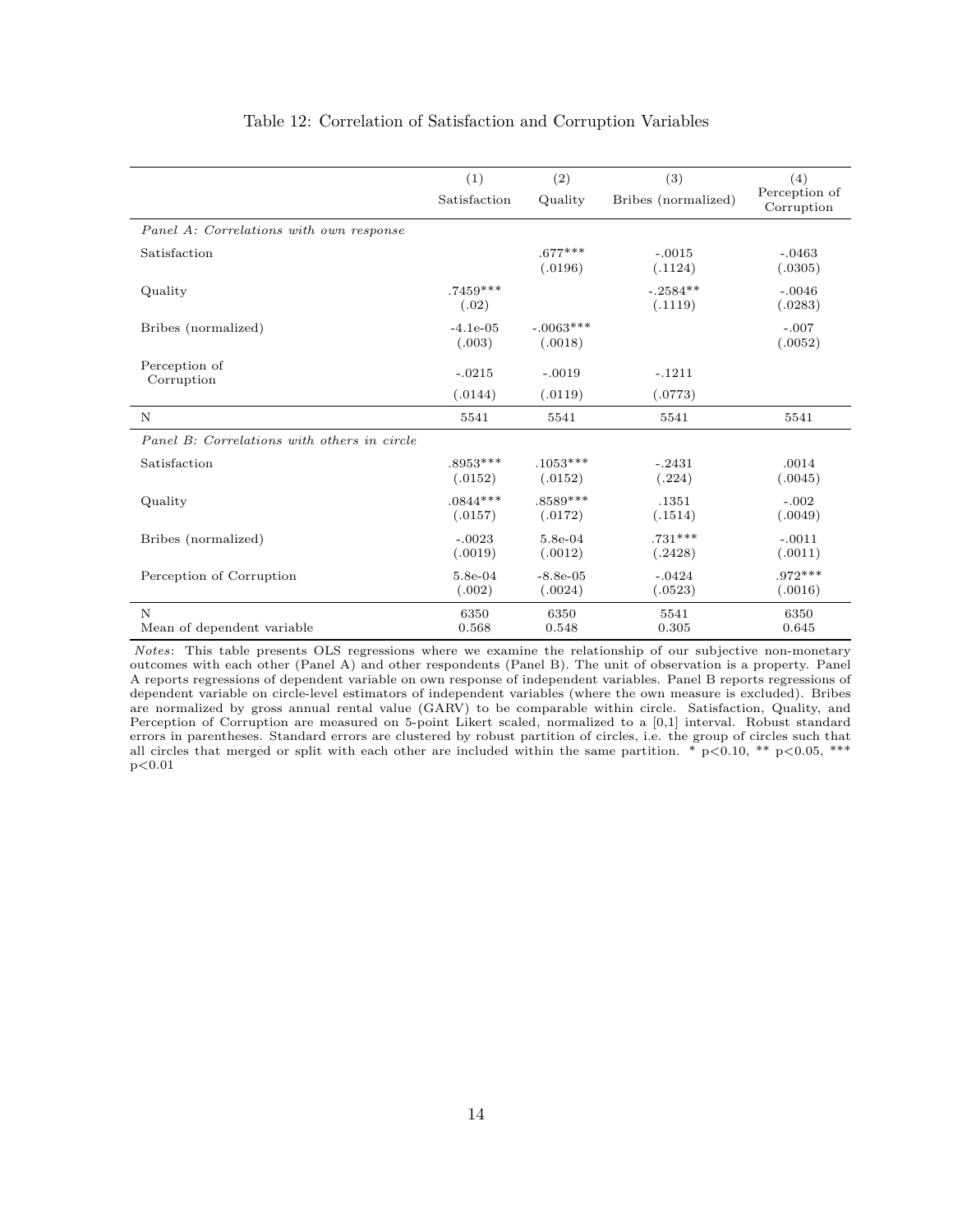|                             | (1)               | $\left( 2\right)$ | (3)               | (4)               | (5)                   | (6)                  |
|-----------------------------|-------------------|-------------------|-------------------|-------------------|-----------------------|----------------------|
|                             | Quality of        | Quality of        | Satisfaction with | Satisfaction with | Likelihood of Picking | Indicated Preference |
|                             | Electricity Dept. | Water Dept.       | Electricity Dept. | Water Dept.       | up Note               | for Incumbent Party  |
| Panel A: Main Treatment     | $-0.006$          | $-0.011$          | $-0.003$          | 0.003             | $-0.020$              | 0.004                |
| Treatment                   | (0.028)           | (0.022)           | (0.030)           | (0.022)           | (0.029)               | (0.037)              |
| Panel B: Subtreatments      | $-0.023$          | $-0.031$          | $-0.015$          | $-0.039$          | $-0.011$              | 0.048                |
| Revenue                     | (0.042)           | (0.030)           | (0.047)           | (0.031)           | (0.044)               | (0.049)              |
| Revenue Plus                | 0.057             | 0.039             | 0.050             | $0.074**$         | $-0.005$              | $-0.026$             |
|                             | (0.043)           | (0.031)           | (0.044)           | (0.030)           | (0.041)               | (0.050)              |
| Flexible Bonus              | $-0.051$          | $-0.041$          | $-0.042$          | $-0.028$          | $-0.041$              | $-0.003$             |
|                             | (0.037)           | (0.029)           | (0.040)           | (0.032)           | (0.043)               | (0.056)              |
| Ν                           | 4840              | 4840              | 4840              | 4840              | 4840                  | 4840                 |
| Sample                      | Phase 1           | Phase 1           | Phase 1           | Phase 1           | Phase 1               | Phase 1              |
| Mean of control group       | 0.416             | 0.507             | 0.431             | 0.520             | 0.351                 | 0.605                |
| Rev. vs. Multitasking p.    | 0.575             | 0.345             | 0.708             | 0.071             | 0.800                 | 0.227                |
| Objective vs. Subjective p. | 0.102             | 0.156             | 0.182             | 0.190             | 0.479                 | 0.794                |
| Equality of Schemes         | 0.091             | 0.069             | 0.206             | 0.004             | 0.770                 | 0.434                |
| Joint significance          | 0.175             | 0.123             | 0.361             | 0.011             | 0.821                 | 0.630                |

## Table 13: Impacts on Satisfaction with the Government

Notes: This table examines the impact of the overall treatments (Panel A) and subtreatments (Panel B) on a wider range of non-monetary outcomes compared to those in Table 4. We present estimates from instrumental variables regressions, where treatment status is instrumented with randomization results. The unit of observation is a property. Quality and Satisfaction were measured on a 5 point Likert scale and re-scaled to a [0,1] interval. Likelihood of Picking up Note is the respondent's assessment (on a 5 point scale, also re-scaled to a [0,1] interval) of how likely a stranger would return them a Rs. 1000 they had accidentally dropped. Indicated Preference for Incumbent Party is a binary variable = 1 if the respondent indicates that any member of the household voted for the incumbent party at either the provincial or national level in the most recent elections. Sample restricted to circles surveyed in the first phase of the survey (see text for details). Specification includes strata fixed effects and controls for whether the property was surveyed using the short version of the survey. Information treatment included in the control group. Robust standard errors in parentheses. Standard errors are clustered by robustpartition of circles, i.e. the group of circles such that all circles that merged or split with each other are included within the same partition. \* p<0.10, \*\*  $p<0.05$ , \*\*\*  $p<0.01$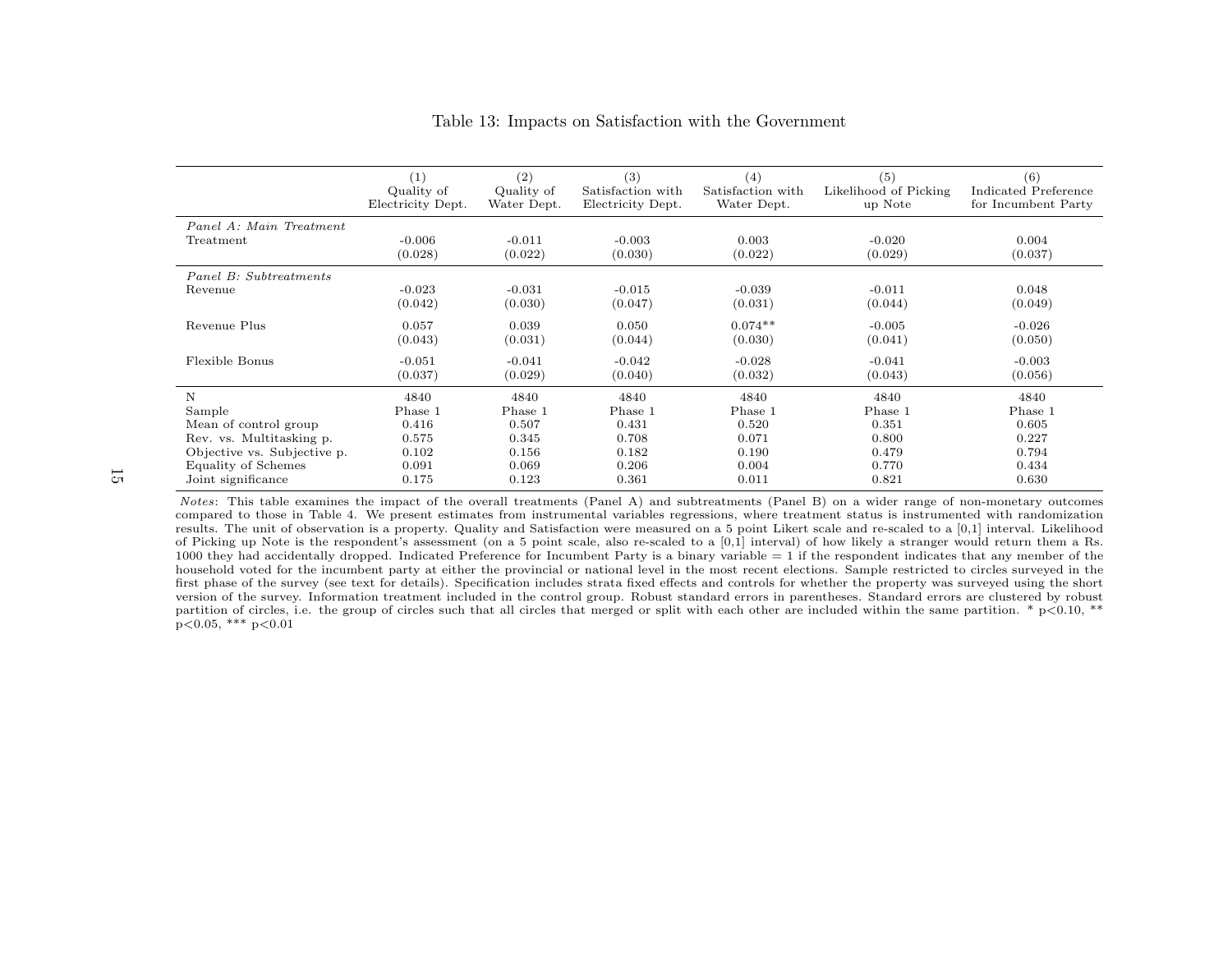|                               |                |                 | Year 1                           |                         | Year 2         |                 |                                  |                         |
|-------------------------------|----------------|-----------------|----------------------------------|-------------------------|----------------|-----------------|----------------------------------|-------------------------|
|                               | (1)<br>Revenue | (2)<br>Tax Base | (3)<br>Non-<br>Exemption<br>Rate | (4)<br>Recovery<br>Rate | (5)<br>Revenue | (6)<br>Tax Base | (7)<br>Non-<br>Exemption<br>Rate | (8)<br>Recovery<br>Rate |
| Total                         | $0.076***$     | $0.090***$      | $-0.025$                         | 0.011                   | $0.090***$     | 0.054           | 0.006                            | 0.029                   |
| Any Treatment                 | (0.027)        | (0.029)         | (0.018)                          | (0.023)                 | (0.030)        | (0.033)         | (0.020)                          | (0.019)                 |
| Current                       | $0.073***$     | $0.084***$      | 0.000                            | $-0.012$                | $0.096***$     | $0.067**$       | 0.018                            | 0.011                   |
| Any Treatment                 | (0.028)        | (0.028)         | (0.014)                          | (0.022)                 | (0.032)        | (0.030)         | (0.016)                          | (0.016)                 |
| Arrears                       | $0.111*$       | $0.133*$        | $-0.053$                         | 0.032                   | 0.075          | $-0.006$        | 0.053                            | 0.028                   |
| Any Treatment                 | (0.065)        | (0.069)         | (0.036)                          | (0.036)                 | (0.081)        | (0.090)         | (0.046)                          | (0.035)                 |
| $N$ (Total)                   | 473            | 470             | 470                              | 473                     | 474            | 474             | 474                              | 474                     |
| Mean of control group (Total) | 15.680         | 16.114          | $-0.201$                         | $-0.225$                | 15.756         | 16.149          | $-0.229$                         | $-0.165$                |

Table 14: Impacts on Tax Base and Recovery Rates, All Treatments

Notes: This table decomposes the treatment effect on revenue collection (Columns 1, 5) into the effect on three components: changes in the Tax Base (Columns 2, 6); changes in the Non-Exemption Rate (Columns 3, 7); and changes in the Recovery Rate (Columns 4, 8). We use instrumental variables regressions, where treatment status is instrumented with randomization results. The unit of observation is a circle, as defined at the time of randomization. Rows indicate the relevant margins of collection (total revenue, current year revenue, and collections against past arrears). Control variables include baseline tax base, non-exemption rate, and recovery rate. Outcome variables and controls in logs. Specification includes stratum fixed effects. The Information treatment is included in the control group. Number of observations and means of control group are reported for total collections (current and arrears are similar). Robust standard errors in parentheses. Standard errors are clustered by robust partition of circles, i.e. the group of circles such that all circles that merged or splitwith each other are included within the same partition. \*  $p<0.10$ , \*\*  $p<0.05$ , \*\*\*  $p<0.01$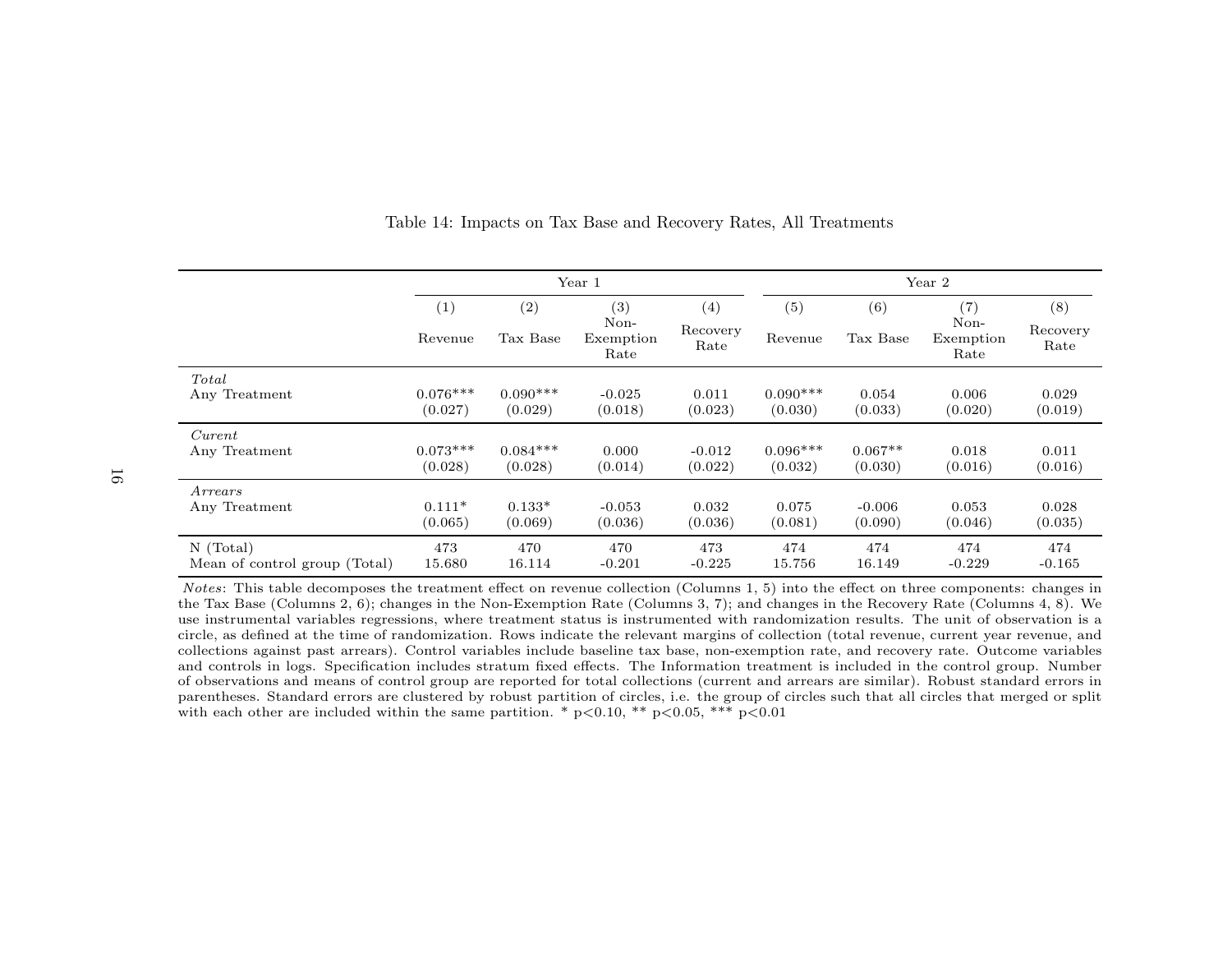|                                       | T                    | (2)                  | $\left(3\right)$    |
|---------------------------------------|----------------------|----------------------|---------------------|
|                                       | <b>Bribe Payment</b> | Bribe Payment        | Bribe Payment $= 0$ |
| Treatment                             | $594.1*$             | $744.5*$             | $-.035$             |
|                                       | (341.7)              | (450)                | (.0436)             |
| N                                     | 5993                 | 4207                 | 5993                |
| Mean of control group                 | 1874.542             | 2734.269             | 0.314               |
| Restricted to positive bribe payments | No                   | $\operatorname{Yes}$ | N/A                 |

### Table 15: Change in Bribe Payments on the Intensive and Extensive Margin

Notes: This table separates the impact of performance pay schemes on bribe payments into 1) the amount of bribe paid and 2) the likelihood of paying any bribe. Column 1 replicates Column 2 of Table 6 of the main text. Column 2 repeats the same specification, restricting to taxpayers that report positive bribe payments. Column 3 uses as a dependent variable a dummy equal to 1 if the taxpayer reports 0 bribe payments. The Information treatment is included in the controls. Robust standard errors in parentheses. Standard errors are clustered by robust partition, the partition of circles such that all circles that merged or split with each other are included within the same partition.  $*$  p $< 0.10$ , \*\* p<0.05, \*\*\* p<0.01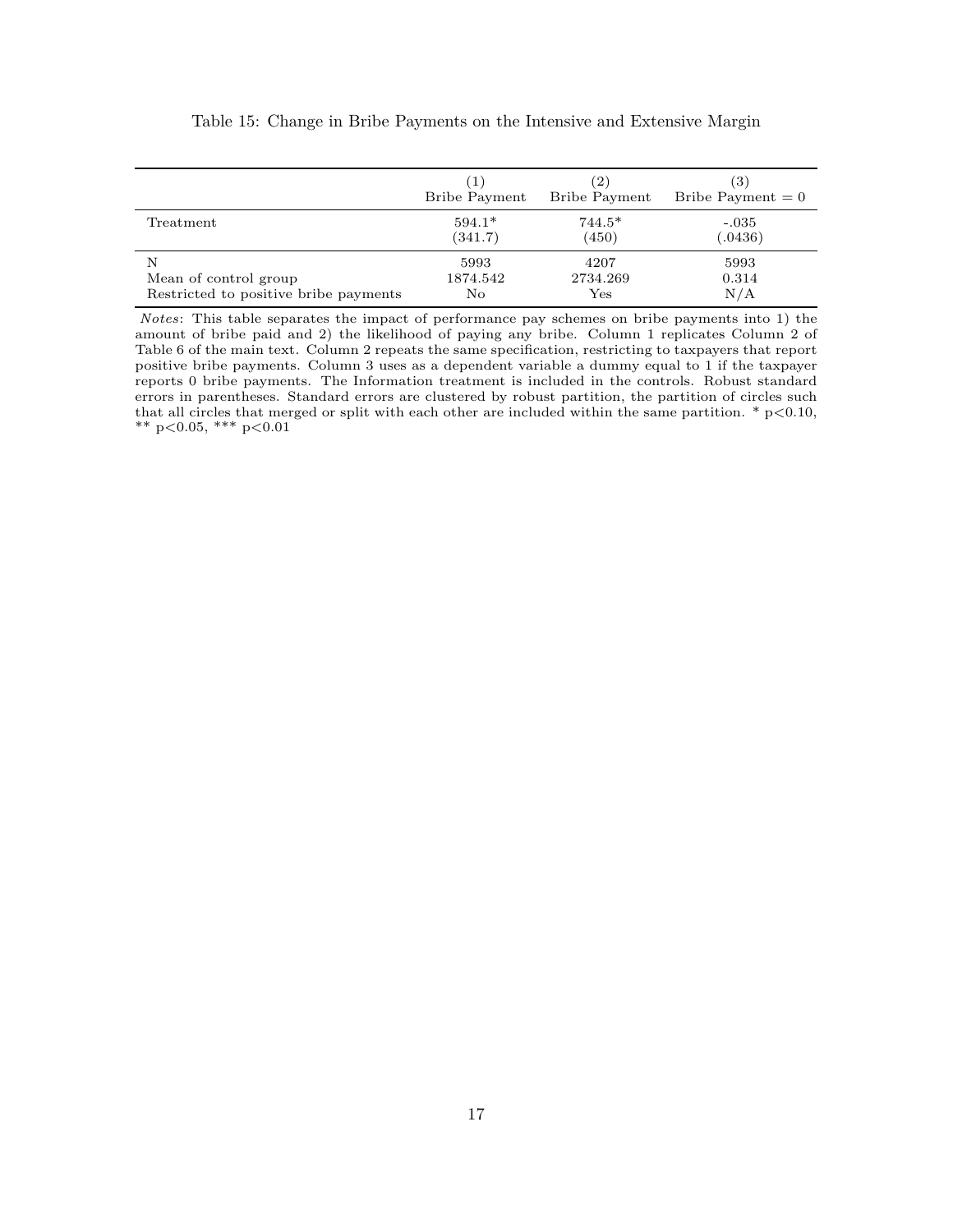|                         | (1)<br>Team Effort | $\left( 2\right)$<br>Hours/Day<br>spent in field | (3)<br>Hours/Day<br>spent in office | (4)<br>Total hours worked<br>in typical day |
|-------------------------|--------------------|--------------------------------------------------|-------------------------------------|---------------------------------------------|
| Panel A: Main Treatment | $-.5$              | $-.286**$                                        | .156                                | $-.13$                                      |
| Any treatment           | (2.01)             | (.141)                                           | (.147)                              | (.0792)                                     |
| Panel B: Subtreatments  | $-2.5$             | $-.0782$                                         | .0171                               | $-.0611$                                    |
| Revenue                 | (3.77)             | (.213)                                           | (.216)                              | (.128)                                      |
| Revenue Plus            | 2.45               | $-.289$                                          | .103                                | $-.185**$                                   |
|                         | (2.69)             | (.182)                                           | (.191)                              | (.0765)                                     |
| Flexible Bonus          | $-1.68$            | $-.445**$                                        | .313                                | $-.132$                                     |
|                         | (2.83)             | (.215)                                           | (.204)                              | (.1)                                        |
| N                       | 353                | 353                                              | 353                                 | 353                                         |
| Mean of control group   | 90.6               | 5.46                                             | 2.7                                 | 8.16                                        |

## Table 16: Impacts on Inspector Effort

Notes: This table examines the impact of performance pay on self-reported inspector effort. We use instrumental variables regressions, where treatment status is instrumented with randomization results. The unit of observation is a circle, as defined at the end of Year 2. Team Effort is assessed on a 100 point scale. The Information treatment is included in the controls. Robust standard errors in parentheses. Standard errors are clustered by a robust partition of circles, i.e. the group of circles such that all circles that merged or split with each other are included within the same partition. \*  $p<0.10$ , \*\*  $p<0.05$ , \*\*\*  $p<0.01$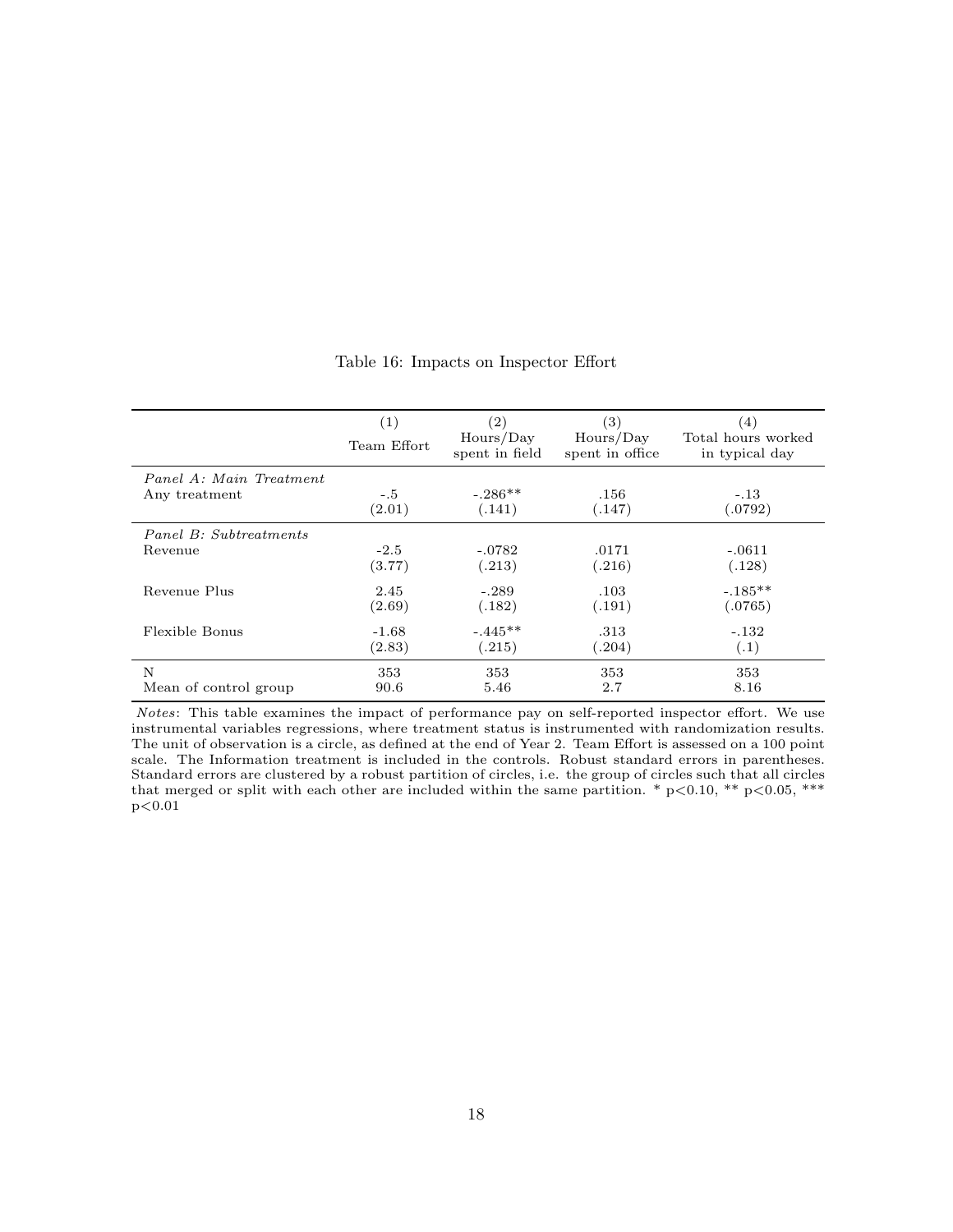|                         | (1)       | (2)       | (3)      | (4)      |
|-------------------------|-----------|-----------|----------|----------|
|                         | Inspector | Constable | Clerk    | All      |
| Panel A: Main Treatment | $-0.042$  | $-0.045$  | $-0.091$ | $-0.051$ |
| Any treatment           | (0.052)   | (0.046)   | (0.064)  | (0.033)  |
| Panel B: Subtreatments  | $-0.052$  | $-0.015$  | $-0.073$ | $-0.043$ |
| Revenue                 | (0.080)   | (0.073)   | (0.096)  | (0.051)  |
| Revenue Plus            | $-0.049$  | $-0.071$  | $-0.035$ | $-0.053$ |
|                         | (0.080)   | (0.060)   | (0.096)  | (0.053)  |
| Flexible Bonus          | $-0.025$  | $-0.050$  | $-0.161$ | $-0.057$ |
|                         | (0.077)   | (0.071)   | (0.102)  | (0.048)  |
| N                       | 426       | 428       | 240      | 1094     |
| Mean of control group   | 0.502     | 0.285     | 0.430    | 0.401    |

Table 17: Treatment Effect on Probability of Transfer by Position

Notes: OLS regressions of transfer probability on randomization status. Columns separate effects by staff type. Unit of observation is a staff members. Sample restricted to circles that remained in treatment or control for two years. Specification includes strata fixed effects. Column 4 also includes staff type fixed effects. The Information treatment is included in the controls. Robust standard errors in parentheses. Standard errors are clustered by a robust partition of circles, the group of circles such that all circles that merged or split with each other are included within the same partition. \*  $p<0.10$ , \*\*  $p<0.05$ , \*\*\*  $p<0.01$ 

| Perceived Treatment | Revenue | Revenue Plus | Flexible Bonus | Information | Control | N   |
|---------------------|---------|--------------|----------------|-------------|---------|-----|
| Actual Treatment    |         |              |                |             |         |     |
| Revenue             | 0.82    | 0.16         | 0.02           | 0.00        | 0.00    | 51  |
| Revenue Plus        | 0.07    | 0.93         | 0.00           | 0.00        | 0.00    | 54  |
| Flexible Bonus      | 0.04    | 0.05         | 0.86           | 0.00        | 0.05    | 56  |
| Information         | 0.00    | 0.00         | 0.00           | 0.80        | 0.20    | 51  |
| Control             | 0.03    | 0.02         | 0.00           | 0.01        | 0.94    | 159 |

Table 18: Inspectors' Knowledge of Treatments

Notes: This table provides a tabulation of inspector's understanding of their own treatment status. Rows list inspector's actual treatment status. Columns list inspector's perceived treatment status. Cells list the fraction of inspectors in the treatment given by the row who believe themselves to be in the treatment specified in the column (i.e. columns 1 through 5 should total to 1.00).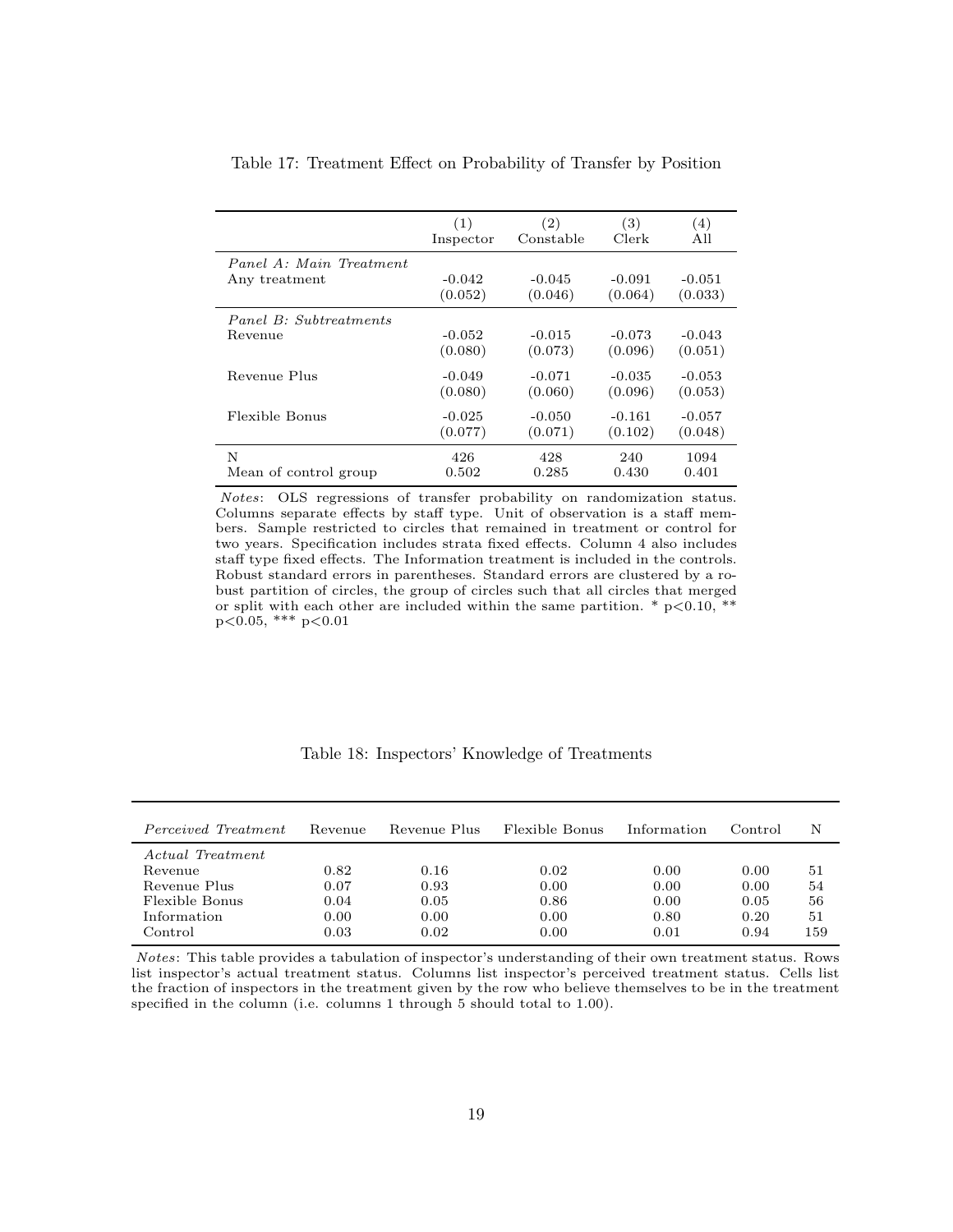### Table 19: Inspector Beliefs

|                                             | $\left( 1\right)$<br>Chance of being rewarded<br>after 2012 ballot | (2)<br>Chance of being selected<br>in 2013 ballot | $\left(3\right)$<br>Chance of being selected<br>in 2013 ballot relative<br>to incentive circles | $\left( 4\right)$<br>Chance of being selected<br>in 2013 ballot relative<br>to control circles |
|---------------------------------------------|--------------------------------------------------------------------|---------------------------------------------------|-------------------------------------------------------------------------------------------------|------------------------------------------------------------------------------------------------|
| Information                                 | $-.00205$<br>(.185)                                                | .0091<br>(.183)                                   | .283<br>(.211)                                                                                  | .422<br>(.272)                                                                                 |
| Revenue                                     |                                                                    | .163<br>(.183)                                    |                                                                                                 |                                                                                                |
| Revenue Plus                                |                                                                    | .172<br>(.176)                                    |                                                                                                 | .112<br>(.28)                                                                                  |
| Flexible Bonus                              |                                                                    | .266<br>(.195)                                    |                                                                                                 | .222<br>(.253)                                                                                 |
| N<br>Omitted group<br>Mean of omitted group | 178<br>Control<br>4.00                                             | 340<br>Control<br>3.98                            | 180<br>Control<br>2.12                                                                          | 207<br>Revenue<br>2.00                                                                         |

Notes: This table examines how treatment assignment may have affected inspectors' subjective assessments of their chances of being selected for future schemes. We report ordered probit regressions, where treatment is measured with randomization results. The unit of observation is a circle, as defined at the time of randomization. Responses in columns 1 and 2 were coded on a 5 point probablity scale, with 1 indicating 'Not likely at all' and 5 indicating 'Definitely.' Responses in columns 3 and 4 were coded on a 3 point probability scale, with 1 indicating less chance, 2 indicating same chance, and 3 indicating higher chance. Robust standard errors in parentheses. Standard errors are clustered by a robust partition of circles, i.e. the group of circles such that all circles that merged or split with each other are included within the samepartition. \* p<0.10, \*\* p<0.05, \*\*\* p<0.01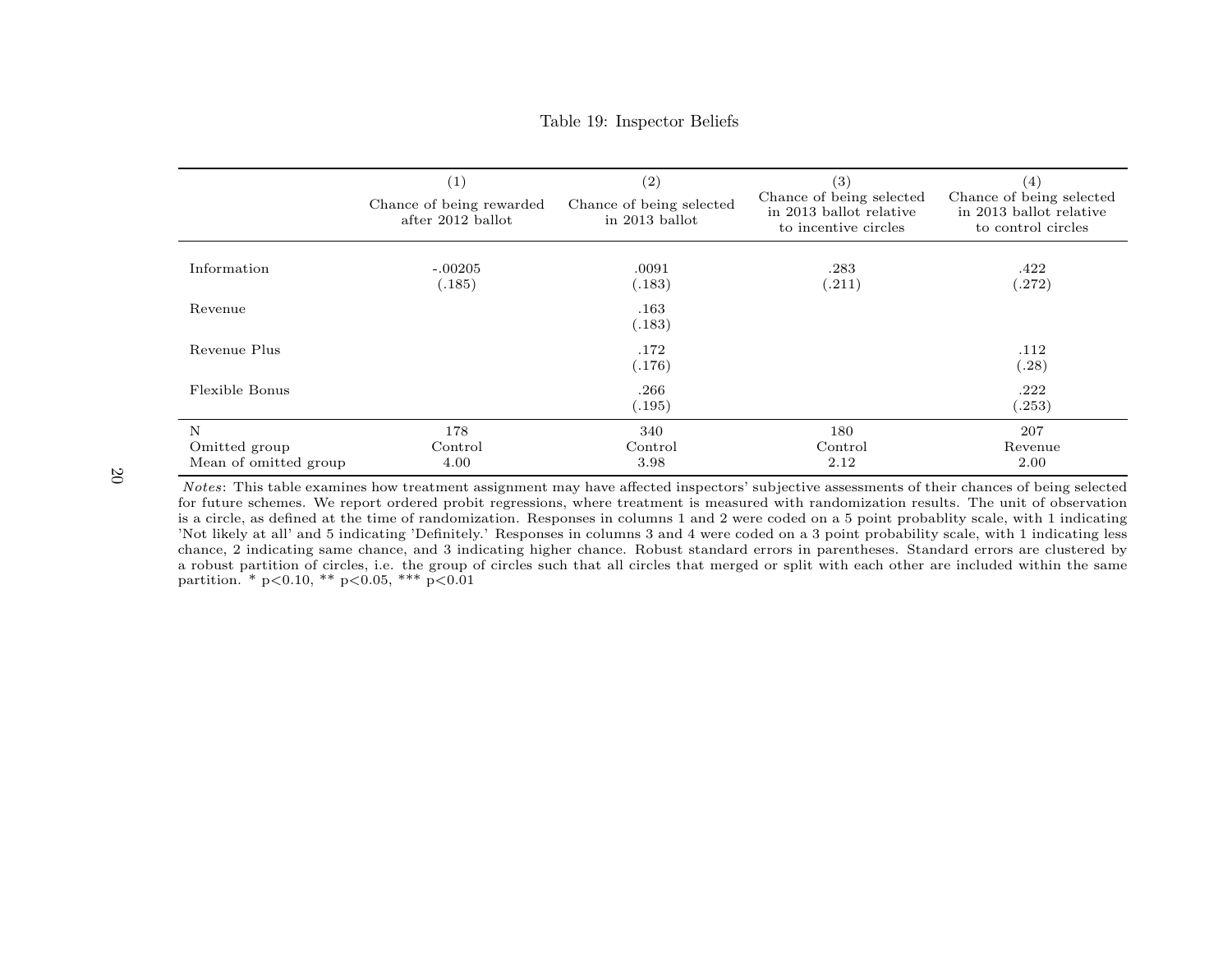| Panel A                     |                |          |           |
|-----------------------------|----------------|----------|-----------|
|                             | (1)            | (2)      | (3)       |
|                             | $_{\rm Total}$ | Current  | Arrears   |
| Information                 | 0.064          | 0.071    | $0.226*$  |
|                             | (0.051)        | (0.050)  | (0.136)   |
| N                           | 482            | 482      | 479       |
| Mean of control group       | 15.709         | 15.486   | 13.864    |
| Panel B                     |                |          |           |
|                             | (1)            | (2)      | (3)       |
|                             | $_{\rm Total}$ | Current  | Arrears   |
| Revenue * Income Shock      | 0.0229         | 0.0499   | $-0.0481$ |
|                             | (0.104)        | (0.111)  | (0.218)   |
| Revenue Plus * Income Shock | 0.0459         | 0.0317   | $-0.250$  |
|                             | (0.167)        | (0.143)  | (0.362)   |
| Income Shock                | $-0.0797$      | 0.00846  | 0.119     |
|                             | (0.0678)       | (0.0461) | (0.0809)  |
| N                           | 478            | 478      | 478       |
| Panel C                     |                |          |           |
|                             | (1)            | (2)      | (3)       |
|                             | $_{\rm Total}$ | Current  | Arrears   |
| Supervisory treatment       | $-0.065$       | $-0.106$ | $-0.035$  |
|                             | [0.319]        | [0.220]  | [0.852]   |
| N                           | 482            | 482      | 479       |
| Mean of control group       | 15.924         | 15.679   | 14.176    |

### Table 20: Mechanisms Beyond Price Effects

Notes: This table presents results on mechanisms other than price effects that may be contributing to the observed impact of the performance pay schemes. In all panels, we use instrumental variables regressions, where treatment status is instrumented with randomization results. The unit of observations is a circle, as defined at the time of randomization. The outcome variable is log recovery as of the end of the second year of the study (FY 2012-2013). Columns separate recovery by total recovery (Column 1), current year recovery (Column 2), and collections against past arrears (Column 3). Panel A: This table re-estimates main revenue outcomes by subtreatment, with the Information treatment separated from the control group. Coefficients for the Revenue, Revenue Plus, and Flexible Bonus treatments not shown. Panel B: This table examines whether income effects contribute to the observed outcomes. The income Shock is calculated as the amount circle staff team would have earned under the scheme due to business-as-usual, plus their combined base salary, and is measured in logs (see Section for details). Specification follows Equation 6.4 of the main text. The coefficient for Flexible Bonus is not shown. Panel C: This table examines the impact of the supervisory treatments. Standard errors: For Panel A, we present robust standard errors in parentheses. Standard errors are clustered by robust partition of circles, i.e. the group of circles such that all circles that merged or split with each other are included within the same partition. For Panel B, standard errors, in parentheses, are bootstrapped with 1000 iterations over the two-step estimation procedure (i.e. first estimating the income shock, and then estimating the model). The bootstrap sampling procedure is clustered by robust partition. For Panel C, randomization-inference p-values are shown in brackets, calculated over 1000 iterations. \* p<0.10, \*\* p<0.05, \*\*\* p<0.01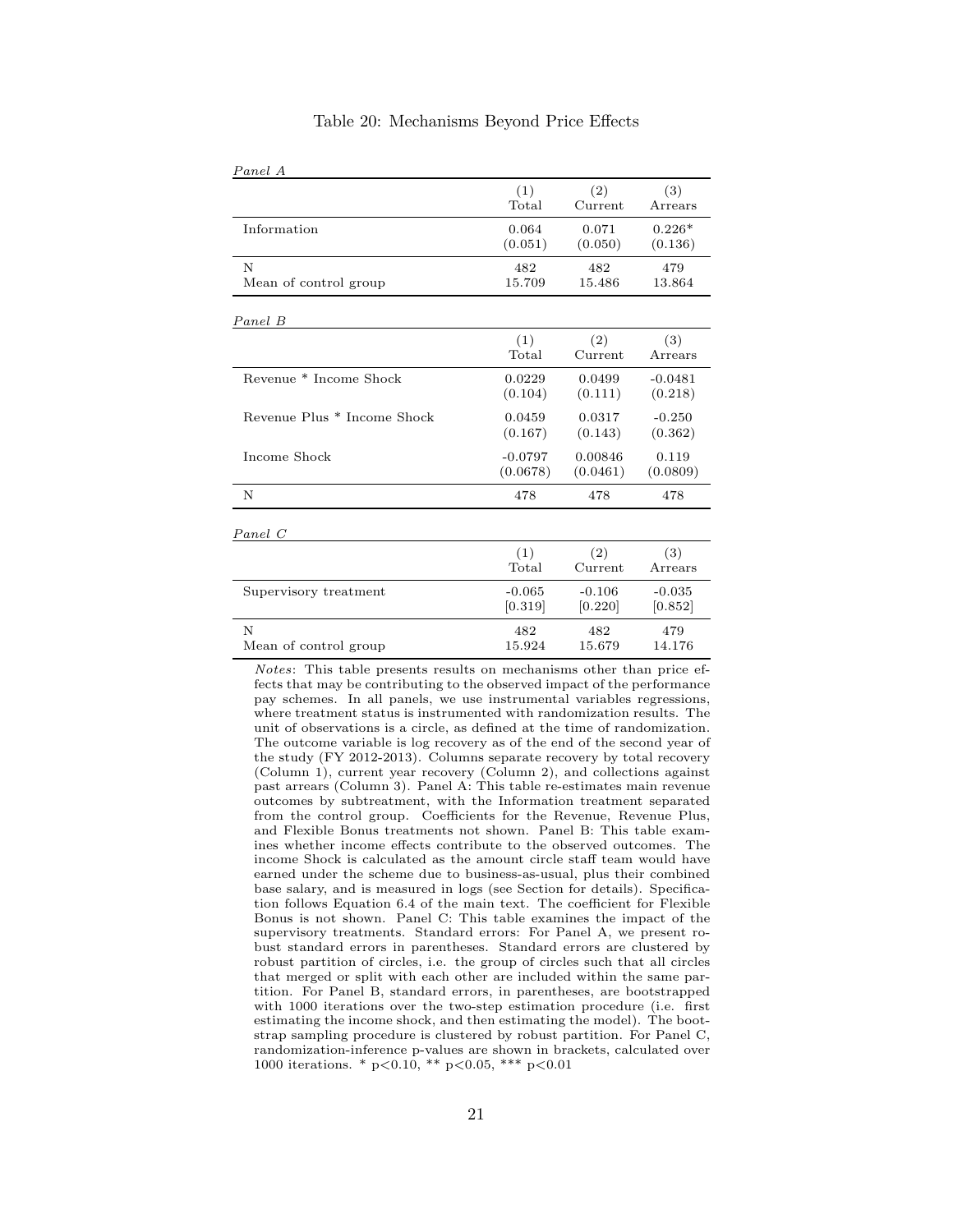Table 21: Impact of Interactions between Supervisory and Inspector Treatments on Revenue Outcomes

|                                             | Total    | Current   | Arrears  |
|---------------------------------------------|----------|-----------|----------|
| Supervisory treatment                       | $-0.089$ | $-0.131*$ | $-0.111$ |
|                                             | [0.127]  | [0.058]   | [0.543]  |
| Inspector treatment                         | 0.063    | 0.068     | 0.034    |
|                                             | [0.159]  | [0.158]   | [0.778]  |
| Inspector Treatment * Supervisory Treatment | 0.103    | 0.076     | 0.271    |
|                                             | [0.299]  | [0.457]   | [0.328]  |
| N                                           | 482      | 482       | 479      |
| Mean of control group                       | 15.901   | 15.662    | 14.157   |

Notes: This table checks for potential interaction effects between performance pay incentives for inspectors and supervisors. We use instrumental variables regressions, where both supervisory and circle treatments are instrumented with randomization results. The unit of observation is a circle, as defined at the time of randomization. Columns separate recovery by total recovery (Column 1), current year recovery (Column 2), and collections against past arrears (Column 3). Specification include division fixed effects and baseline log revenue collection. Mean of control group reflects mean for pure controls, i.e. circles that did not fall un-der either the inspector or supervisory treatments. The Information treatment is included in the controls. Randomization inference based p-values in brackets. \* p<0.10, \*\* p<0.05, \*\*\* p<0.01

|                                          | (1)<br>Pressure from<br>supervisors | (2)<br>Level of<br>monitoring |
|------------------------------------------|-------------------------------------|-------------------------------|
| Panel A: Main Treatment<br>Any treatment | .0186<br>(.0302)                    | $-.0251$<br>(.0438)           |
| Panel B: Subtreatments<br>Revenue        | .0169<br>(.0479)                    | $-.111$<br>(.0706)            |
| Revenue Plus                             | $-.0561*$<br>(.0296)                | .0362<br>(.0614)              |
| Flexible Bonus                           | $.0893*$<br>(.0519)                 | $-.0153$<br>(.0592)           |
| N<br>Mean of control group               | 353<br>.104                         | 352<br>.775                   |

### Table 22: Impact of Treatment on Inspector Monitoring

Notes: This table examines the impact of performance pay on inspectors' perception of monitoring by supervisors. We use instrumental variables regressions, where treatment status is instrumented with randomization results. The unit of observation is a circle, as defined at the end of Year 2. Pressure from supervisors was assessed on a 5-point Likert scale. Level of monitoring was assessed on a 4 point scale. The Information treatment is included in the controls. Robust standard errors in parentheses. Standard errors are clustered by a robust partition of circles, i.e. the group of circles such that all circles that merged or split with each other are included within the same partition.  $*$  p<0.10,  $*$  p<0.05,  $**$  p<0.01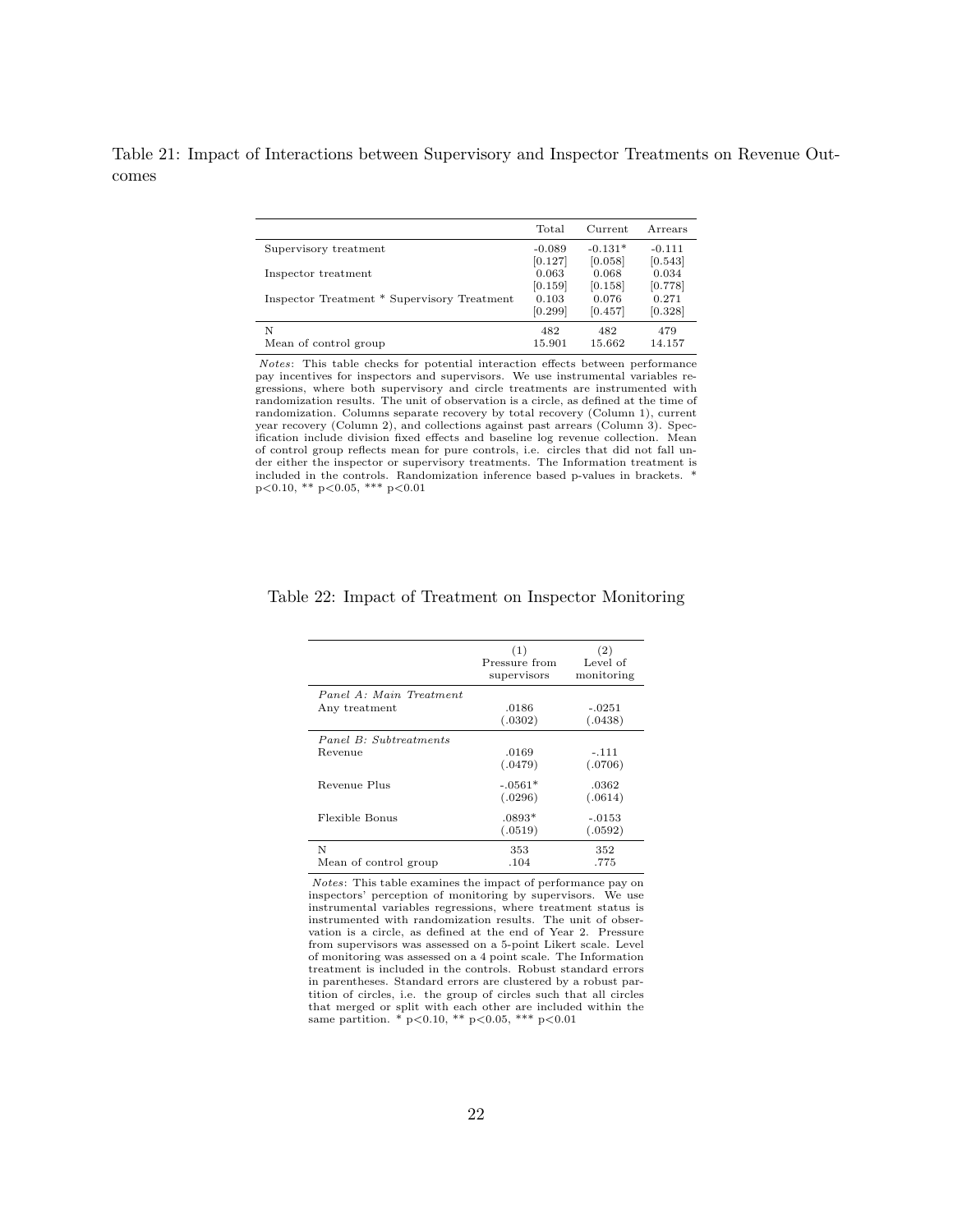## Table 23: Newly Constructed Properties vs. Reassessed New Properties

|                                                     | $\left(1\right)$<br>Percent Area<br>Commercial | (2)<br>Total Covered<br>Area | (3)<br>Number of<br>Floors |
|-----------------------------------------------------|------------------------------------------------|------------------------------|----------------------------|
| Newly Constructed Properties<br>in gen. pop. sample | 0.018                                          | $-90.537$                    | $0.072**$                  |
|                                                     | (0.023)                                        | (200.370)                    | (0.035)                    |
| Newly Assessed                                      | $0.217***$<br>(0.017)                          | 262.325<br>(418.175)         | $0.049**$<br>(0.021)       |
| N                                                   | 14285                                          | 14393                        | 14393                      |
| Mean of non-new properties in gen. pop. sample      | 0.347                                          | 2577.180                     | 1.579                      |
| $Newly Constructured = Reassessed New$              | 0.000                                          | 0.398                        | 0.540                      |

#### Panel A: Easy to observe characteristics

Panel B: Harder to observe characteristics

|                                                | $\left(1\right)$ | (2)                  | (3)                | (4)                  |
|------------------------------------------------|------------------|----------------------|--------------------|----------------------|
|                                                | Percent Area     | Percent Area         | Number of Years    | Number of Years      |
|                                                | Rented           | Rented               | Occupying Property | Occupying Property   |
| Newly Constructed Properties                   | 0.030            | 0.022                | $-12.894***$       | $-12.827***$         |
| in gen. pop. sample                            | (0.022)          | (0.020)              | (0.694)            | (0.676)              |
| Newly Assessed                                 | $0.189***$       | $0.103***$           | $-11.325***$       | $-10.624***$         |
|                                                | (0.014)          | (0.012)              | (0.535)            | (0.542)              |
| N                                              | 14285            | 14284                | 11231              | 11152                |
| Mean of non-new properties in gen. pop. sample | 0.236            | 0.236                | 20.271             | 20.271               |
| Newly Constructed $=$ Reassessed New           | 0.000            | 0.000                | 0.032              | 0.003                |
| Controls for Panel A characteristics           | No.              | $\operatorname{Yes}$ | No                 | $\operatorname{Yes}$ |

Notes: This table compares properties in the general population sample constructed before 2010 with 1) properties built in or after 2010; and 2) properties marked as newly assessed in the Section 9 register. 'Newly constructed properties' refers to the former and 'Newly Assessed' refers to the latter. Specification includes circle fixed effects. Panel A uses easily observable characteristics as dependent variables. Panel B uses harder to observe charateristics as dependent variables, also including variables from Panel A as controls. Standard errors are clustered by robust partition of circles, the group of circles such that all circles that merged or split with each other are included within the same partition. \* p<0.10, \*\* $p<0.05$ , \*\*\*  $p<0.01$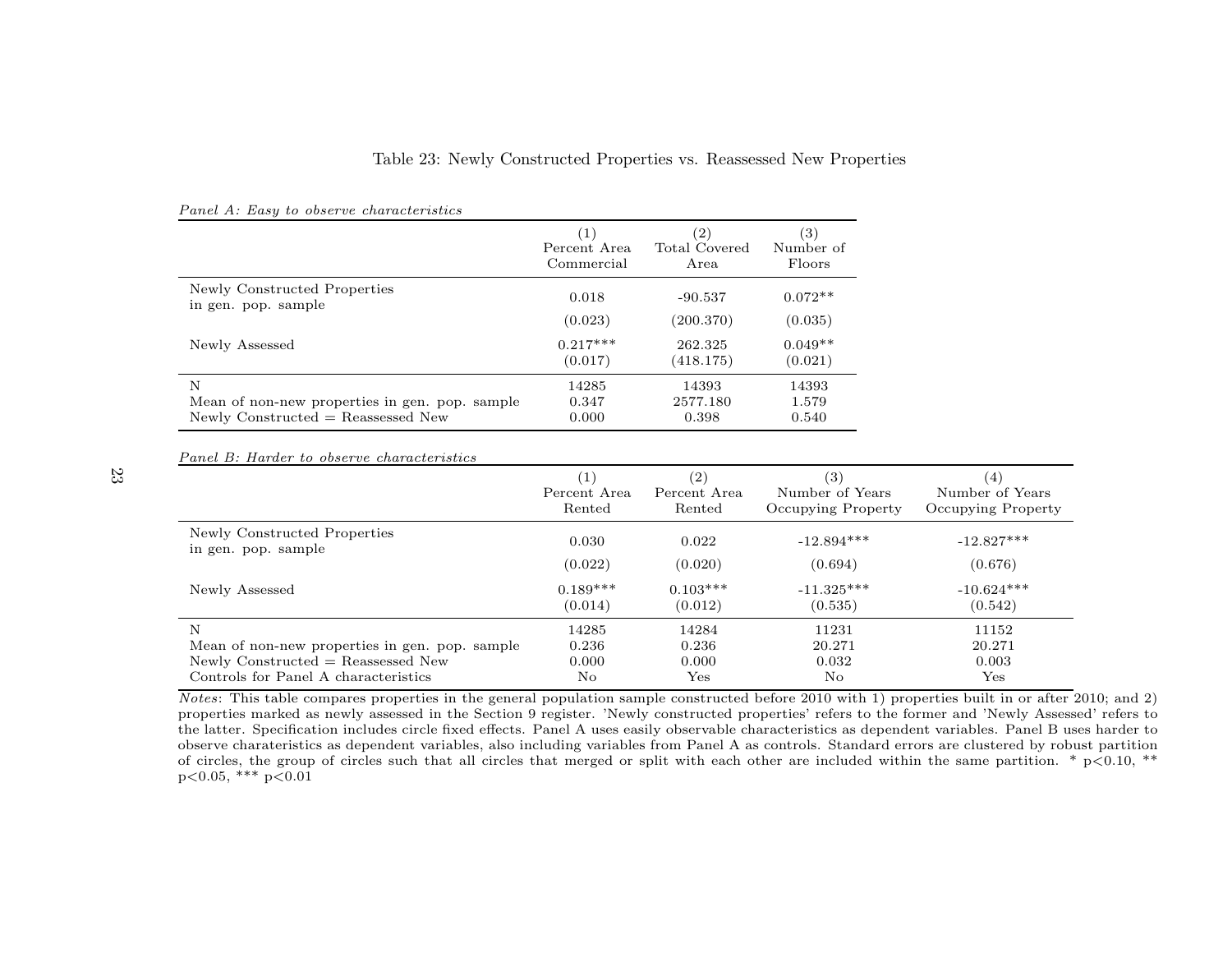

Figure F.1: Heterogeneity in Reassessment Probability by Tax Density, Treatment vs. Control

*Notes*: This figure plots a local linear regression of the likelihood of appearing in the reassessed sample against tax density (average tax value per square foot of area). Observations are weighted by their respective sampling probabilities. Confidence intervals at the 95% level (given by the shaded regions) are based on standard errors that are clustered by robust partition, and bootstrapped (point-wise) over 1000 iterations.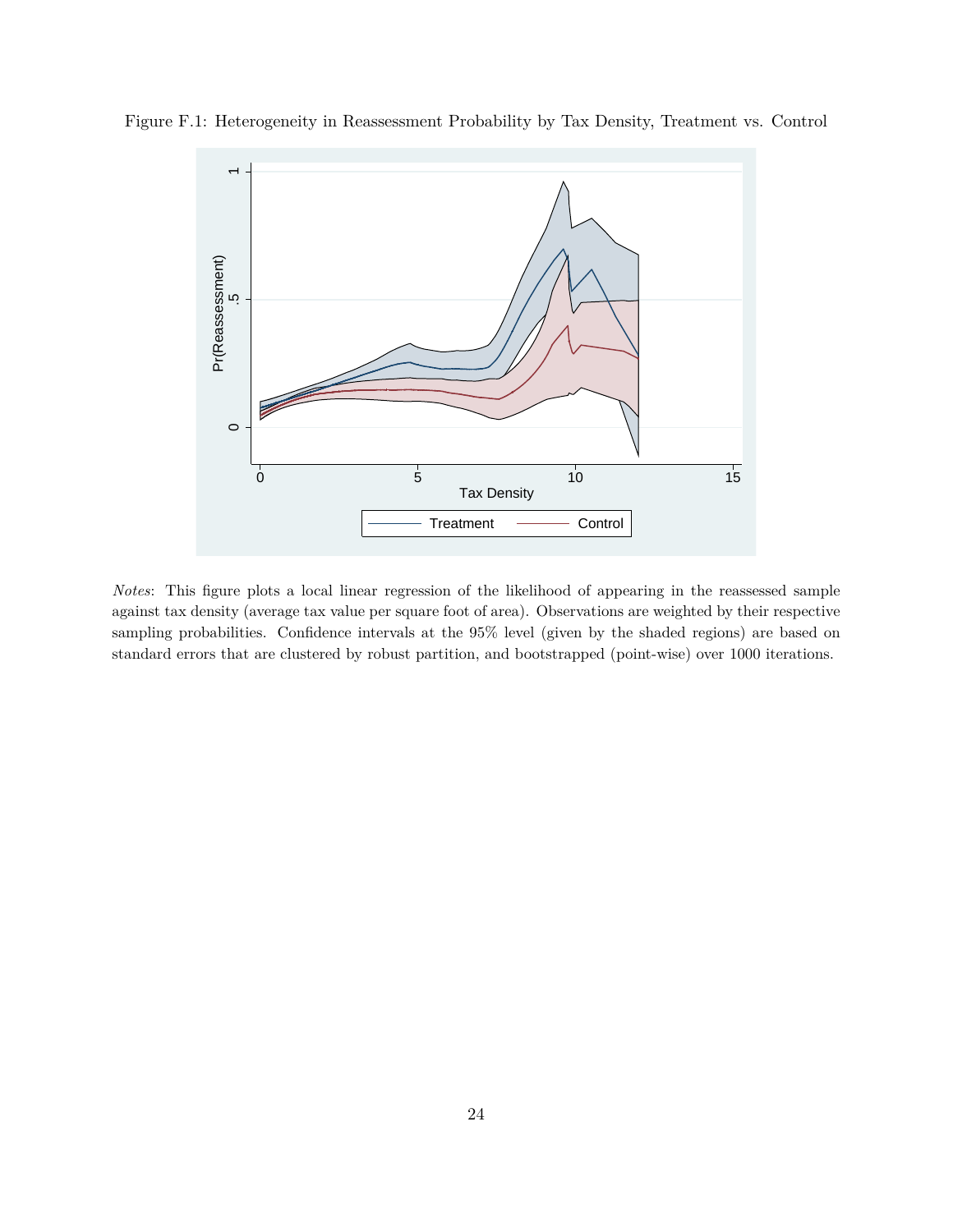# **G Extensions to Main Tables and Robustness Checks**

This section runs a series of data and specification robustness checks.

THIS PAGE IS INTENTIONALLY LEFT BLANK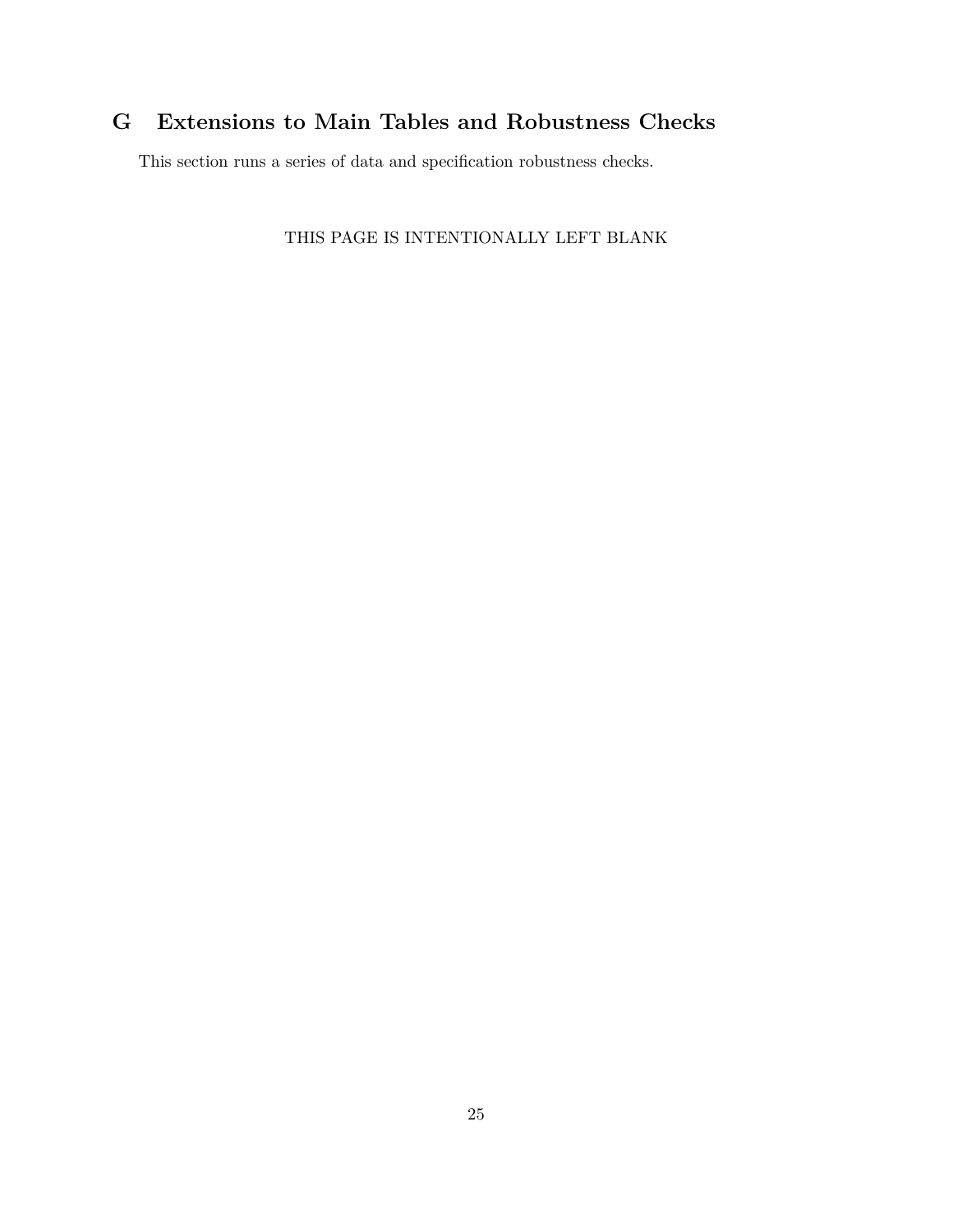|                                                                                    | Mean               | SD                | Ν                |
|------------------------------------------------------------------------------------|--------------------|-------------------|------------------|
| Panel A: Administrative Data                                                       |                    |                   |                  |
| Log Revenue (Total) FY 2012                                                        | 15.67              | 0.75              | 481              |
| Log Revenue (Current) FY 2012                                                      | 15.37              | 0.72              | 481              |
| Log Revenue (Arrears) FY 2012                                                      | 14.07              | 1.21              | 481              |
| Log Tax Base (Total) FY 2012                                                       | 16.12              | 0.82              | 477              |
| Log Tax Base (Current) FY 2012                                                     | 15.77              | 0.71              | 477              |
| Log Tax Base (Arrears) FY 2012<br>Log Non-Exemption Rate (Total) FY 2012           | 14.56<br>$-0.22$   | 1.43<br>0.18      | 477<br>477       |
| Log Non-Exemption Rate (Current) FY 2012                                           | $-0.19$            | 0.12              | 477              |
| Log Non-Exemption Rate (Arrears) FY 2012                                           | $-0.22$            | 0.31              | 477              |
| Log Recovery Rate (Total) FY 2012                                                  | $-0.23$            | 0.22              | 481              |
| Log Recovery Rate (Current) FY 2012                                                | $-0.20$            | 0.19              | 481              |
| Log Recovery Rate (Arrears) FY 2012                                                | $-0.26$            | 0.32              | 481              |
| Log Revenue (Total) FY 2013                                                        | 15.75              | 0.74              | 482              |
| Log Revenue (Current) FY 2013                                                      | 15.52              | 0.73              | 482              |
| Log Revenue (Arrears) FY 2013                                                      | 13.91              | 1.17              | 479              |
| Log Tax Base (Total) FY 2013                                                       | 16.14              | 0.80              | 482              |
| Log Tax Base (Current) FY 2013                                                     | 15.86              | 0.73              | 482              |
| Log Tax Base (Arrears) FY 2013                                                     | 14.40              | 1.37              | 479              |
| Log Non-Exemption Rate (Total) FY 2013<br>Log Non-Exemption Rate (Current) FY 2013 | $-0.23$<br>$-0.19$ | 0.20<br>0.13      | 482<br>482       |
| Log Non-Exemption Rate (Arrears) FY 2013                                           | $-0.30$            | 0.41              | 479              |
| Log Recovery Rate (Total) FY 2013                                                  | $-0.16$            | 0.18              | 482              |
| Log Recovery Rate (Current) FY 2013                                                | $-0.14$            | 0.14              | 482              |
| Log Recovery Rate (Arrears) FY 2013                                                | $-0.19$            | 0.29              | 479              |
|                                                                                    |                    |                   |                  |
| Panel B: Survey Data                                                               |                    |                   |                  |
| Could the property be located on the official tax rolls?                           | 0.84               | 0.37              | 11,971           |
| Quality of Tax Department [0-1]                                                    | 0.53               | 0.22              | 6,050            |
| Satisfaction with Tax Department [0-1]                                             | 0.55               | 0.23              | 6,050            |
| Inaccuracy                                                                         | 0.34               | 0.27              | 9,870            |
| Tax Gap                                                                            | $-0.099$           | 0.42              | 9,870            |
| (sum) GARV<br>Self-reported tax payment in FY 2013                                 | 32,302<br>3,562    | 252,426<br>18,604 | 10,787<br>12,000 |
| Self-reported tax payment in FY 2011                                               | 3,011              | 18,007            | 11,586           |
| Degree of Corruption in Tax Department [0-1]                                       | 0.64               | 0.22              | 6,050            |
| <b>Bribe Payment</b>                                                               | 2,073              | 3,932             | 5,993            |
| Frequency of Bribe Payment                                                         | 0.76               | 0.88              | 4,802            |
| Number of floors                                                                   | 1.60               | 0.66              | 12,000           |
| Last Renovation was $\leq 2$ years ago                                             | 0.017              | 0.13              | 12,000           |
| Land Area $(sq. ft.)$                                                              | 280                | 742               | 12,000           |
| Total Covered Area (sq. ft.)                                                       | 2,570              | 18,515            | 12,000           |
| On Main Road                                                                       | 0.46               | 0.50              | 12,000           |
| Taxation category (1-7)                                                            | 3.70               | 1.60              | 10,787           |
| Fraction of covered area - Commercial                                              | 0.35               | 0.42              | 11,912           |
| Fraction of covered area - Commercial and Rented                                   | 0.16               | 0.33              | 11,913           |
| Age of owner                                                                       | 51                 | 11                | 9,222            |
| Owner's level of education<br>Per-capita wages                                     | 9.30<br>16,566     | 5.30<br>16,662    | 11,934<br>9,459  |
| Predicted values of expenditure given assets owned                                 | 6,215              | 2,964             | 9,600            |
| Connected to Politician                                                            | 0.05               | 0.22              | 12,000           |
| Connected to Politician/Government/Police                                          | 0.35               | 0.48              | 12,000           |
| Panel C: Inspector Survey Data                                                     |                    |                   |                  |
| How would you score your circle team effort in your duties?                        | 90                 | 14                | 371              |
| In a typical work day how many hours did you spend in the field                    | 5.40               | 0.92              | 371              |
| In a typical work day how many hours did you spend in the office                   | 2.80               | 0.97              | 371              |
| Total hours worked in a typical day (field $+$ office)                             | 8.10               | 0.54              | 371              |
| Pressure from supervisors                                                          | 0.10               | 0.20              | 371              |
| Level of monitoring                                                                | 0.77               | 0.29              | 370              |

## Table 2-G: Summary Statistics, Extended Version

*Notes*: Panel A statistics from administrative data, shown for both the first year (FY 2012) and the second year (FY 2013) of the study. Each observation is one of the 482 circles as defined at the time of randomization.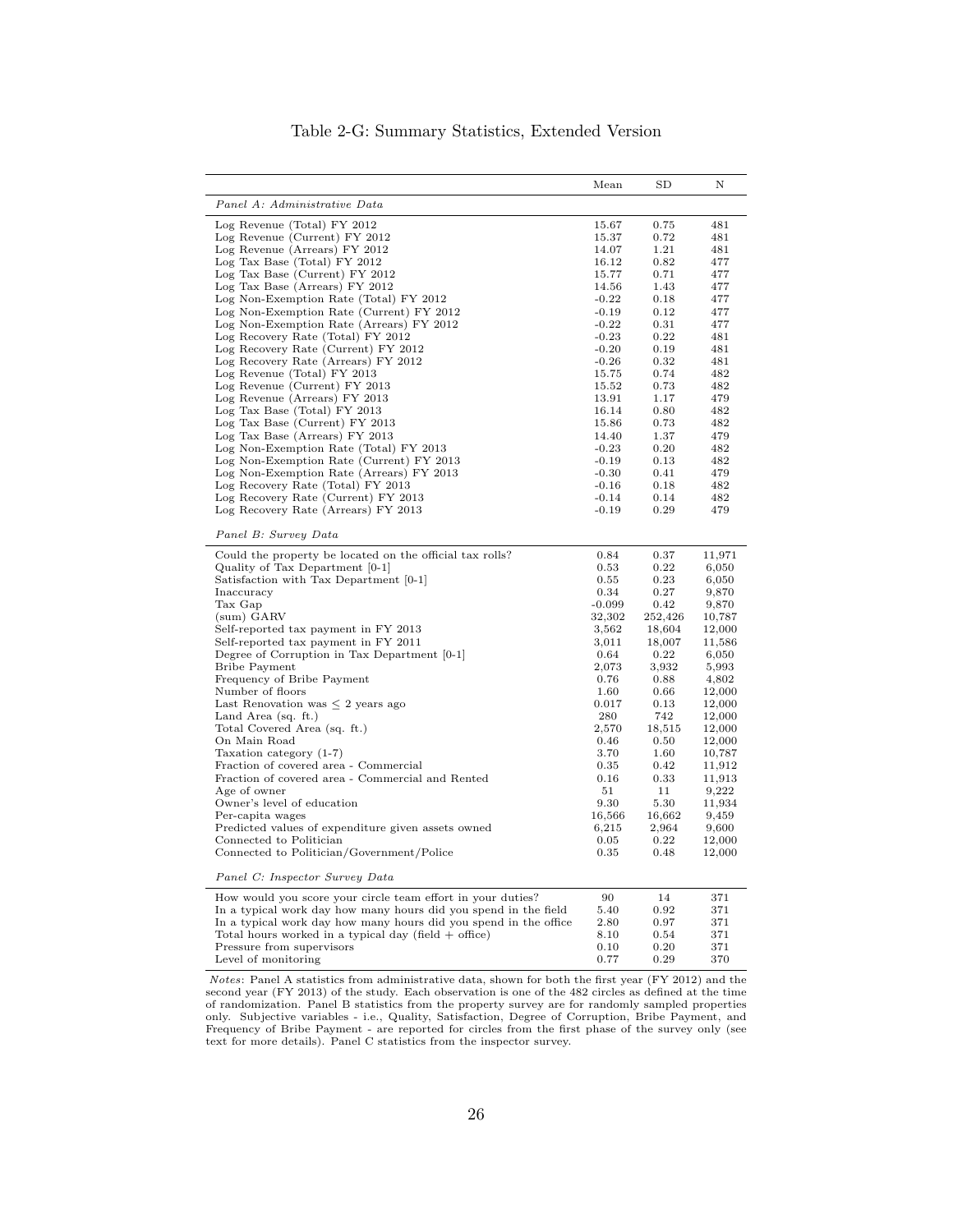|                             |            | Year 1     |           |            | Year 2     |         |
|-----------------------------|------------|------------|-----------|------------|------------|---------|
|                             | (1)        | (2)        | (3)       | (4)        | (5)        | (6)     |
|                             | Total      | Current    | Arrears   | Total      | Current    | Arrears |
| Panel A: Main Treatment     | $0.057***$ | $0.046***$ | $0.096**$ | $0.060***$ | $0.058***$ | 0.072   |
| Any treatment               | (0.018)    | (0.017)    | (0.044)   | (0.020)    | (0.021)    | (0.053) |
| Panel B: Subtreatments      | $0.078***$ | $0.073***$ | 0.087     | $0.085***$ | $0.100***$ | 0.001   |
| Revenue                     | (0.024)    | (0.023)    | (0.067)   | (0.029)    | (0.030)    | (0.088) |
| Revenue Plus                | 0.049      | 0.053      | 0.041     | $0.060**$  | 0.052      | 0.114   |
|                             | (0.034)    | (0.033)    | (0.070)   | (0.030)    | (0.032)    | (0.074) |
| Flexible Bonus              | $0.045*$   | 0.014      | $0.159**$ | 0.036      | 0.022      | 0.099   |
|                             | (0.025)    | (0.024)    | (0.065)   | (0.028)    | (0.029)    | (0.072) |
| N                           | 481        | 481        | 481       | 482        | 482        | 479     |
| Mean of control group       | 15.671     | 15.379     | 14.030    | 15.745     | 15.518     | 13.915  |
| Rev. vs. Multitasking p.    | 0.286      | 0.161      | 0.860     | 0.241      | 0.055      | 0.261   |
| Objective vs. Subjective p. | 0.538      | 0.091      | 0.207     | 0.244      | 0.097      | 0.618   |
| Equality of Schemes         | 0.532      | 0.137      | 0.408     | 0.387      | 0.101      | 0.527   |
| Joint significance          | 0.005      | 0.010      | 0.076     | 0.014      | 0.007      | 0.304   |

Table 3-G1: Impacts on Revenue Collected, Reduced Form Estimates

*Notes*: This table re-estimates Table 3 from the main text, showing the reduced form estimates instead. See Notes to Table 3 for additional information. \*  $p<0.10$ , \*\*  $p<0.05$ , \*\*\*  $p<0.01$ 

Table 3-G2: Impacts on Revenue Collected, Dropping Circles with Boundary Changes

|                                          |            | Year 1    |           |            | Year 2     |          |
|------------------------------------------|------------|-----------|-----------|------------|------------|----------|
|                                          | (1)        | (2)       | (3)       | (4)        | (5)        | (6)      |
|                                          | Total      | Current   | Arrears   | Total      | Current    | Arrears  |
| Panel A: Main Treatment<br>Any treatment | $0.057**$  | 0.033     | $0.128*$  | $0.083***$ | $0.071**$  | 0.101    |
|                                          | (0.024)    | (0.023)   | (0.076)   | (0.031)    | (0.030)    | (0.096)  |
| Panel B: Subtreatments                   | $0.092***$ | $0.079**$ | 0.118     | $0.124***$ | $0.141***$ | $-0.037$ |
| Revenue                                  | (0.035)    | (0.034)   | (0.112)   | (0.043)    | (0.044)    | (0.149)  |
| Revenue Plus                             | 0.032      | 0.036     | 0.019     | 0.068      | 0.047      | 0.161    |
|                                          | (0.035)    | (0.033)   | (0.116)   | (0.044)    | (0.037)    | (0.139)  |
| Flexible Bonus                           | 0.043      | $-0.023$  | $0.259**$ | 0.057      | 0.024      | 0.179    |
|                                          | (0.037)    | (0.036)   | (0.112)   | (0.044)    | (0.044)    | (0.124)  |
| N                                        | 364        | 364       | 364       | 365        | 365        | 362      |
| Mean of control group                    | 15.665     | 15.389    | 13.977    | 15.744     | 15.528     | 13.911   |
| Rev. vs. Multitasking p.                 | 0.171      | 0.057     | 0.868     | 0.186      | 0.021      | 0.192    |
| Objective vs. Subjective p.              | 0.647      | 0.041     | 0.128     | 0.405      | 0.120      | 0.395    |
| Equality of Schemes                      | 0.373      | 0.076     | 0.251     | 0.409      | 0.069      | 0.416    |
| Joint significance                       | 0.061      | 0.059     | 0.113     | 0.026      | 0.013      | 0.366    |

Notes: This table re-estimates Table 3 from the main text, dropping circles that have experienced any change in circle boundaries during the course of treatment. See Notes to Table 3 for additional information. \* p<0.10, \*\* p<0.05, \*\*\* p<0.01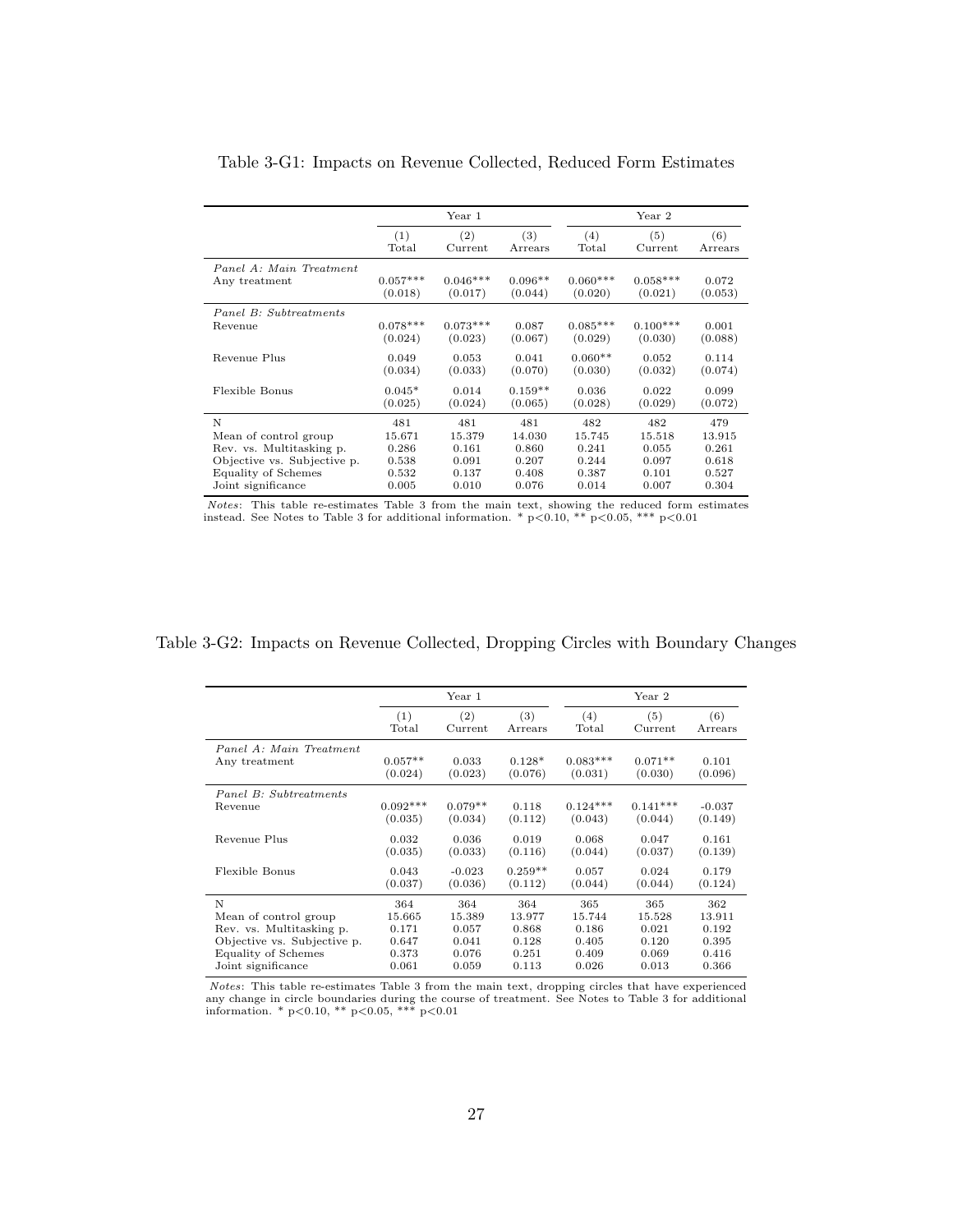|                             | (1)<br>Quality | (2)<br>Satisfaction | (3)<br>Inaccuracy | (4)<br>Tax Gap |
|-----------------------------|----------------|---------------------|-------------------|----------------|
| Panel A: Main Treatment     |                |                     |                   |                |
| Any treatment               | $-0.005$       | $-0.008$            | 0.003             | 0.005          |
|                             | (0.016)        | (0.017)             | (0.009)           | (0.016)        |
| Panel B: Subtreatments      |                |                     |                   |                |
| Revenue                     | 0.005          | $-0.004$            | 0.001             | $-0.017$       |
|                             | (0.027)        | (0.029)             | (0.013)           | (0.022)        |
| Revenue Plus                | 0.031          | 0.022               | $0.020*$          | 0.011          |
|                             | (0.019)        | (0.020)             | (0.012)           | (0.023)        |
| Flexible Bonus              | $-0.044*$      | $-0.039*$           | $-0.012$          | 0.021          |
|                             | (0.023)        | (0.023)             | (0.013)           | (0.023)        |
| N                           | 6050           | 6050                | 9870              | 9870           |
| Sample                      | Phase 1        | Phase 1             | Full              | Full           |
| Mean of control group       | 0.538          | 0.555               | 0.339             | $-0.103$       |
| Rev. vs. Multitasking p.    | 0.699          | 0.895               | 0.817             | 0.163          |
| Objective vs. Subjective p. | 0.015          | 0.064               | 0.103             | 0.312          |
| Equality of Schemes         | 0.013          | 0.056               | 0.094             | 0.351          |
| Joint significance          | 0.033          | 0.122               | 0.165             | 0.535          |

Table 4-G1: Impacts on Non-Revenue Outcomes, Reduced Form Estimates

*Notes*: This table re-estimates Table 4 from the main text, showing reduced form estimates instead. See Notes to Table 4 for additional information. \*  $p<0.10$ , \*\*  $p<0.05$ , \*\*\*  $p<0.01$ 

## Table 4-G2: Impacts on Non-Revenue Outcomes, Controlling for Objective Property Characteristics

|                             | (1)<br>Quality       | (2)<br>Satisfaction | (3)<br>Inaccuracy   | (4)<br>Tax Gap      |
|-----------------------------|----------------------|---------------------|---------------------|---------------------|
| Panel A: Main Treatment     |                      |                     |                     |                     |
| Any treatment               | $-0.005$<br>(0.022)  | $-0.010$<br>(0.022) | 0.004<br>(0.012)    | 0.006<br>(0.019)    |
| Panel B: Subtreatments      |                      |                     |                     |                     |
| Revenue                     | 0.005<br>(0.035)     | $-0.006$<br>(0.037) | 0.005<br>(0.016)    | $-0.013$<br>(0.025) |
| Revenue Plus                | $0.043*$<br>(0.025)  | 0.031<br>(0.026)    | 0.024<br>(0.016)    | $-0.010$<br>(0.029) |
| Flexible Bonus              | $-0.058*$<br>(0.031) | $-0.051$<br>(0.031) | $-0.016$<br>(0.017) | 0.041<br>(0.028)    |
| N                           | 5998                 | 5998                | 9869                | 9869                |
| Sample                      | Phase 1              | Phase 1             | Full                | Full                |
| Mean of control group       | 0.538                | 0.555               | 0.339               | $-0.103$            |
| Rev. vs. Multitasking p.    | 0.732                | 0.924               | 0.975               | 0.317               |
| Objective vs. Subjective p. | 0.014                | 0.062               | 0.084               | 0.085               |
| <b>Equality of Schemes</b>  | 0.011                | 0.051               | 0.131               | 0.217               |
| Joint significance          | 0.028                | 0.113               | 0.234               | 0.374               |

Notes: Re-estimation of Table 4 from the main text, including controls for property characteristics. Property controls include: land area, total covered area, a dummy for whether the property was located on a main road, number of floors, a dummy for whether the property had a renovation in the past 2 years, and the percent of covered area dedicated to each of the four main usage categories (residential vs. commercial, owner occupied vs. rented). See Notes to Table 4 for additional information. \*  $p<0.10$ , \*\*  $p<0.05$ , \*\*\*  $p<0.01$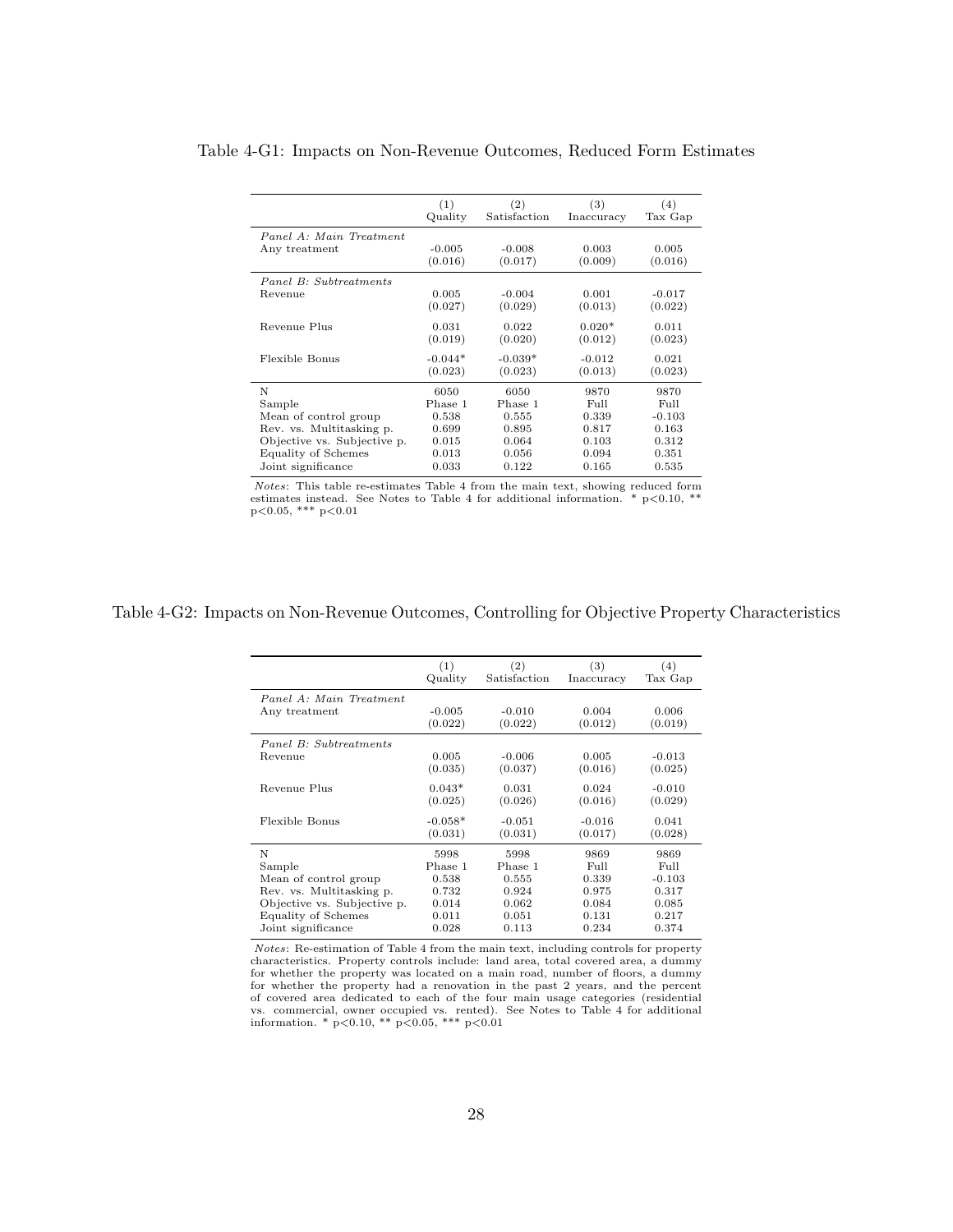|                             | (1)      | (2)          |
|-----------------------------|----------|--------------|
|                             | Quality  | Satisfaction |
| Panel A: Main Treatment     |          |              |
| Any treatment               | 0.001    | $-0.003$     |
|                             | (0.019)  | (0.019)      |
| Panel B: Subtreatments      |          |              |
| Revenue                     | 0.008    | $-0.004$     |
|                             | (0.031)  | (0.030)      |
| Revenue Plus                | 0.025    | 0.017        |
|                             | (0.020)  | (0.020)      |
| Flexible Bonus              | $-0.028$ | $-0.020$     |
|                             | (0.029)  | (0.029)      |
| N                           | 4840     | 4840         |
| Sample                      | Phase 1  | Phase 1      |
| Mean of control group       | 0.529    | 0.543        |
| Rev. vs. Multitasking p.    | 0.778    | 0.945        |
| Objective vs. Subjective p. | 0.154    | 0.375        |
| Equality of Schemes         | 0.188    | 0.386        |
| Joint significance          | 0.283    | 0.570        |

Notes: This table re-estimates Table 4 from the main text, controlling for perceptions of the electricity department. Column (1) controls for perceptions of electricity<br>department quality, and Column (2) controls for electric-<br>ity department satisfaction.See Notes to Table 4 for ad-<br>ditional information. \* p<0.10, \*\* p<0.05, \*\*\* p<

## Table 4-G4: Impacts on Non-Revenue Outcomes, Ordered Probit Specifications

| (1)       | (2)          |
|-----------|--------------|
| Quality   | Satisfaction |
|           |              |
| $-0.042$  | $-0.064$     |
| (0.090)   | (0.091)      |
|           |              |
| 0.059     | 0.008        |
| (0.151)   | (0.153)      |
| 0.093     | 0.050        |
| (0.106)   | (0.110)      |
| $-0.242*$ | $-0.224*$    |
| (0.133)   | (0.133)      |
| 6050      | 6050         |
| Phase 1   | Phase 1      |
| 3.153     | 3.220        |
| 0.399     | 0.554        |
| 0.029     | 0.084        |
| 0.068     | 0.181        |
| 0.145     | 0.304        |
|           |              |

Notes: This table re-estimates columns 1 and 2 of Table 4 from the main text, using ordered probit regressions instead. See Notes to Table 4 for additional information.<br>\* p<0.10, \*\* p<0.05, \*\*\* p<0.01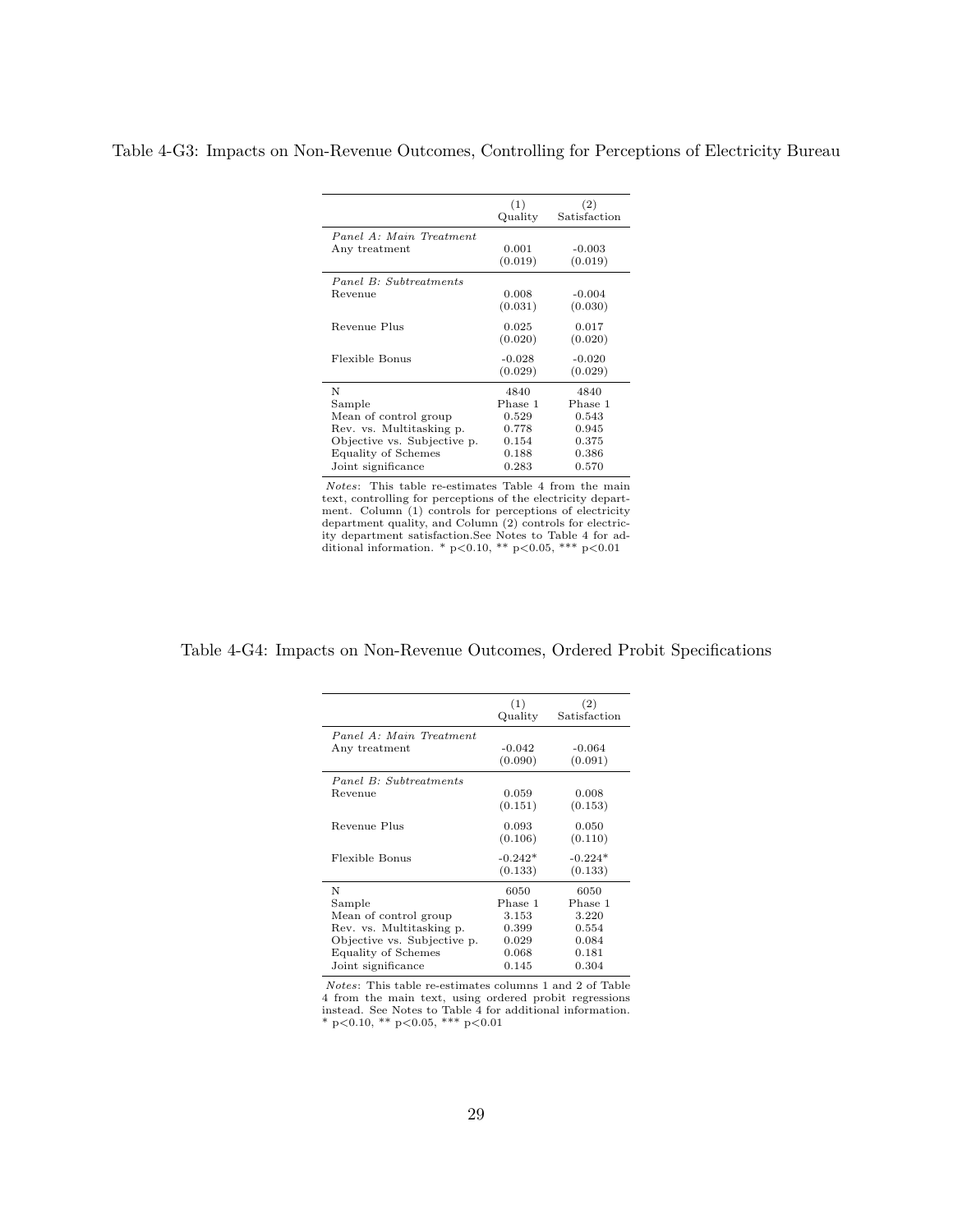# **H Separating Effects by Subtreatment**

This section presents some of the secondary results in the paper separately for each subtreatment.

Table 6-H: Impacts on Tax Payments and Corruption, by Subtreatment

|                                                    | Self-<br>reported<br>Tax<br>Payment | <b>Bribe</b><br>Payment | Frequency<br>of Bribe<br>Payment | Perception<br>of<br>Corruption |
|----------------------------------------------------|-------------------------------------|-------------------------|----------------------------------|--------------------------------|
| Panel A: General Population Sample Only            |                                     |                         |                                  |                                |
| Revenue                                            | 490                                 | 738                     | .203                             | $-.0431$                       |
|                                                    | (553)                               | (611)                   | (.157)                           | (.0341)                        |
| Revenue Plus                                       | $-721***$                           | 101                     | .118                             | .016                           |
|                                                    | (264)                               | (422)                   | (.126)                           | (.0331)                        |
| Flexible Bonus                                     | 16.7                                | 938**                   | $.28*$                           | .0507                          |
|                                                    | (250)                               | (428)                   | (.149)                           | (.032)                         |
| N                                                  | 11586                               | 5993                    | 4802                             | 6050                           |
| Mean of control group                              | 4069.4                              | 1874.5                  | 0.7                              | 0.6                            |
| Rev. vs. Multitasking p.                           | 0.119                               | 0.714                   | 0.983                            | 0.023                          |
| Objective vs. Subjective p.                        | 0.697                               | 0.279                   | 0.471                            | 0.037                          |
| <b>Equality of Schemes</b>                         | 0.016                               | 0.270                   | 0.651                            | 0.043                          |
| Joint significance                                 | 0.018                               | 0.152                   | 0.185                            | 0.091                          |
| Panel B: Re-assessed and General Population Sample |                                     |                         |                                  |                                |
| Re-assessed * Revenue                              | 371                                 | $-457$                  | $-.0996$                         | $-.0155$                       |
|                                                    | (1567)                              | (598)                   | (.173)                           | (.0333)                        |
| Re-assessed * Revenue Plus                         | 2195*                               | $-363$                  | $-.208$                          | .0115                          |
|                                                    | (1270)                              | (379)                   | (.128)                           | (.0298)                        |
| Re-assessed * Flexible Bonus                       | $3024*$                             | $-802$                  | $-.159$                          | $-.00682$                      |
|                                                    | (1594)                              | (594)                   | (.13)                            | (.0334)                        |
| Re-assessed                                        | 2762***                             | $-65.1$                 | .0134                            | $-.019*$                       |
|                                                    | (573)                               | (178)                   | (.0403)                          | (.0107)                        |
| N                                                  | 16353                               | 8207                    | 6993                             | 8268                           |
| Sample                                             | Full                                | Phase 1                 | Phase 1                          | Phase 1                        |
| Mean of control group in gen. pop. sample          | 3928.3                              | 1874.5                  | 0.7                              | 0.6                            |
| Rev. vs. Multitasking p.                           | 0.162                               | 0.832                   | 0.643                            | 0.620                          |
| Objective vs. Subjective p.                        | 0.280                               | 0.504                   | 0.971                            | 0.894                          |
| <b>Equality of Schemes</b>                         | 0.364                               | 0.772                   | 0.862                            | 0.782                          |
| Joint significance                                 | 0.150                               | 0.515                   | 0.316                            | 0.918                          |

Notes: This table re-estimates Table 6 from the main text, estimating impacts separately by subtreatment. See Notes to Table 6 for additional information. \*  $p<0.10$ , \*\*  $p<0.05$ , \*\*\*  $p<0.01$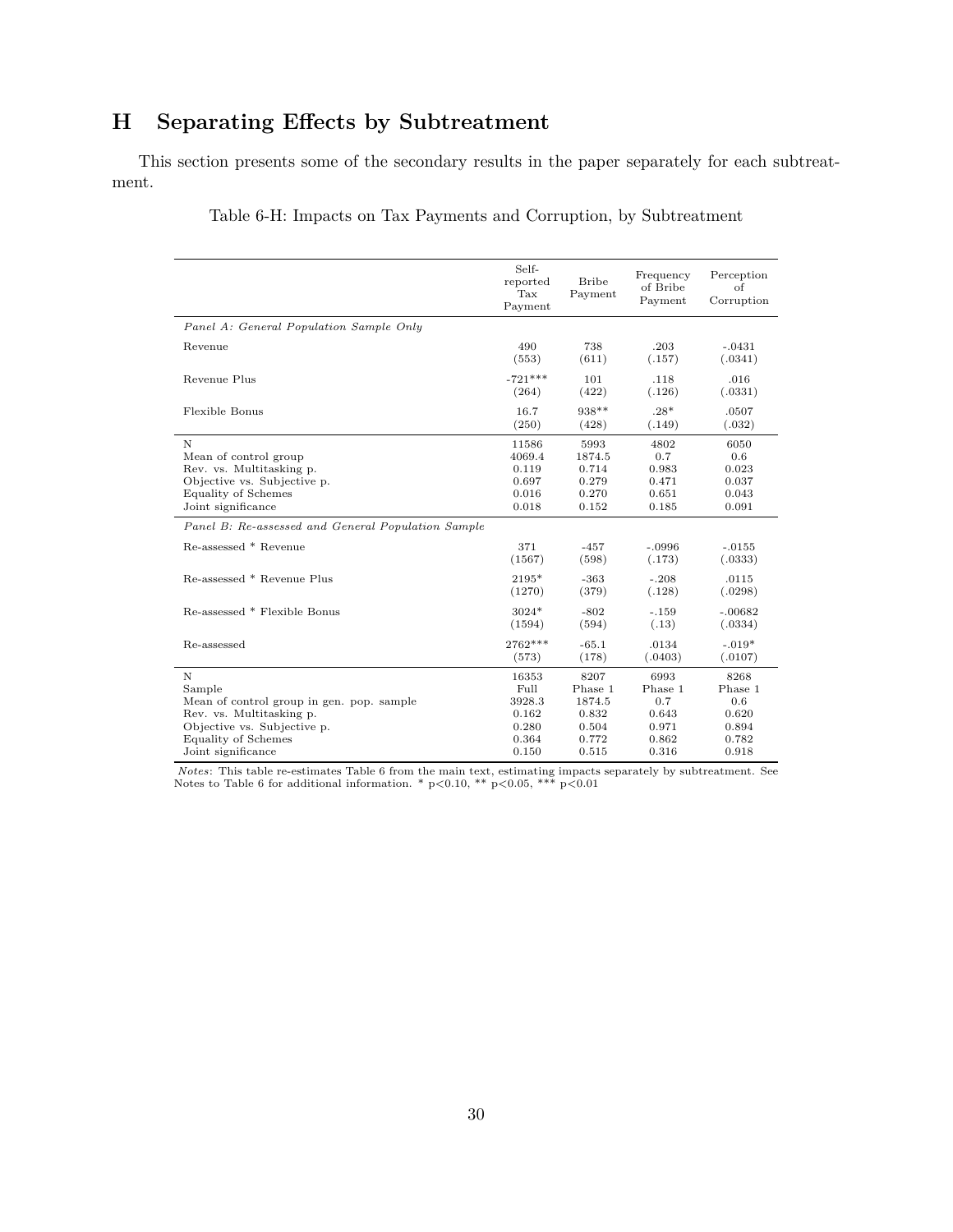Table 7-H: Impacts on Satisfaction and Accuracy by Reassessed Status, by Subtreatment

|                                           | (1)        | $\left( 2\right)$ | $\left( 3\right)$ | $\left( 4\right)$ |
|-------------------------------------------|------------|-------------------|-------------------|-------------------|
|                                           | Quality    | Satisfaction      | Inaccuracy        | Tax Gap           |
| Re-assessed * Revenue                     | $-0.011$   | $-0.009$          | 0.005             | $-0.014$          |
|                                           | (0.033)    | (0.035)           | (0.026)           | (0.040)           |
| Re-assessed * Revenue Plus                | 0.009      | 0.003             | $-0.026$          | 0.011             |
|                                           | (0.033)    | (0.031)           | (0.022)           | (0.041)           |
| Re-assessed * Flexible Bonus              | 0.023      | 0.017             | 0.023             | $-0.011$          |
|                                           | (0.034)    | (0.033)           | (0.025)           | (0.039)           |
| Re-assessed                               | $0.049***$ | $0.044***$        | $-0.061***$       | $0.122***$        |
|                                           | (0.013)    | (0.013)           | (0.009)           | (0.015)           |
| N                                         | 8268       | 8268              | 14173             | 14173             |
| Sample                                    | Phase 1    | Phase 1           | Full              | Full              |
| Mean of control group in gen. pop. sample | 0.538      | 0.555             | 0.339             | $-0.103$          |

Notes: This table re-estimates Table 7 from the main text, estimating impacts separately by subtreatment. See Notes to Table 7 for additional information. \*  $p<0.10$ , \*\*  $p<0.05$ , \*\*\*  $p<0.01$ 

|                               |                |                 | Year 1                           |                         |                |                 | Year 2                           |                         |
|-------------------------------|----------------|-----------------|----------------------------------|-------------------------|----------------|-----------------|----------------------------------|-------------------------|
|                               | (1)<br>Revenue | (2)<br>Tax Base | (3)<br>Non-<br>Exemption<br>Rate | (4)<br>Recovery<br>Rate | (5)<br>Revenue | (6)<br>Tax Base | (7)<br>Non-<br>Exemption<br>Rate | (8)<br>Recovery<br>Rate |
| Panel A: Total                | $0.122***$     | $0.090**$       | $-0.019$                         | $0.050*$                | $0.131***$     | 0.060           | 0.020                            | $0.050**$               |
| Revenue                       | (0.033)        | (0.039)         | (0.028)                          | (0.028)                 | (0.043)        | (0.050)         | (0.030)                          | (0.024)                 |
| Revenue Plus                  | 0.068          | $0.108**$       | $-0.009$                         | $-0.031$                | $0.093**$      | 0.056           | 0.015                            | 0.022                   |
|                               | (0.051)        | (0.050)         | (0.027)                          | (0.039)                 | (0.043)        | (0.047)         | (0.024)                          | (0.030)                 |
| Flexible Bonus                | 0.033          | 0.070           | $-0.046$                         | 0.010                   | 0.041          | 0.043           | $-0.016$                         | 0.014                   |
|                               | (0.035)        | (0.046)         | (0.035)                          | (0.036)                 | (0.040)        | (0.045)         | (0.032)                          | (0.023)                 |
| Panel B: Current              | $0.113***$     | $0.086**$       | 0.013                            | 0.014                   | $0.162***$     | $0.108**$       | 0.026                            | 0.029                   |
| Revenue                       | (0.035)        | (0.036)         | (0.016)                          | (0.029)                 | (0.043)        | (0.043)         | (0.027)                          | (0.022)                 |
| Revenue Plus                  | 0.081          | $0.105*$        | 0.011                            | $-0.035$                | 0.079          | 0.064           | 0.009                            | 0.005                   |
|                               | (0.053)        | (0.058)         | (0.019)                          | (0.041)                 | (0.049)        | (0.050)         | (0.023)                          | (0.026)                 |
| Flexible Bonus                | 0.021          | $0.059*$        | $-0.023$                         | $-0.016$                | 0.042          | 0.026           | 0.017                            | $-0.001$                |
|                               | (0.036)        | (0.032)         | (0.026)                          | (0.034)                 | (0.041)        | (0.036)         | (0.021)                          | (0.018)                 |
| Panel C: Arrears              | $0.161*$       | $0.152*$        | $-0.063$                         | 0.069                   | 0.005          | $-0.127$        | 0.047                            | $0.084**$               |
| Revenue                       | (0.088)        | (0.088)         | (0.056)                          | (0.045)                 | (0.128)        | (0.136)         | (0.064)                          | (0.040)                 |
| Revenue Plus                  | 0.024          | 0.079           | $-0.004$                         | $-0.055$                | 0.137          | 0.008           | $0.142**$                        | $-0.012$                |
|                               | (0.107)        | (0.117)         | (0.053)                          | (0.051)                 | (0.109)        | (0.117)         | (0.057)                          | (0.056)                 |
| Flexible Bonus                | 0.142          | 0.164           | $-0.089$                         | 0.078                   | 0.077          | 0.097           | $-0.031$                         | 0.012                   |
|                               | (0.096)        | (0.110)         | (0.057)                          | (0.067)                 | (0.103)        | (0.124)         | (0.066)                          | (0.047)                 |
| $N$ (Total)                   | 473            | 470             | 470                              | 473                     | 474            | 474             | 474                              | 474                     |
| Mean of control group (Total) | 15.670         | 16.108          | $-0.204$                         | $-0.228$                | 15.742         | 16.140          | $-0.230$                         | $-0.168$                |

|  |  |  |  | Table 14-H: Impacts on Tax Base and Recovery Rates, by Subtreatment |
|--|--|--|--|---------------------------------------------------------------------|
|  |  |  |  |                                                                     |

*Notes*: This table re-estimates Appendix Table 14, estimating impacts seperately by subtreatment. See Notes to Appendix Table 14 for additional information. \*  $p<0.10$ , \*\*  $p<0.05$ , \*\*\*  $p<0.01$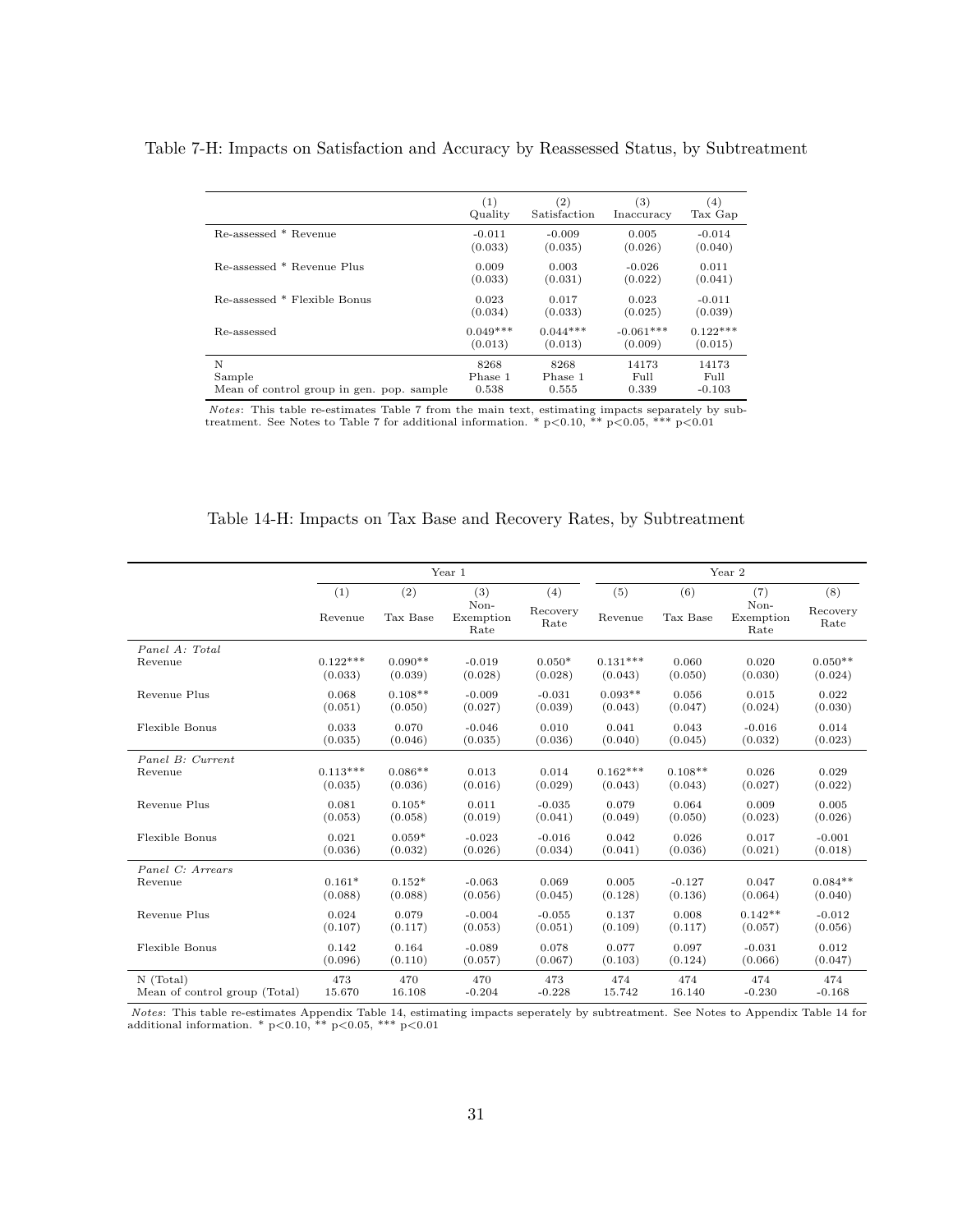# **I Information Treatment Separated from the Control Group**

This section replicates the main tables, excluding the information treatment from the control group. These tables show no qualitative differences in the results by doing so.

|                             |            | Year 1     |           |                  | Year 2           |                     |
|-----------------------------|------------|------------|-----------|------------------|------------------|---------------------|
|                             | (1)        | (2)        | (3)       | (4)              | (5)              | (6)                 |
|                             | Total      | Current    | Arrears   | Total            | Current          | Arrears             |
| Panel A: Main Treatment     | $0.091***$ | $0.073***$ | $0.152**$ | $0.110***$       | $0.108***$       | $0.166*$            |
| Any treatment               | (0.028)    | (0.027)    | (0.069)   | (0.034)          | (0.035)          | (0.093)             |
| Information                 |            |            |           | 0.068<br>(0.052) | 0.075<br>(0.051) | $0.232*$<br>(0.138) |
| Panel B: Subtreatments      | $0.118***$ | $0.109***$ | 0.134     | $0.144***$       | $0.168***$       | 0.056               |
| Revenue                     | (0.035)    | (0.034)    | (0.099)   | (0.045)          | (0.046)          | (0.139)             |
| Revenue Plus                | 0.080      | $0.086*$   | 0.072     | $0.107**$        | $0.097*$         | $0.226*$            |
|                             | (0.053)    | (0.052)    | (0.110)   | (0.046)          | (0.050)          | (0.119)             |
| Flexible Bonus              | $0.071*$   | 0.024      | $0.243**$ | $0.071*$         | 0.051            | $0.198*$            |
|                             | (0.038)    | (0.035)    | (0.098)   | (0.042)          | (0.044)          | (0.114)             |
| Information                 |            |            |           | 0.064<br>(0.051) | 0.071<br>(0.050) | $0.226*$<br>(0.136) |
| N                           | 481        | 481        | 481       | 482              | 482              | 479                 |
| Mean of control group       | 15.671     | 15.379     | 14.030    | 15.727           | 15.507           | 13.860              |
| Rev. vs. Multitasking p.    | 0.323      | 0.193      | 0.830     | 0.232            | 0.049            | 0.263               |
| Objective vs. Subjective p. | 0.530      | 0.090      | 0.212     | 0.217            | 0.082            | 0.636               |
| Equality of Schemes         | 0.562      | 0.143      | 0.433     | 0.356            | 0.084            | 0.528               |
| Joint significance          | 0.004      | 0.010      | 0.073     | 0.006            | 0.002            | 0.163               |

Table 3-I: Impacts on Revenue Collected, Separating Information Treatment

*Notes*: This table re-estimates Table 3 from the main text, separating the Information treatment from the control group. See Notes to Table 3 for additional information. \*  $p < 0.10$ , \*\*  $p < 0.05$ , \*\*\*  $p<0.01$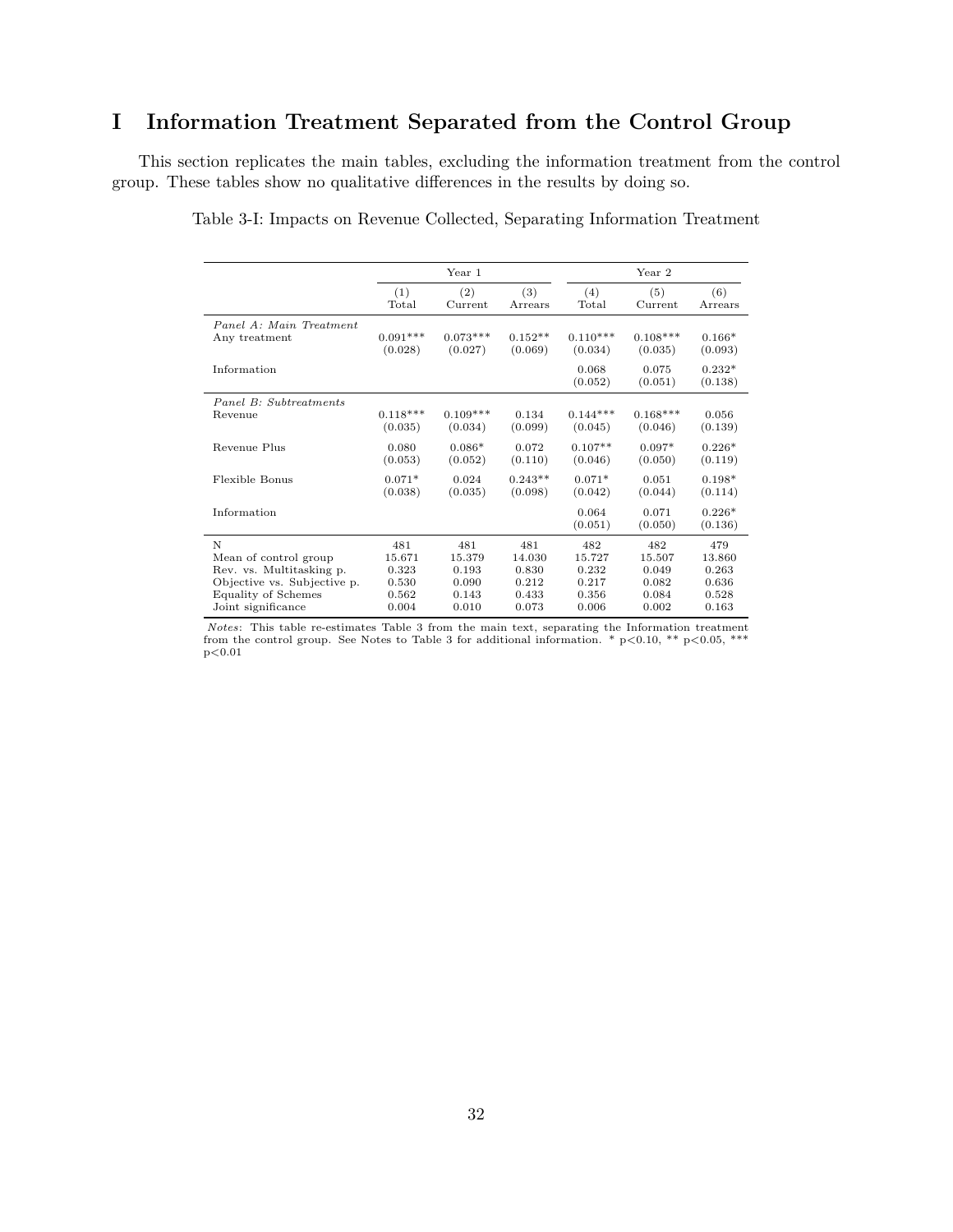|                             | (1)<br>Quality       | (2)<br>Satisfaction | (3)<br>Inaccuracy   | (4)<br>Tax Gap      |
|-----------------------------|----------------------|---------------------|---------------------|---------------------|
| Panel A: Main Treatment     |                      |                     |                     |                     |
| Any treatment               | $-0.008$<br>(0.025)  | $-0.013$<br>(0.026) | 0.006<br>(0.013)    | 0.009<br>(0.024)    |
| Information                 | $-0.006$<br>(0.031)  | $-0.005$<br>(0.033) | 0.005<br>(0.022)    | 0.009<br>(0.037)    |
| Panel B: Subtreatments      |                      |                     |                     |                     |
| Revenue                     | 0.004<br>(0.037)     | $-0.007$<br>(0.039) | 0.003<br>(0.018)    | $-0.020$<br>(0.031) |
| Revenue Plus                | 0.038<br>(0.029)     | 0.027<br>(0.029)    | $0.029*$<br>(0.017) | 0.017<br>(0.033)    |
| Flexible Bonus              | $-0.062*$<br>(0.034) | $-0.054$<br>(0.035) | $-0.015$<br>(0.019) | 0.032<br>(0.034)    |
| Information                 | $-0.007$<br>(0.031)  | $-0.005$<br>(0.033) | 0.005<br>(0.022)    | 0.009<br>(0.037)    |
| N                           | 6050                 | 6050                | 9870                | 9870                |
| Sample                      | Phase 1              | Phase 1             | Full                | Full                |
| Mean of control group       | 0.541                | 0.559               | 0.339               | $-0.105$            |
| Rev. vs. Multitasking p.    | 0.681                | 0.874               | 0.810               | 0.158               |
| Objective vs. Subjective p. | 0.015                | 0.064               | 0.100               | 0.314               |
| Equality of Schemes         | 0.014                | 0.060               | 0.091               | 0.342               |
| Joint significance          | 0.036                | 0.129               | 0.158               | 0.527               |

Table 4-I: Impacts on Non-Revenue Outcomes, Separating Information Treatment

Notes: This table re-estimates Table 4 from the main text, separating the Information treatment from the control group. See Notes to Table 4 for additional information. \*  $p<0.10$ , \*\*  $p<0.05$ , \*\*\*  $p<0.01$ 

|                       | Total Number of Section 9 Properties | Number of New Properties | Number of Reassessed Properties |
|-----------------------|--------------------------------------|--------------------------|---------------------------------|
|                       | Added to Tax Rolls                   | Added to Tax Rolls       | Added to Tax Rolls              |
|                       | in Treatment Period                  | in Treatment Period      | in Treatment Period             |
| Treatment             | $85.28*$                             | $77.23**$                | 8.05                            |
|                       | (47.42)                              | (34.00)                  | (25.07)                         |
| Information           | 10.58                                | 15.17                    | $-4.58$                         |
|                       | (68.06)                              | (34.19)                  | (46.21)                         |
| N                     | 234                                  | 234                      | 234                             |
| Mean of control group | 98.7                                 | 36.1                     | 62.6                            |

## Table 5-I: Impacts on Number of Reassessed Properties, Separating Information Treatment

*Notes*: This table re-estimates Table 5 from the main text, separating the Information treatment from the control group. See Notes to Table 5 for additional information. \*  $p<0.10$ , \*\*  $p<0.05$ , \*\*\*  $p<0.01$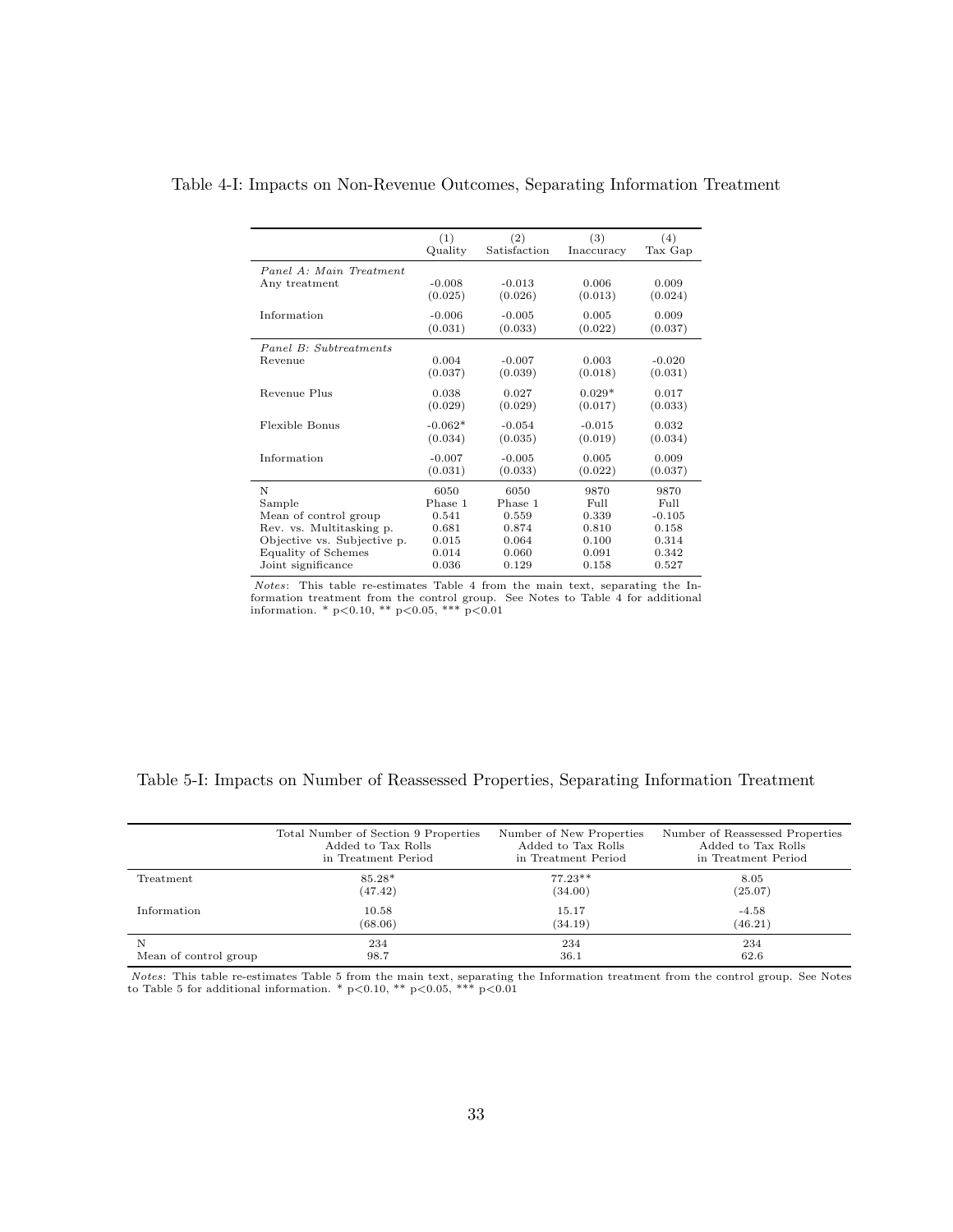## Table 6-I: Impacts on Tax Payments and Corruption by Reassessed Status, Separating Information Treatment

|                                                    | (1)<br>Self-reported<br>Tax Payment | (2)<br><b>Bribe Payment</b> | (3)<br>Frequency of<br><b>Bribe Payment</b> | (4)<br>Perception of<br>Corruption |
|----------------------------------------------------|-------------------------------------|-----------------------------|---------------------------------------------|------------------------------------|
| Panel A: General Population Sample Only            |                                     |                             |                                             |                                    |
| Treatment                                          | $-85.88$                            | $720.1**$                   | $.2212**$                                   | .024                               |
|                                                    | (293.1)                             | (356.7)                     | (.1018)                                     | (.0303)                            |
| Information                                        | $-97.41$                            | 470.7                       | .071                                        | .0476                              |
|                                                    | (318.2)                             | (546.5)                     | (.1325)                                     | (.0435)                            |
| N                                                  | 11586                               | 5993                        | 4802                                        | 6050                               |
| Mean of control group                              | 4249.973                            | 1806.560                    | 0.668                                       | 0.637                              |
| Panel B: Re-assessed and General Population Sample |                                     |                             |                                             |                                    |
| Re-assessed * Treatment                            | 1970                                | $-345.3$                    | $-.149$                                     | $-.0024$                           |
|                                                    | (1222)                              | (377.3)                     | (.0979)                                     | (.0246)                            |
| Re-assessed * Information                          | 363.4                               | 804.6                       | .0381                                       | .0026                              |
|                                                    | (1913)                              | (715.8)                     | (.1494)                                     | (.0334)                            |
| Re-assessed                                        | 2700***                             | $-224.7$                    | .0061                                       | $-.0196$                           |
|                                                    | (726)                               | (170.7)                     | (.0446)                                     | (.0134)                            |
| N                                                  | 16353                               | 8207                        | 6993                                        | 8268                               |
| Sample                                             | Full                                | Phase 1                     | Phase 1                                     | Phase 1                            |
| Mean of control group in gen. pop. sample          | 4119.372                            | 1806.560                    | 0.668                                       | 0.637                              |

*Notes*: This table re-estimates Table 6 from the main text, separating the Information treatment from the control group. See Notes to Table 6 for additional information. \*  $p<0.10$ , \*\*  $p<0.05$ , \*\*\*  $p<0.01$ 

Table 7-I: Impacts on Satisfaction and Accuracy by Reassessed Status, Separating Information Treatment

|                                           | $\left(1\right)$ | $\left( 2\right)$ | (3)         | $^{(4)}$   |
|-------------------------------------------|------------------|-------------------|-------------|------------|
|                                           | Quality          | Satisfaction      | Inaccuracy  | Tax Gap    |
| Re-assessed * Treatment                   | 0.031            | 0.020             | 0.008       | 0.003      |
|                                           | (0.027)          | (0.026)           | (0.019)     | (0.031)    |
| Re-assessed * Information                 | $0.086**$        | 0.057             | 0.029       | 0.034      |
|                                           | (0.043)          | (0.043)           | (0.033)     | (0.049)    |
| Re-assessed                               | $0.032**$        | $0.033**$         | $-0.066***$ | $0.117***$ |
|                                           | (0.016)          | (0.015)           | (0.011)     | (0.018)    |
| N                                         | 8268             | 8268              | 14173       | 14173      |
| Sample                                    | Phase 1          | Phase 1           | Full        | Full       |
| Mean of control group in gen. pop. sample | 0.541            | 0.559             | 0.339       | $-0.105$   |

*Notes*: This table re-estimates Table 7 from the main text, separating the Information treatment from the control group. See Notes to Table 7 for additional information. \*  $p<0.10$ , \*\*  $p<0.05$ , \*\*\*  $p<0.01$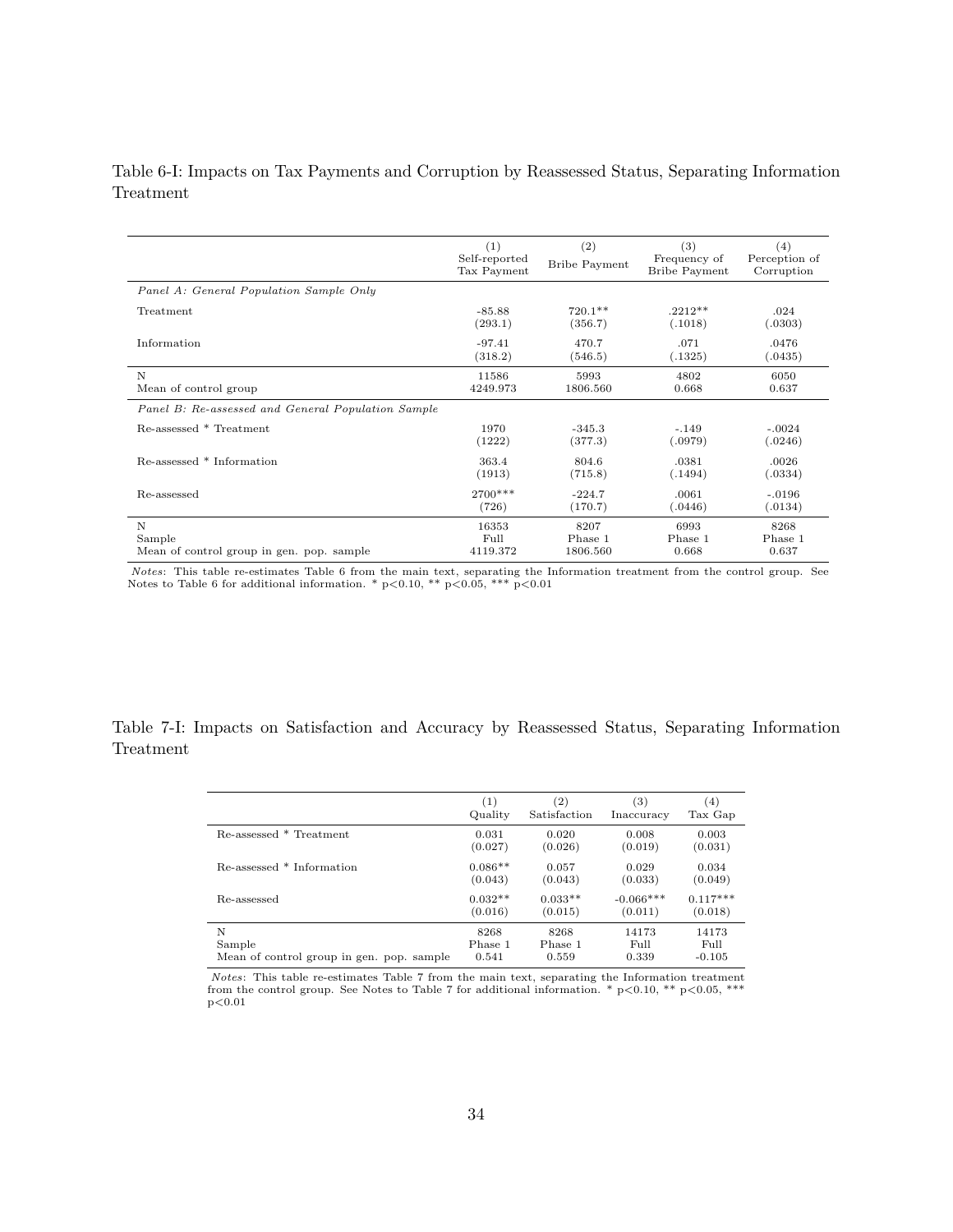## Table 8-I: Selection Effects in Reassessment, Separating Information Treatment

Panel A

|                                           |              |                     |                                                 | Components of GARV      |                                    |              |            |                                      |                                                    |                  |
|-------------------------------------------|--------------|---------------------|-------------------------------------------------|-------------------------|------------------------------------|--------------|------------|--------------------------------------|----------------------------------------------------|------------------|
|                                           | GARV         | Number of<br>floors | Last<br>renovation<br>was $\leq 2$<br>years ago | Land area<br>(sq. feet) | Total<br>covered area,<br>all uses | Main<br>Road | Category   | Percent of<br>property<br>commercial | Percent of<br>property<br>commercial<br>and rented | Tax<br>Liability |
| Re-assess * Treatment                     | 14226.650    | $-0.018$            | $-0.022$                                        | $-63.561$               | 456.299                            | $-0.018$     | $-0.209**$ | 0.023                                | $0.072**$                                          | 2725.417         |
|                                           | (17371.383)  | (0.056)             | (0.023)                                         | (109.336)               | (697.532)                          | (0.053)      | (0.095)    | (0.040)                              | (0.031)                                            | (3815.833)       |
| Re-assess * Information                   | $-25525.546$ | $-0.083$            | $-0.073**$                                      | $-131.343$              | $-1678.964$                        | $-0.065$     | 0.073      | 0.023                                | $-0.014$                                           | $-5063.368$      |
|                                           | (28195.863)  | (0.083)             | (0.033)                                         | (132.493)               | (1780.996)                         | (0.079)      | (0.159)    | (0.067)                              | (0.053)                                            | (6158.812)       |
| Re-assess dummy                           | 29053.615*** | $0.092***$          | $0.107***$                                      | 60.258                  | 135.634                            | $0.075***$   | $0.199***$ | $0.213***$                           | $0.178***$                                         | 6370.336***      |
|                                           | (8904.727)   | (0.032)             | (0.013)                                         | (78.042)                | (239.663)                          | (0.029)      | (0.051)    | (0.022)                              | (0.017)                                            | (1975.343)       |
| N                                         | 15090        | 16352               | 16354                                           | 16352                   | 16352                              | 16352        | 15090      | 16226                                | 16227                                              | 15090            |
| Mean of control group in gen. pop. sample | 35039.319    | $1.563\,$           | 0.020                                           | 313.886                 | 2512.189                           | 0.463        | 3.789      | 0.360                                | 0.168                                              | 6257.659         |

| Panel B                                   |                             |                               |                     |                                          |                            |                                                      |
|-------------------------------------------|-----------------------------|-------------------------------|---------------------|------------------------------------------|----------------------------|------------------------------------------------------|
|                                           | Approximate<br>age of owner | Owner's level<br>of education | Per-capita<br>wages | Predicted<br>expenditure<br>given assets | Connected<br>to Politician | Connected<br>to Politician/<br>Government/<br>Police |
| Re-assess * Treatment                     | $-0.210$                    | $-0.385$                      | $-982.247$          | 189.045                                  | 0.012                      | 0.007                                                |
|                                           | (0.859)                     | (0.336)                       | (1193.329)          | (242.458)                                | (0.013)                    | (0.028)                                              |
| Re-assess * Information                   | 0.571                       | 0.585                         | $-676.670$          | 331.684                                  | $-0.038*$                  | 0.007                                                |
|                                           | (1.446)                     | (0.579)                       | (1627.107)          | (401.868)                                | (0.020)                    | (0.055)                                              |
| Re-assess dummy                           | $-0.758$                    | 0.201                         | 131.347             | $-152.279$                               | $-0.006$                   | 0.004                                                |
|                                           | (0.461)                     | (0.178)                       | (632.992)           | (149.176)                                | (0.007)                    | (0.015)                                              |
| N                                         | 13406                       | 16254                         | 13765               | 13954                                    | 16354                      | 16354                                                |
| Mean of control group in gen. pop. sample | 50.696                      | 9.231                         | 16343.153           | 6273.619                                 | 0.051                      | 0.373                                                |

*Notes:* This table re-estimates Table 8 from the main text, separating the Information treatment from the control group. See Notes to Table 8 for additional information. \*  $p < 0.10$ , \*\*  $p < 0.05$ , \*\*\*  $p < 0.01$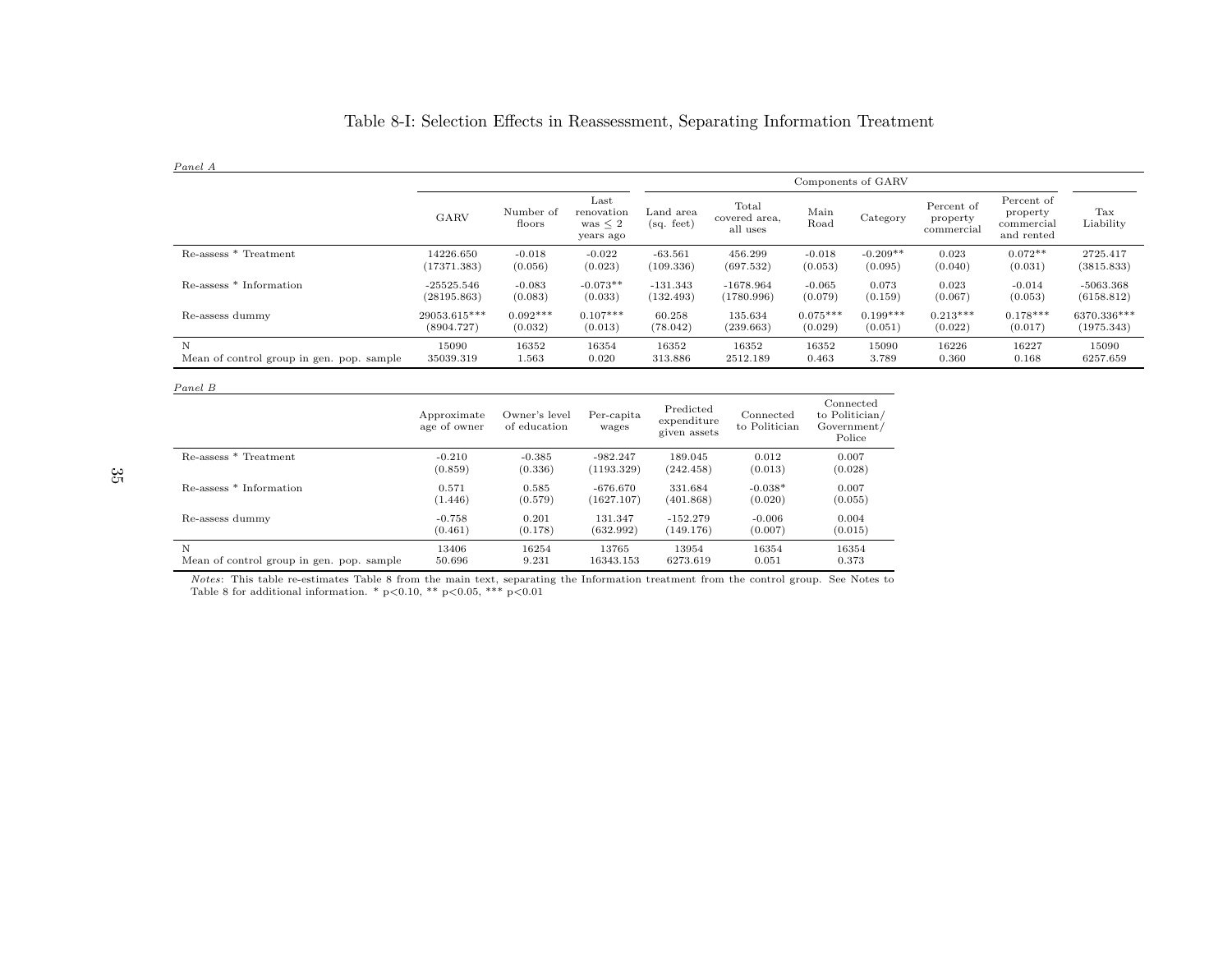|                                      |                       |                       |                           |                     | Year 2                |                      |                           |                  |  |
|--------------------------------------|-----------------------|-----------------------|---------------------------|---------------------|-----------------------|----------------------|---------------------------|------------------|--|
|                                      | (1)                   | (2)                   | (3)                       | (4)                 | (5)                   | (6)                  | (7)                       |                  |  |
|                                      | Revenue               | Tax Base              | Non-<br>Exemption<br>Rate | Recovery<br>Rate    | Revenue               | Tax Base             | Non-<br>Exemption<br>Rate | Recovery<br>Rate |  |
| Total<br>Any Treatment               | $0.076***$<br>(0.027) | $0.090***$<br>(0.029) | $-0.025$<br>(0.018)       | 0.011<br>(0.023)    | $0.100***$<br>(0.032) | 0.045<br>(0.035)     | 0.021<br>(0.020)          | 0.034<br>(0.021) |  |
| Information                          |                       |                       |                           |                     | 0.044<br>(0.050)      | $-0.037$<br>(0.061)  | $0.061*$<br>(0.036)       | 0.019<br>(0.037) |  |
| Current<br>Any Treatment             | $0.073***$<br>(0.028) | $0.084***$<br>(0.028) | 0.000<br>(0.014)          | $-0.012$<br>(0.022) | $0.107***$<br>(0.034) | $0.068**$<br>(0.032) | 0.022<br>(0.017)          | 0.017<br>(0.018) |  |
| Information                          |                       |                       |                           |                     | 0.050<br>(0.048)      | 0.005<br>(0.043)     | 0.018<br>(0.024)          | 0.027<br>(0.030) |  |
| Arrears<br>Any Treatment             | $0.111*$<br>(0.065)   | $0.133*$<br>(0.069)   | $-0.053$<br>(0.036)       | 0.032<br>(0.036)    | 0.113<br>(0.091)      | 0.023<br>(0.099)     | 0.061<br>(0.047)          | 0.029<br>(0.037) |  |
| Information                          |                       |                       |                           |                     | 0.162<br>(0.135)      | 0.123<br>(0.160)     | 0.034<br>(0.114)          | 0.005<br>(0.069) |  |
| $N$ (total)<br>Mean of control group | 473<br>15.680         | 470<br>16.114         | 470<br>$-0.201$           | 473<br>$-0.225$     | 474<br>15.739         | 474<br>16.129        | 474<br>$-0.227$           | 474<br>$-0.164$  |  |

Table 14-I: Impacts on Tax Base and Recovery Rates, Separating Information Treatment

*Notes*: This table re-estimates Appendix Table 14, separating the Information treatment from the control group. See Notes to Appendix Table 14 for additional information. \*  $p<0.10$ , \*\*  $p<0.05$ , \*\*\*  $p<0.01$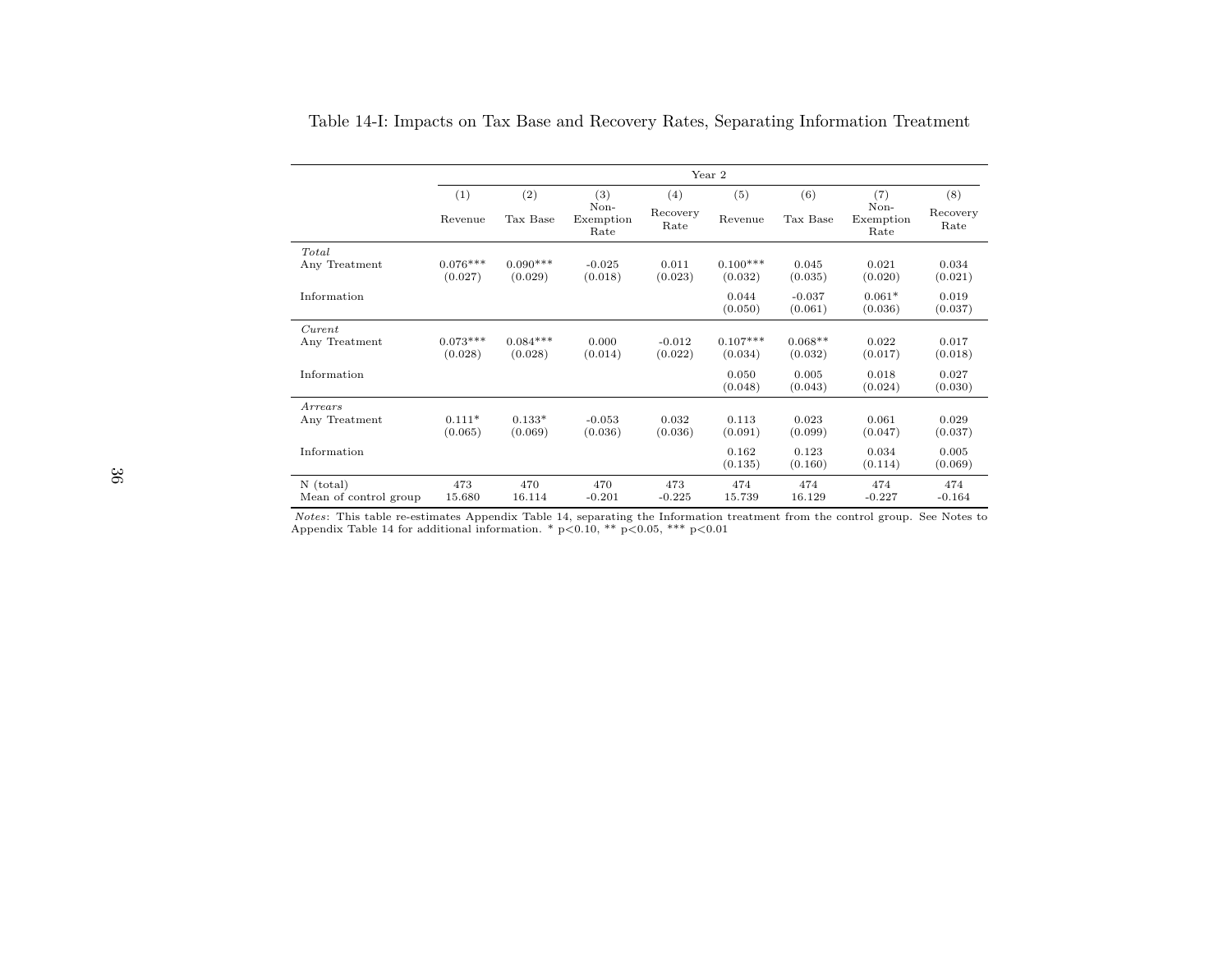## **J Dropping Revenue Plus Circles**

While the Revenue Plus treatment was not unbalanced on any individual outcome variables, the balance tests in Table 11 suggested that one could reject balance for the joint test for the Revenue Plus treatment. Therefore these tables replicate our main results by excluding this treatment, to check whether average treatment effects are robust. We find that these results continue to hold.

|                            |                     | Year 1     |           |            | Year 2     |         |  |  |
|----------------------------|---------------------|------------|-----------|------------|------------|---------|--|--|
|                            | (1)                 | (2)        | (3)       | (4)        | (5)        | (6)     |  |  |
|                            | $_{\mathrm{Total}}$ | Current    | Arrears   | Total      | Current    | Arrears |  |  |
| Panel A: Main Treatment    | $0.093***$          | $0.066**$  | $0.188**$ | $0.092***$ | $0.092**$  | 0.082   |  |  |
| Any treatment              | (0.029)             | (0.029)    | (0.077)   | (0.035)    | (0.036)    | (0.096) |  |  |
| Panel B: Subtreatments     | $0.118***$          | $0.109***$ | 0.135     | $0.130***$ | $0.153***$ | 0.002   |  |  |
| Revenue                    | (0.036)             | (0.035)    | (0.100)   | (0.043)    | (0.044)    | (0.132) |  |  |
| Flexible Bonus             | $0.074**$           | 0.027      | $0.248**$ | 0.059      | 0.038      | 0.150   |  |  |
|                            | (0.037)             | (0.035)    | (0.096)   | (0.040)    | (0.041)    | (0.107) |  |  |
| N                          | 430                 | 430        | 430       | 411        | 411        | 408     |  |  |
| Mean of control group      | 15.671              | 15.379     | 14.030    | 15.745     | 15.518     | 13.915  |  |  |
| <b>Equality of Schemes</b> | 0.002               | 0.008      | 0.025     | 0.009      | 0.003      | 0.354   |  |  |
| Joint significance         | 0.002               | 0.008      | 0.025     | 0.009      | 0.003      | 0.354   |  |  |

Table 3-J: Impacts on Revenue Collected, Dropping Revenue Plus Circles

Notes: This table re-estimates Table 3 from the main text, dropping Revenue Plus circles. See Notes to Table 3 for additional information. \*  $p<0.10$ , \*\*  $p<0.05$ , \*\*\*  $p<0.01$ 

|                         | (1)       | (2)          | (3)        | (4)      |
|-------------------------|-----------|--------------|------------|----------|
|                         | Quality   | Satisfaction | Inaccuracy | Tax Gap  |
| Panel A: Main Treatment | $-0.029$  | $-0.031$     | $-0.008$   | 0.007    |
| Any treatment           | (0.026)   | (0.027)      | (0.014)    | (0.024)  |
| Panel B: Subtreatments  | 0.007     | $-0.005$     | 0.003      | $-0.025$ |
| Revenue                 | (0.036)   | (0.037)      | (0.017)    | (0.029)  |
| Flexible Bonus          | $-0.061*$ | $-0.054*$    | $-0.016$   | 0.029    |
|                         | (0.031)   | (0.032)      | (0.018)    | (0.031)  |
| N                       | 5150      | 5150         | 8398       | 8398     |
| Sample                  | Phase 1   | Phase 1      | Full       | Full     |
| Mean of control group   | 0.538     | 0.555        | 0.339      | $-0.103$ |
| Equality of Schemes     | 0.135     | 0.234        | 0.605      | 0.345    |
| Joint significance      | 0.135     | 0.234        | 0.605      | 0.345    |

## Table 4-J: Impacts on Non-Revenue Outcomes, Dropping Revenue Plus Circles

*Notes*: This table re-estimates Table 4 from the main text, dropping Revenue Plus circles. See Notes to Table 4 for additional information. \*  $p < 0.10$ , \*\*  $p < 0.05$ , \*\*\*  $\rm p{<}0.01$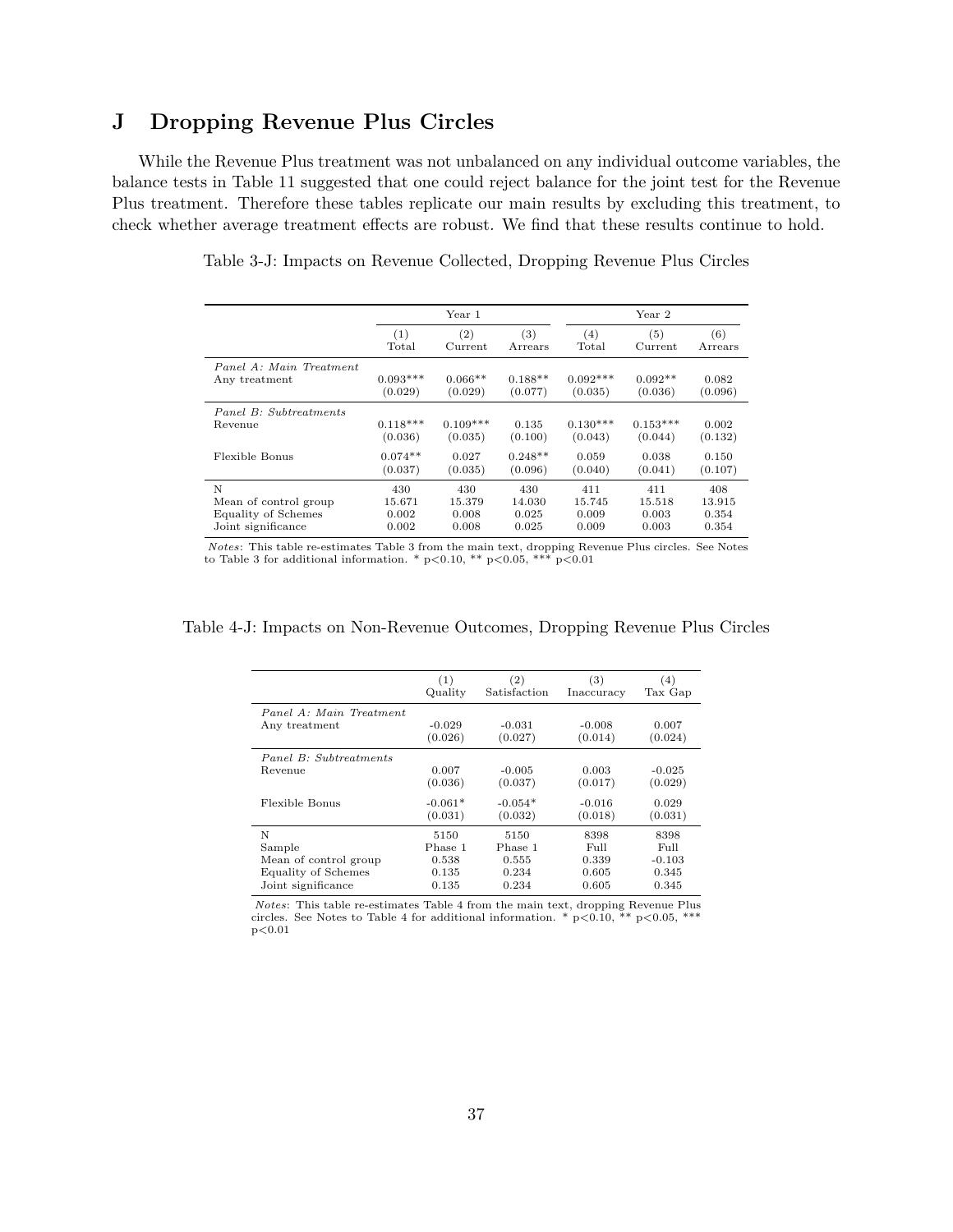## Table 5-J: Impacts on Number of Reassessed Properties, Dropping Revenue Plus Circles

|                       | Total Number of Section 9 Properties<br>Added to Tax Rolls<br>in Treatment Period | (2)<br>Number of New Properties<br>Added to Tax Rolls<br>in Treatment Period | (3)<br>Number of Reassessed Properties<br>Added to Tax Rolls<br>in Treatment Period |
|-----------------------|-----------------------------------------------------------------------------------|------------------------------------------------------------------------------|-------------------------------------------------------------------------------------|
| Treatment             | $102.4*$                                                                          | $98.6***$                                                                    | 3.8                                                                                 |
|                       | (56.90)                                                                           | (45.73)                                                                      | (24.37)                                                                             |
| Mean of control group | 202                                                                               | 202                                                                          | 202                                                                                 |
|                       | 96.7                                                                              | 36.7                                                                         | 60.0                                                                                |

*Notes*: This table re-estimates Table 5 from the main text, separating the Information treatment from the control group. See Notes to Table 5 for additional information. \*  $p<0.10$ , \*\*  $p<0.05$ , \*\*\*  $p<0.01$ 

## Table 6-J: Impacts on Tax Payments and Corruption by Reassessed Status, Dropping Revenue Plus Circles

|                                                    | (1)<br>Self-reported<br>Tax Payment | (2)<br><b>Bribe Payment</b> | (3)<br>Frequency of<br><b>Bribe Payment</b> | (4)<br>Perception of<br>Corruption |
|----------------------------------------------------|-------------------------------------|-----------------------------|---------------------------------------------|------------------------------------|
| Panel A: General Population Sample Only            |                                     |                             |                                             |                                    |
| Treatment                                          | 247.2<br>(331.4)                    | 854.8**<br>(412.5)          | $.2504**$<br>(.1153)                        | .0094<br>(.0277)                   |
| N                                                  | 9928                                | 5096                        | 4086                                        | 5150                               |
| Mean of control group                              | 4069.425                            | 1874.542                    | 0.683                                       | 0.644                              |
| Panel B: Re-assessed and General Population Sample |                                     |                             |                                             |                                    |
| Re-assessed * Treatment                            | 1675<br>(1259)                      | $-662.1$<br>(482.2)         | $-.1353$<br>(.1134)                         | $-.0105$<br>(.026)                 |
| Re-assessed                                        | 2781***<br>(572.5)                  | $-72.11$<br>(178)           | .0134<br>(.0404)                            | $-.0178*$<br>(.0107)               |
| N                                                  | 14020                               | 6998                        | 5970                                        | 7056                               |
| Sample                                             | Full                                | Phase 1                     | Phase 1                                     | Phase 1                            |
| Mean of control group in gen. pop. sample          | 3928.252                            | 1874.542                    | 0.683                                       | 0.644                              |

*Notes*: This table re-estimates Table 6 from the main text, dropping Revenue Plus circles. See Notes to Table 6 for additional information. \*  $p < 0.10$ , \*\*  $p < 0.05$ , \*\*\*  $p < 0.01$ 

## Table 7-J: Impacts on Satisfaction and Accuracy by Reassessed Status, Dropping Revenue Plus Circles

|                                           | (1)        | $\left( 2\right)$ | (3)         | (4)        |
|-------------------------------------------|------------|-------------------|-------------|------------|
|                                           | Quality    | Satisfaction      | Inaccuracy  | Tax Gap    |
| Re-assessed * Treatment                   | 0.006      | 0.003             | 0.015       | $-0.015$   |
|                                           | (0.028)    | (0.029)           | (0.020)     | (0.031)    |
| Re-assessed                               | $0.050***$ | $0.045***$        | $-0.061***$ | $0.123***$ |
|                                           | (0.013)    | (0.013)           | (0.009)     | (0.015)    |
| N                                         | 7056       | 7056              | 12097       | 12097      |
| Sample                                    | Phase 1    | Phase 1           | Full        | Full       |
| Mean of control group in gen. pop. sample | 0.538      | 0.555             | 0.339       | $-0.103$   |

Notes: This table re-estimates Table 7 from the main text, dropping Revenue Plus circles. See Notes to Table 7 for additional information. \*  $p<0.10$ , \*\*  $p<0.05$ , \*\*\*  $p<0.01$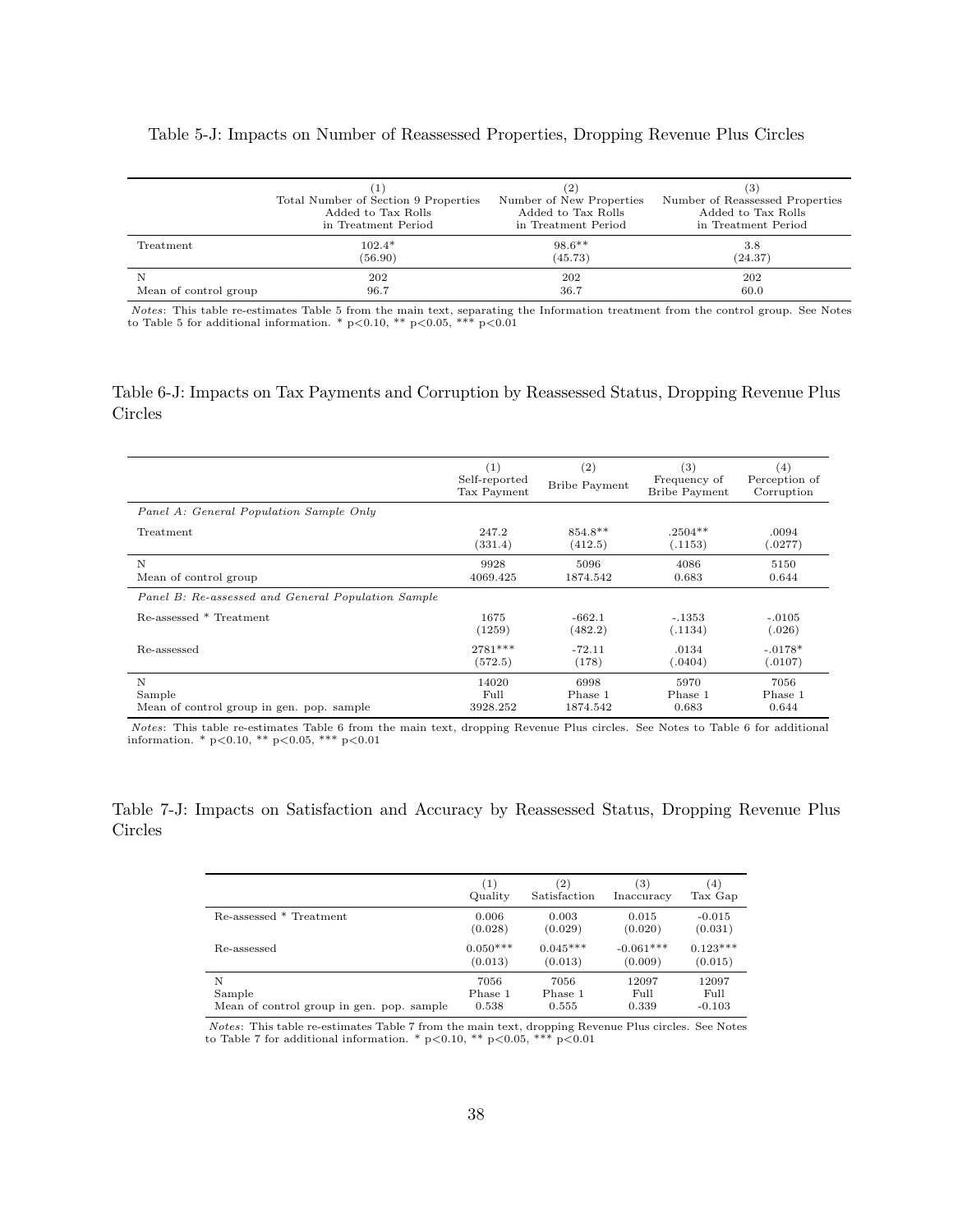| Panel A                                        |                             |                               |                                                   |                                          |                                            |                       |                                                      |                                             |                                                           |                           |
|------------------------------------------------|-----------------------------|-------------------------------|---------------------------------------------------|------------------------------------------|--------------------------------------------|-----------------------|------------------------------------------------------|---------------------------------------------|-----------------------------------------------------------|---------------------------|
|                                                |                             |                               |                                                   |                                          |                                            |                       | Components of GARV                                   |                                             |                                                           |                           |
|                                                | (1)<br>GARV                 | (2)<br>Number of<br>floors    | (3)<br>Last<br>renovation<br>was < 2<br>years ago | (4)<br>Land area<br>(sq. feet)           | (5)<br>Total<br>covered area<br>(sq. feet) | (6)<br>Main<br>Road   | (7)<br>Tax Category                                  | (8)<br>Percent of<br>property<br>commercial | (9)<br>Percent of<br>property<br>commercial<br>and rented | (10)<br>Tax<br>Liability  |
| Re-assess * Treatment                          | 23335.773<br>(20632.890)    | $-0.002$<br>(0.054)           | $-0.008$<br>(0.022)                               | $-41.662$<br>(84.510)                    | 1047.209<br>(1005.980)                     | $-0.045$<br>(0.054)   | $-0.263***$<br>(0.101)                               | 0.009<br>(0.042)                            | $0.055*$<br>(0.033)                                       | 4433.625<br>(4492.322)    |
| Re-assess                                      | 24776.627***<br>(7995.795)  | $0.079***$<br>(0.026)         | $0.094***$<br>(0.011)                             | 37.811<br>(57.205)                       | $-159.900$<br>(385.660)                    | $0.065***$<br>(0.024) | $0.211***$<br>(0.044)                                | $0.217***$<br>(0.019)                       | $0.176***$<br>(0.015)                                     | 5519.381***<br>(1765.226) |
| N<br>Mean of control group in gen. pop. sample | 12897<br>36808.77           | 14019<br>1.57                 | 14021<br>0.02                                     | 14019<br>301.13                          | 14019<br>2779.82                           | 14019<br>0.46         | 12897<br>3.78                                        | 13913<br>0.35                               | 13914<br>0.17                                             | 12897<br>6642.00          |
| Panel B                                        |                             |                               |                                                   |                                          |                                            |                       |                                                      |                                             |                                                           |                           |
|                                                | (1)                         | (2)                           | (3)                                               | (4)                                      | (5)                                        |                       | (6)                                                  |                                             |                                                           |                           |
|                                                | Approximate<br>age of owner | Owner's level<br>of education | Per-capita<br>wages                               | Predicted<br>expenditure<br>given assets | Connected<br>to Politician                 |                       | Connected<br>to Politician/<br>Government/<br>Police |                                             |                                                           |                           |
| Re-assess * Treatment                          | $-0.429$<br>(0.927)         | $-0.458$<br>(0.352)           | $-1819.317$<br>(1311.592)                         | 73.750<br>(241.537)                      | $0.027*$<br>(0.014)                        |                       | $-0.002$<br>(0.031)                                  |                                             |                                                           |                           |
| Re-assess                                      | $-0.656$<br>(0.398)         | $0.308*$<br>(0.158)           | 20.685<br>(509.982)                               | $-94.246$<br>(122.393)                   | $-0.013**$<br>(0.006)                      |                       | 0.005<br>(0.014)                                     |                                             |                                                           |                           |
| N<br>Mean of control group in gen. pop. sample | 11488<br>50.70              | 13948<br>9.19                 | 11812<br>16281.55                                 | 11966<br>6292.58                         | 14021<br>0.05                              |                       | 14021<br>0.36                                        |                                             |                                                           |                           |

## Table 8-J: Selection Effects in Reassessment, Dropping Revenue Plus Circles

Notes: This table re-estimates Table 8 from the main text, dropping Revenue Plus circles. See Notes to Table 8 for additional information.<br>\* p<0.10, \*\* p<0.05, \*\*\* p<0.01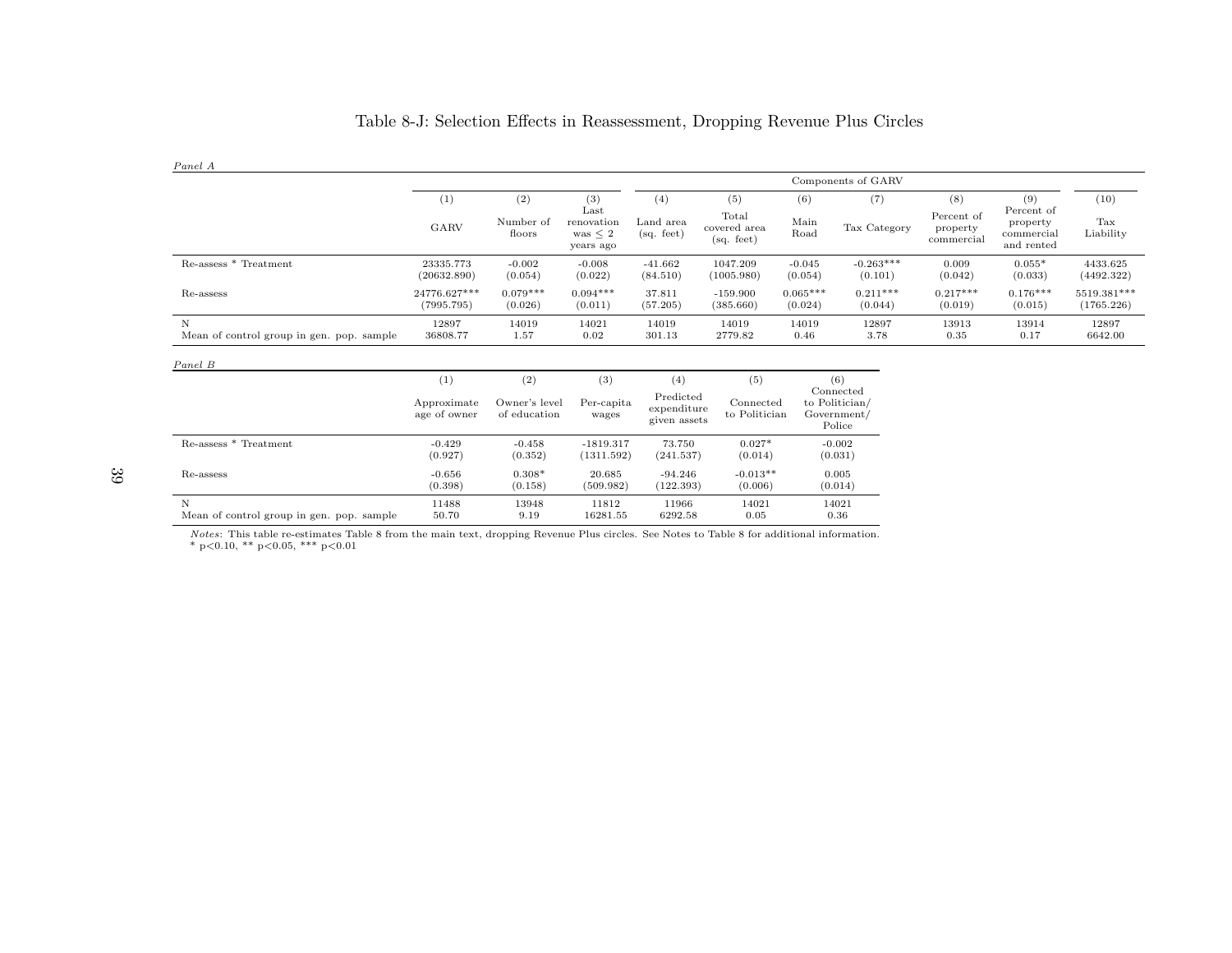|                               |                | Year 1          |                                  |                         |                | Year 2          |                                  |                         |  |
|-------------------------------|----------------|-----------------|----------------------------------|-------------------------|----------------|-----------------|----------------------------------|-------------------------|--|
|                               | (1)<br>Revenue | (2)<br>Tax Base | (3)<br>Non-<br>Exemption<br>Rate | (4)<br>Recovery<br>Rate | (5)<br>Revenue | (6)<br>Tax Base | (7)<br>Non-<br>Exemption<br>Rate | (8)<br>Recovery<br>Rate |  |
| Total                         | $0.074***$     | $0.077**$       | $-0.034$                         | 0.031                   | $0.084**$      | 0.049           | 0.002                            | 0.033                   |  |
| Any Treatment                 | (0.027)        | (0.032)         | (0.023)                          | (0.025)                 | (0.034)        | (0.038)         | (0.024)                          | (0.020)                 |  |
| Current                       | $0.067**$      | $0.074***$      | $-0.004$                         | $-0.004$                | $0.102***$     | $0.067**$       | 0.021                            | 0.013                   |  |
| Any Treatment                 | (0.029)        | (0.027)         | (0.017)                          | (0.024)                 | (0.035)        | (0.032)         | (0.019)                          | (0.017)                 |  |
| Arrears                       | $0.147**$      | $0.153**$       | $-0.080*$                        | $0.077*$                | 0.044          | $-0.018$        | 0.016                            | 0.047                   |  |
| Any Treatment                 | (0.072)        | (0.076)         | (0.043)                          | (0.043)                 | (0.093)        | (0.104)         | (0.053)                          | (0.037)                 |  |
| $N$ (Total)                   | 423            | 420             | 420                              | 423                     | 404            | 404             | 404                              | 404                     |  |
| Mean of control group (Total) | 15.680         | 16.114          | $-0.201$                         | $-0.225$                | 15.756         | 16.149          | $-0.229$                         | $-0.165$                |  |

*Notes*: This table re-estimates Appendix Table 14, dropping Revenue Plus circles. See Notes to Appendix Table 14 for additional information. \* p<0.10, \*\* p<0.05, \*\*\* p<0.01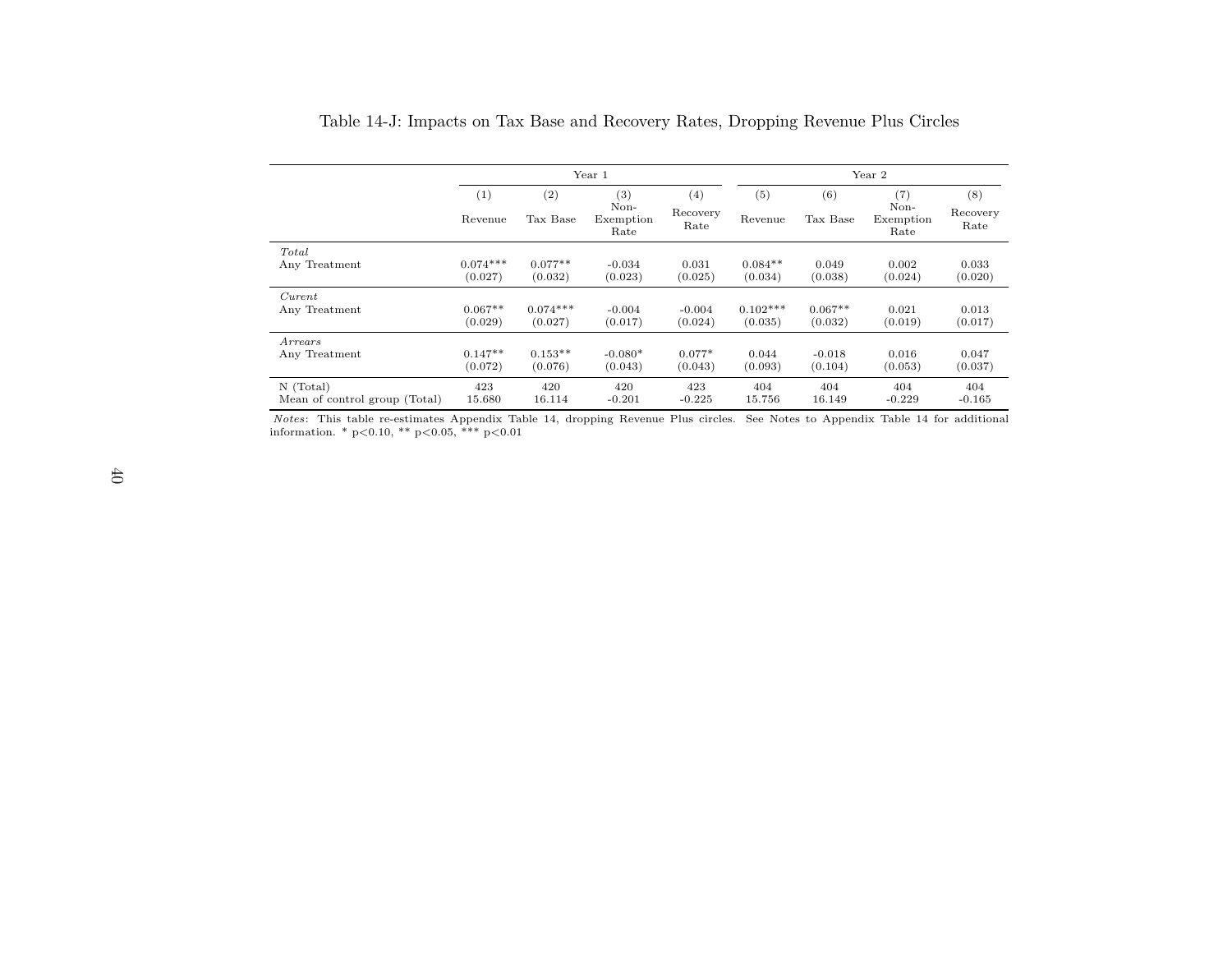| Panel A                       |           |          |           |
|-------------------------------|-----------|----------|-----------|
|                               | (1)       | (2)      | (3)       |
|                               | Total     | Current  | Arrears   |
| Information                   | 0.065     | 0.072    | 0.212     |
|                               | (0.051)   | (0.050)  | (0.135)   |
| N                             | 411       | 411      | 408       |
| Mean of control group         | 15.709    | 15.486   | 13.864    |
| Panel B                       |           |          |           |
|                               | (1)       | (2)      | (3)       |
|                               | Total     | Current  | Arrears   |
| Revenue * Income Shock        | 0.0109    | 0.0379   | $-0.0588$ |
|                               | (0.115)   | (0.117)  | (0.242)   |
| Flexible Bonus * Income Shock | $-0.0181$ | 0.0257   | $-0.124$  |
|                               | (0.0945)  | (0.0671) | (0.312)   |
| Income Shock                  | $-0.0353$ | 0.0228   | $0.150*$  |
|                               | (0.0554)  | (0.0443) | (0.0847)  |
| N                             | 427       | 427      | 427       |
| Panel C                       |           |          |           |
|                               | (1)       | (2)      | (3)       |
|                               | Total     | Current  | Arrears   |
| Supervisory treatment         | $-0.054$  | $-0.104$ | 0.022     |
|                               | [0.413]   | [0.227]  | [0.911]   |
| N                             | 411       | 411      | 408       |
| Mean of control group         | 15.926    | 15.686   | 14.160    |

## Table 20-J: Mechanisms Beyond Price Effects, Dropping Revenue Plus Circles

*Notes*: This table re-estimates Appendix Table 20, dropping Revenue Plus circles. See Notes to Appendix Table 20 for additional information. \*  $p<0.10$ , \*\*  $p<0.05$ , \*\*\*  $p<0.01$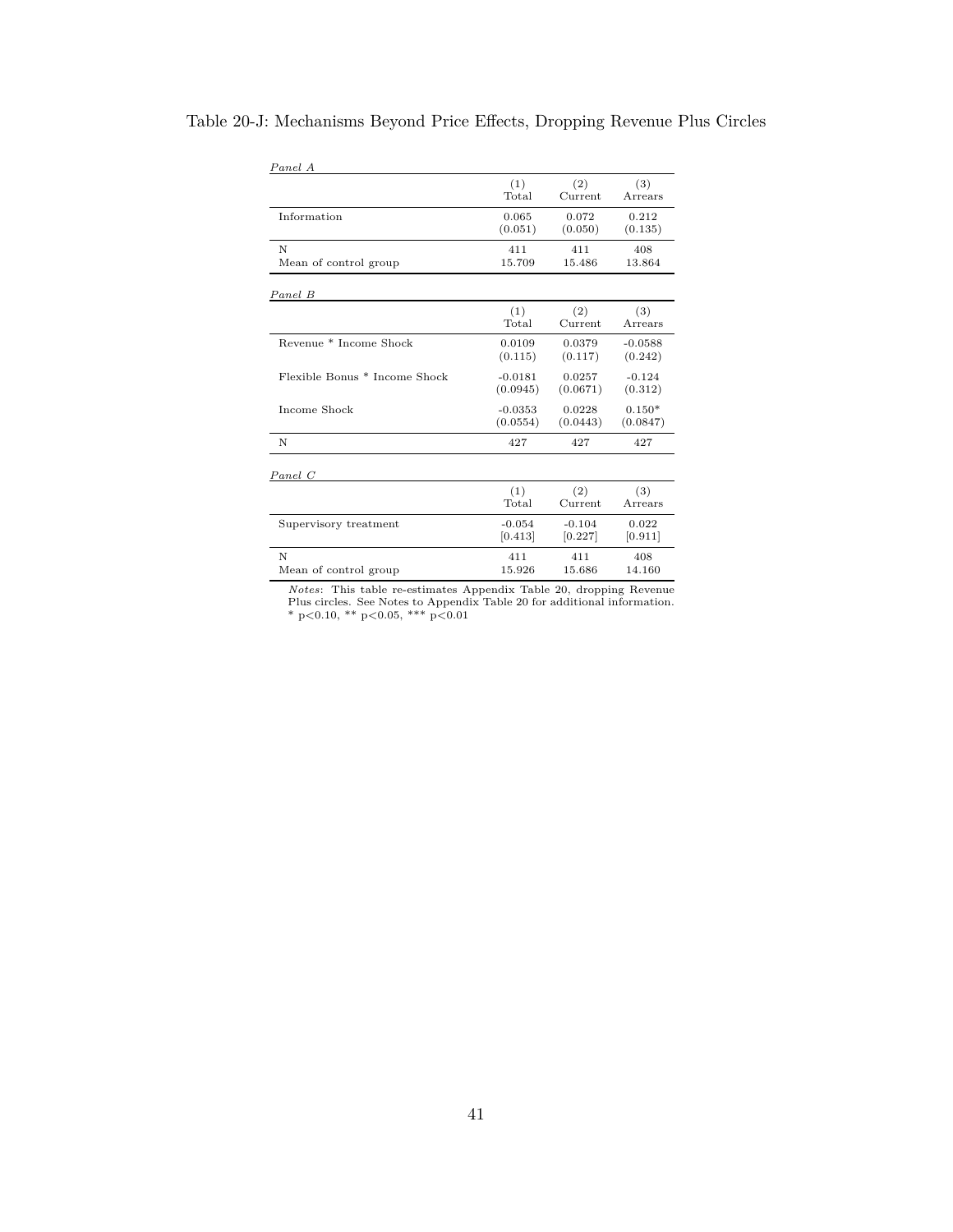# **K Controlling for Variables from Balance Check**

While the Revenue Plus treatment was not unbalanced on any individual outcome variables, the balance tests in Table 11 suggested that one could reject balance for the joint test for the Revenue Plus treatment. Therefore these tables replicate our main results by controlling for variables from the balance check, to check whether the estimates on the Revenue Plus treatment are robust. We find that these results continue to hold.

Table 3-K: Impacts on Revenue Outcomes, Controlling for Balance Check Variables

|                             |            | Year 1     |          |            | Year 2     |          |
|-----------------------------|------------|------------|----------|------------|------------|----------|
|                             | (1)        | (2)        | (3)      | (4)        | (5)        | (6)      |
|                             | Total      | Current    | Arrears  | Total      | Current    | Arrears  |
| Panel A: Main Treatment     | $0.061**$  | $0.052**$  | $0.118*$ | $0.088***$ | $0.085***$ | 0.066    |
| Any treatment               | (0.024)    | (0.023)    | (0.065)  | (0.028)    | (0.029)    | (0.080)  |
| Panel B: Subtreatments      | $0.113***$ | $0.101***$ | $0.150*$ | $0.149***$ | $0.171***$ | $-0.003$ |
| Revenue                     | (0.033)    | (0.034)    | (0.087)  | (0.040)    | (0.040)    | (0.126)  |
| Revenue Plus                | 0.032      | 0.047      | 0.046    | $0.070*$   | 0.056      | 0.126    |
|                             | (0.036)    | (0.032)    | (0.108)  | (0.038)    | (0.035)    | (0.112)  |
| Flexible Bonus              | 0.031      | 0.004      | 0.149    | 0.039      | 0.024      | 0.072    |
|                             | (0.035)    | (0.033)    | (0.092)  | (0.039)    | (0.041)    | (0.103)  |
| N                           | 470        | 470        | 470      | 471        | 471        | 468      |
| Mean of control group       | 15.683     | 15.390     | 14.044   | 15.756     | 15.527     | 13.934   |
| Rev. vs. Multitasking p.    | 0.032      | 0.048      | 0.603    | 0.021      | 0.001      | 0.444    |
| Objective vs. Subjective p. | 0.279      | 0.055      | 0.621    | 0.088      | 0.029      | 0.927    |
| Equality of Schemes         | 0.099      | 0.087      | 0.666    | 0.058      | 0.006      | 0.693    |
| Joint significance          | 0.009      | 0.021      | 0.197    | 0.002      | 0.000      | 0.671    |

Notes: This table re-estimates Table 3 from the main text, controlling for variables included in the balance checks (see Appendix Table 1 for details). See Notes to Table 3 for additional information. \* p<0.10, \*\* p<0.05, \*\*\* p<0.01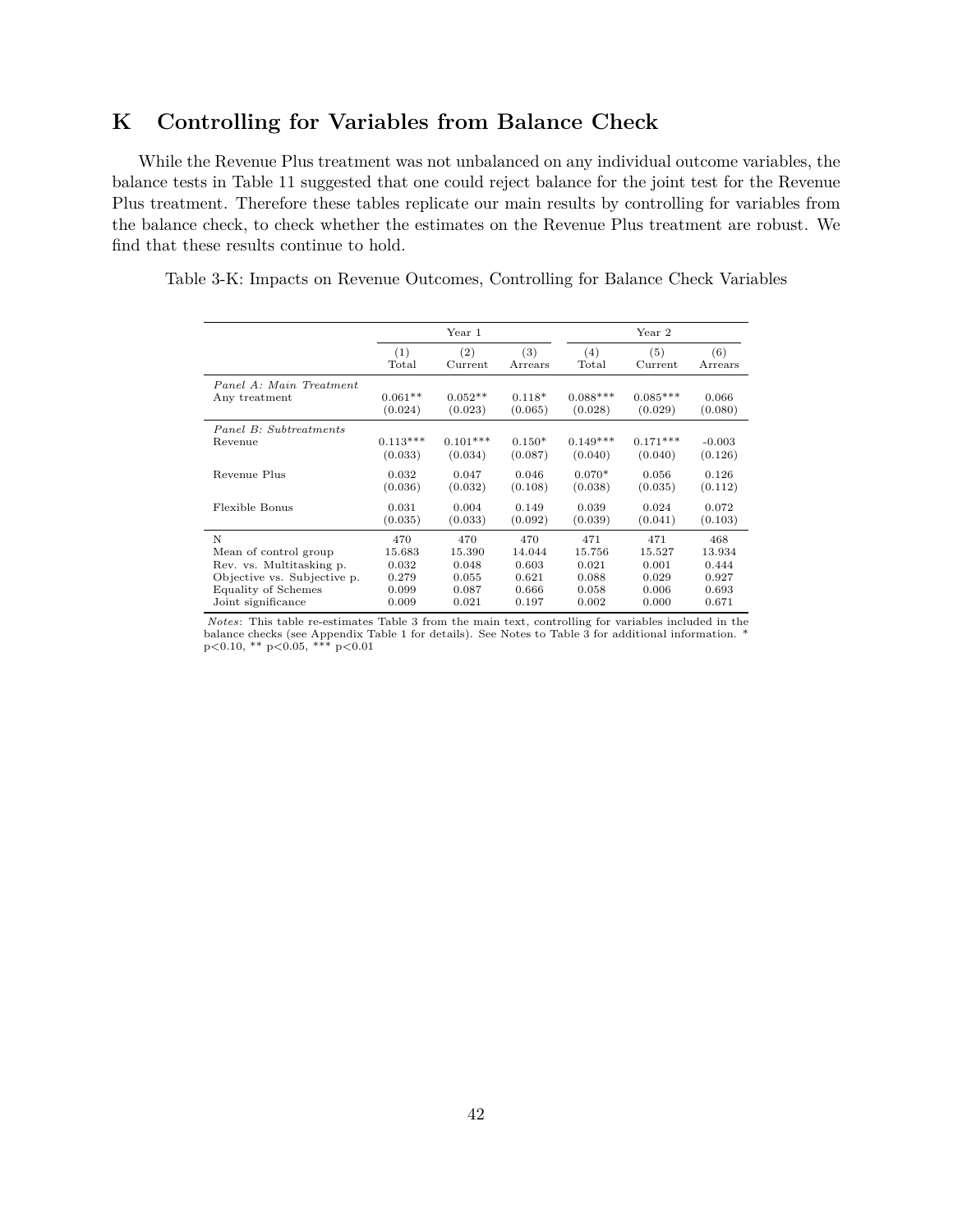|                             | (1)       | (2)          | (3)        | (4)      |
|-----------------------------|-----------|--------------|------------|----------|
|                             | Quality   | Satisfaction | Inaccuracy | Tax Gap  |
| Panel A: Main Treatment     | 0.001     | $-0.004$     | $-0.000$   | 0.011    |
| Any treatment               | (0.023)   | (0.023)      | (0.012)    | (0.022)  |
| Panel B: Subtreatments      | 0.011     | $-0.001$     | $-0.003$   | $-0.017$ |
| Revenue                     | (0.036)   | (0.038)      | (0.017)    | (0.031)  |
| Revenue Plus                | $0.053**$ | 0.042        | $0.027*$   | 0.016    |
|                             | (0.026)   | (0.027)      | (0.016)    | (0.032)  |
| Flexible Bonus              | $-0.055*$ | $-0.048$     | $-0.026$   | 0.034    |
|                             | (0.032)   | (0.033)      | (0.018)    | (0.032)  |
| N                           | 6000      | 6000         | 9606       | 9606     |
| Sample                      | Phase 1   | Phase 1      | Full       | Full     |
| Mean of control group       | 0.538     | 0.555        | 0.339      | $-0.103$ |
| Rev. vs. Multitasking p.    | 0.742     | 0.969        | 0.859      | 0.215    |
| Objective vs. Subjective p. | 0.009     | 0.052        | 0.043      | 0.301    |
| Equality of Schemes         | 0.005     | 0.033        | 0.034      | 0.413    |
| Joint significance          | 0.013     | 0.073        | 0.078      | 0.582    |

Table 4-K: Impacts on Non-Revenue Outcomes, Controlling for Balance Check Variables

*Notes*: This table re-estimates Table 4 from the main text, controlling for variables included in the balance checks (see Appendix Table 11 for details). See Notes to Table 4 for additional information. \*  $p<0.10$ , \*\*  $p$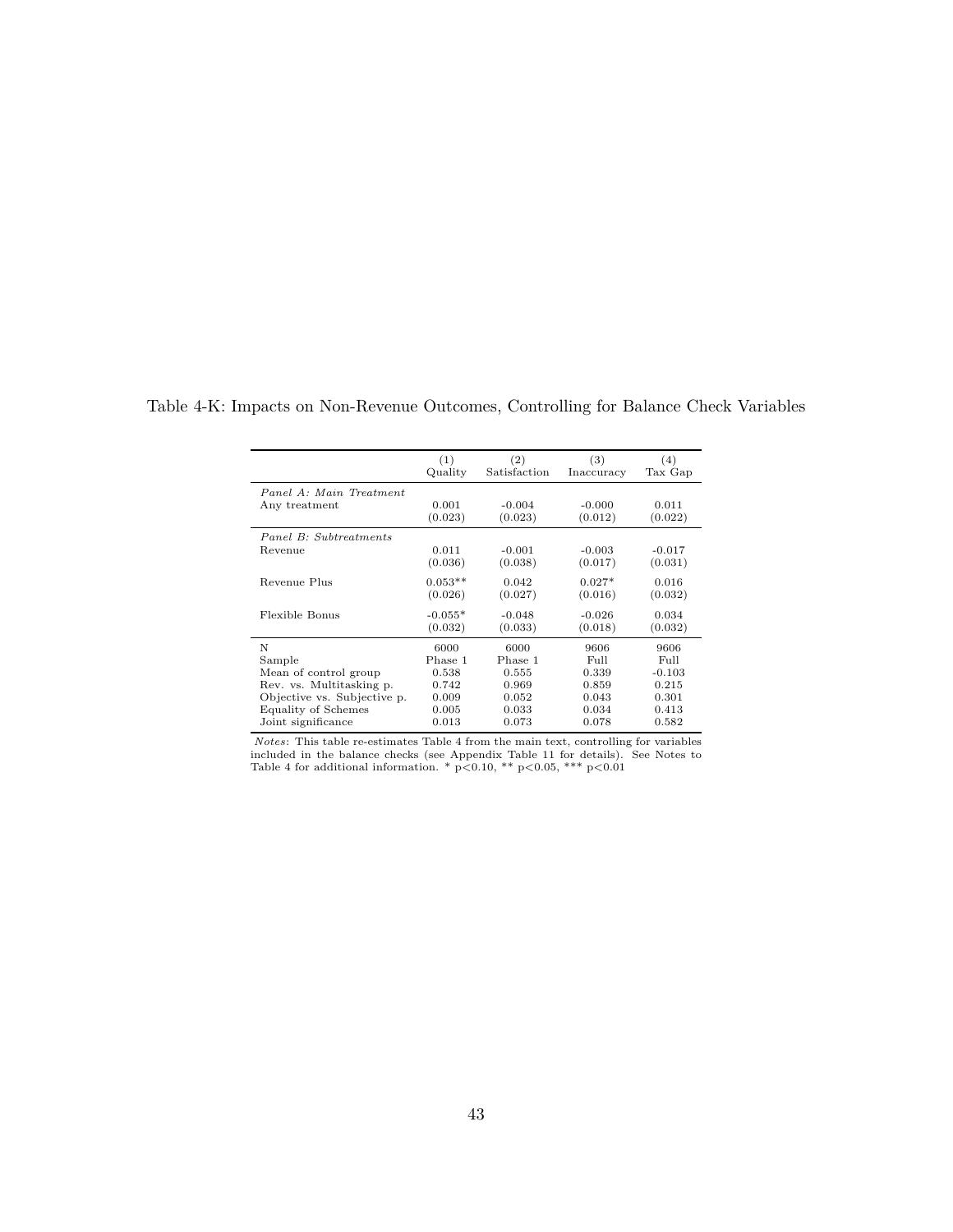# **L Dropping GPS Sampled Properties**

Since there is a possible concern that the first point surveyed over-samples larger properties, in this section we replicate our main survey-result based tables excluding this first point. We see that the results are qualitatively unchanged.

Table 6-L: Impacts on Tax Payments and Corruption by Reassessed Status, Dropping GPS Sampled Properties

|                                                    | (1)<br>Self-reported<br>Tax Payment | (2)<br><b>Bribe Payment</b> | (3)<br>Frequency of<br><b>Bribe Payment</b> | (4)<br>Perception of<br>Corruption |
|----------------------------------------------------|-------------------------------------|-----------------------------|---------------------------------------------|------------------------------------|
| Panel A: General Population Sample Only            |                                     |                             |                                             |                                    |
| Treatment                                          | $-86.51$                            | 488.2                       | $.2089**$                                   | .011                               |
|                                                    | (307.2)                             | (344.4)                     | 0.0948                                      | .0257)                             |
| N                                                  | 9383                                | 4819                        | 4095                                        | 4856                               |
| Mean of control group                              | 3883.010                            | 1895.657                    | 0.682                                       | 0.645                              |
| Panel B: Re-assessed and General Population Sample |                                     |                             |                                             |                                    |
| Re-assessed * Treatment                            | 1828*                               | $-462.9$                    | $-.1645*$                                   | $-.0037$                           |
|                                                    | (1103)                              | (381)                       | 0.0938)                                     | (.0224)                            |
| Re-assessed                                        | 2834 ***                            | $-120.9$                    | .0143                                       | $-.0193*$                          |
|                                                    | (597.8)                             | (180.5)                     | 0.396)                                      | (.0109)                            |
| N                                                  | 14003                               | 7033                        | 6286                                        | 7074                               |
| Sample                                             | Full                                | Phase 1                     | Phase 1                                     | Phase 1                            |
| Mean of control group in gen. pop. sample          | 3774.129                            | 1895.657                    | 0.682                                       | 0.645                              |

*Notes*: This table re-estimates Table 6 from the main text, dropping GPS-sampled properties (see Appendix B for details). See Notes to Table 6 for additional information. \*  $p<0.10$ , \*\*  $p<0.05$ , \*\*\*  $p<0.01$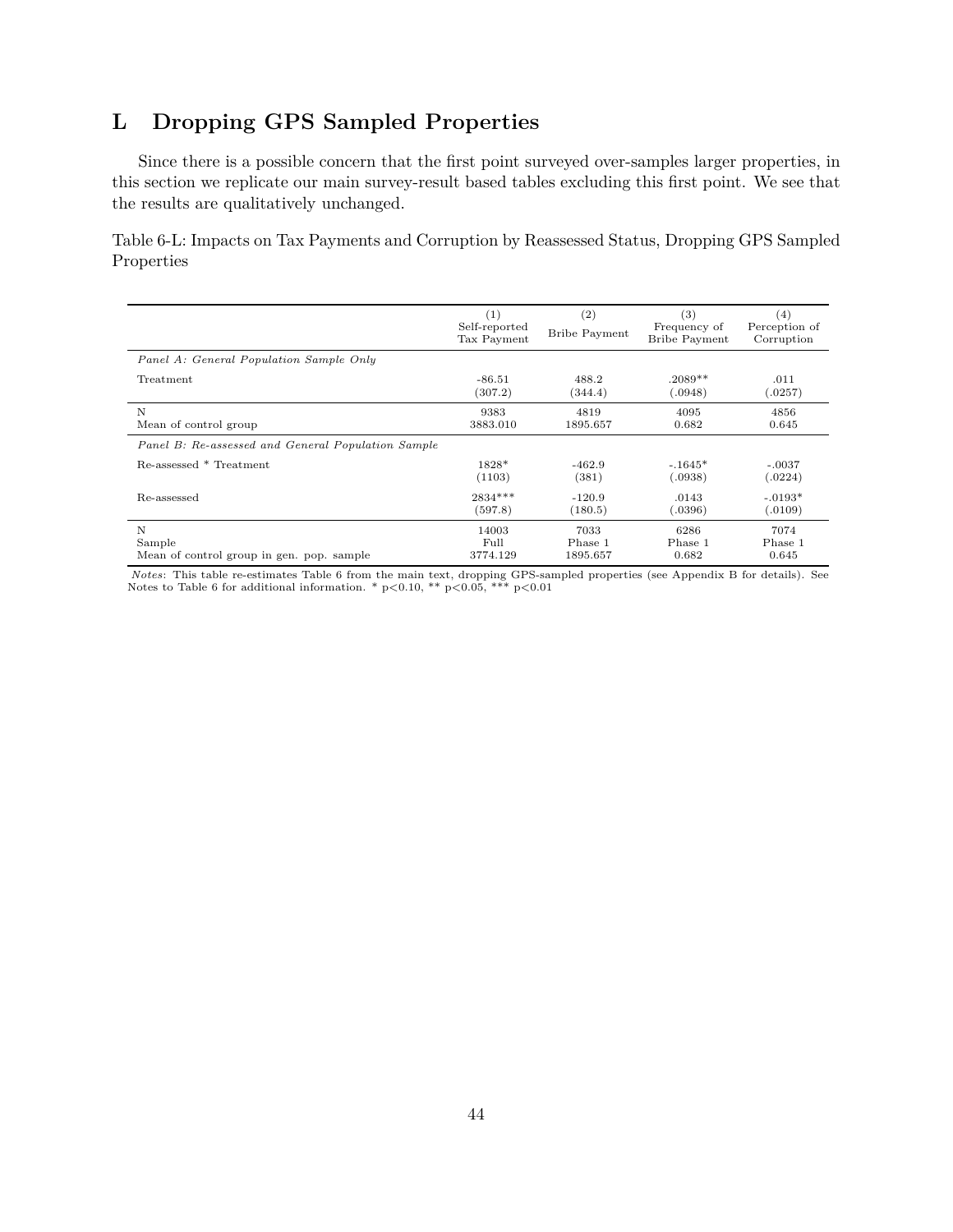| Panel A                                        |                             |                               |                                                 |                                          |                                     |                       |                                                      |                                      |                                                    |                           |
|------------------------------------------------|-----------------------------|-------------------------------|-------------------------------------------------|------------------------------------------|-------------------------------------|-----------------------|------------------------------------------------------|--------------------------------------|----------------------------------------------------|---------------------------|
|                                                |                             |                               |                                                 |                                          |                                     |                       | Components of GARV                                   |                                      |                                                    |                           |
|                                                | (1)                         | (2)                           | (3)                                             | (4)                                      | (5)                                 | (6)                   | (7)                                                  | (8)                                  | (9)                                                | (10)                      |
|                                                | GARV                        | Number of<br>floors           | Last<br>renovation<br>was $\leq 2$<br>years ago | Land area<br>(sq. feet)                  | Total<br>covered area<br>(sq. feet) | Main<br>Road          | Tax Category                                         | Percent of<br>property<br>commercial | Percent of<br>property<br>commercial<br>and rented | Tax<br>Liability          |
| Re-assess * Treatment                          | 19543.940<br>(16628.064)    | 0.011<br>(0.050)              | $-0.007$<br>(0.020)                             | $-37.031$<br>(86.931)                    | 927.685<br>(844.245)                | $-0.004$<br>(0.048)   | $-0.229***$<br>(0.088)                               | 0.021<br>(0.037)                     | $0.081***$<br>(0.030)                              | 3713.816<br>(3633.759)    |
| Re-assess                                      | 25745.796***<br>(8452.681)  | $0.079***$<br>(0.026)         | $0.095***$<br>(0.011)                           | 54.480<br>(60.824)                       | $-157.838$<br>(444.591)             | $0.064***$<br>(0.024) | $0.209***$<br>(0.044)                                | $0.215***$<br>(0.019)                | $0.174***$<br>(0.015)                              | 5717.251***<br>(1858.254) |
| N<br>Mean of control group in gen. pop. sample | 12979<br>35308.88           | 14002<br>1.57                 | 14004<br>0.02                                   | 14002<br>285.43                          | 14002<br>2759.23                    | 14002<br>0.46         | 12979<br>3.78                                        | 13896<br>0.35                        | 13897<br>0.17                                      | 12979<br>6356.80          |
| Panel B                                        |                             |                               |                                                 |                                          |                                     |                       |                                                      |                                      |                                                    |                           |
|                                                | (1)                         | (2)                           | (3)                                             | (4)                                      | (5)                                 |                       | (6)                                                  |                                      |                                                    |                           |
|                                                | Approximate<br>age of owner | Owner's level<br>of education | Per-capita<br>wages                             | Predicted<br>expenditure<br>given assets | Connected<br>to Politician          |                       | Connected<br>to Politician/<br>Government/<br>Police |                                      |                                                    |                           |
| Re-assess * Treatment                          | $-0.455$<br>(0.799)         | $-0.543$<br>(0.330)           | $-942.500$<br>(1052.622)                        | 127.269<br>(211.188)                     | $0.021*$<br>(0.013)                 |                       | 0.005<br>(0.028)                                     |                                      |                                                    |                           |
| Re-assess                                      | $-0.544$<br>(0.398)         | $0.350**$<br>(0.166)          | 147.272<br>(521.266)                            | $-83.122$<br>(123.121)                   | $-0.012*$<br>(0.006)                |                       | 0.010<br>(0.014)                                     |                                      |                                                    |                           |

 $0.35$ 

## Table 8-L: Selection Effects in Reassessment, Dropping GPS Sampled Properties

*Notes*: This table re-estimates Table 8 from the main text, dropping GPS-sampled properties (see Appendix B for details). See Notes to Table 8 for additional information. \*  $p<0.10$ , \*\*  $p<0.05$ , \*\*\*  $p<0.01$ 

N 12047 13924 12380 12544 14004 14004

Mean of control group in gen. pop. sample 50.59 9.14 16163.52 6283.49 0.05 0.35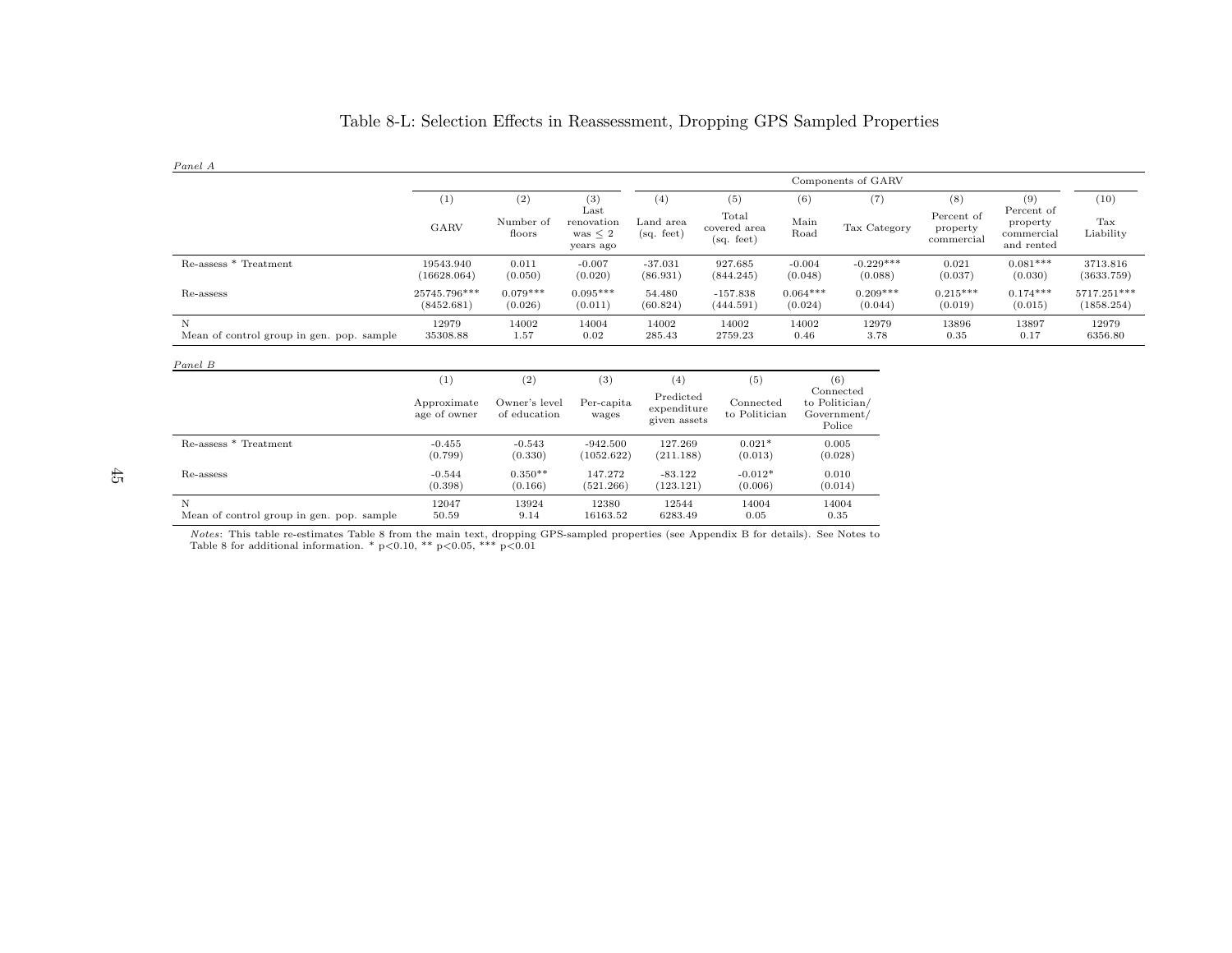# **M Dropping Renters**

There is a potential concern that rented properties may not have as much information about interactions with the tax department since ultimately the owner bears the responsibility for the tax bill. This section therefore shows our results on the subjective non-revenue outcomes are similar if we just include properties occupied by owners.

Table 4-M: Impacts on Non-Revenue Outcomes, Dropping Renters

|                             | (1)<br>Quality | (2)<br>Satisfaction |
|-----------------------------|----------------|---------------------|
| Panel A: Main Treatment     |                |                     |
| Any treatment               | $-0.004$       | $-0.008$            |
|                             | (0.022)        | (0.023)             |
| Panel B: Subtreatments      |                |                     |
| Revenue                     | 0.005          | $-0.005$            |
|                             | (0.037)        | (0.039)             |
| Revenue Plus                | 0.037          | 0.028               |
|                             | (0.026)        | (0.026)             |
| Flexible Bonus              | $-0.052*$      | $-0.046$            |
|                             | (0.030)        | (0.032)             |
| N                           | 5125           | 5125                |
| Sample                      | Phase 1        | Phase 1             |
| Mean of control group       | 0.540          | 0.556               |
| Rev. vs. Multitasking p.    | 0.739          | 0.925               |
| Objective vs. Subjective p. | 0.027          | 0.095               |
| Equality of Schemes         | 0.028          | 0.088               |
| Joint significance          | 0.068          | 0.182               |
|                             |                |                     |

*Notes*: This table re-estimates Table 4 from the main text, dropping rental properties. See Notes to Table 4 for additional information. \*  $p<0.10$ , \*\*  $p<0.05$ , \*\*\*  $p<0.01$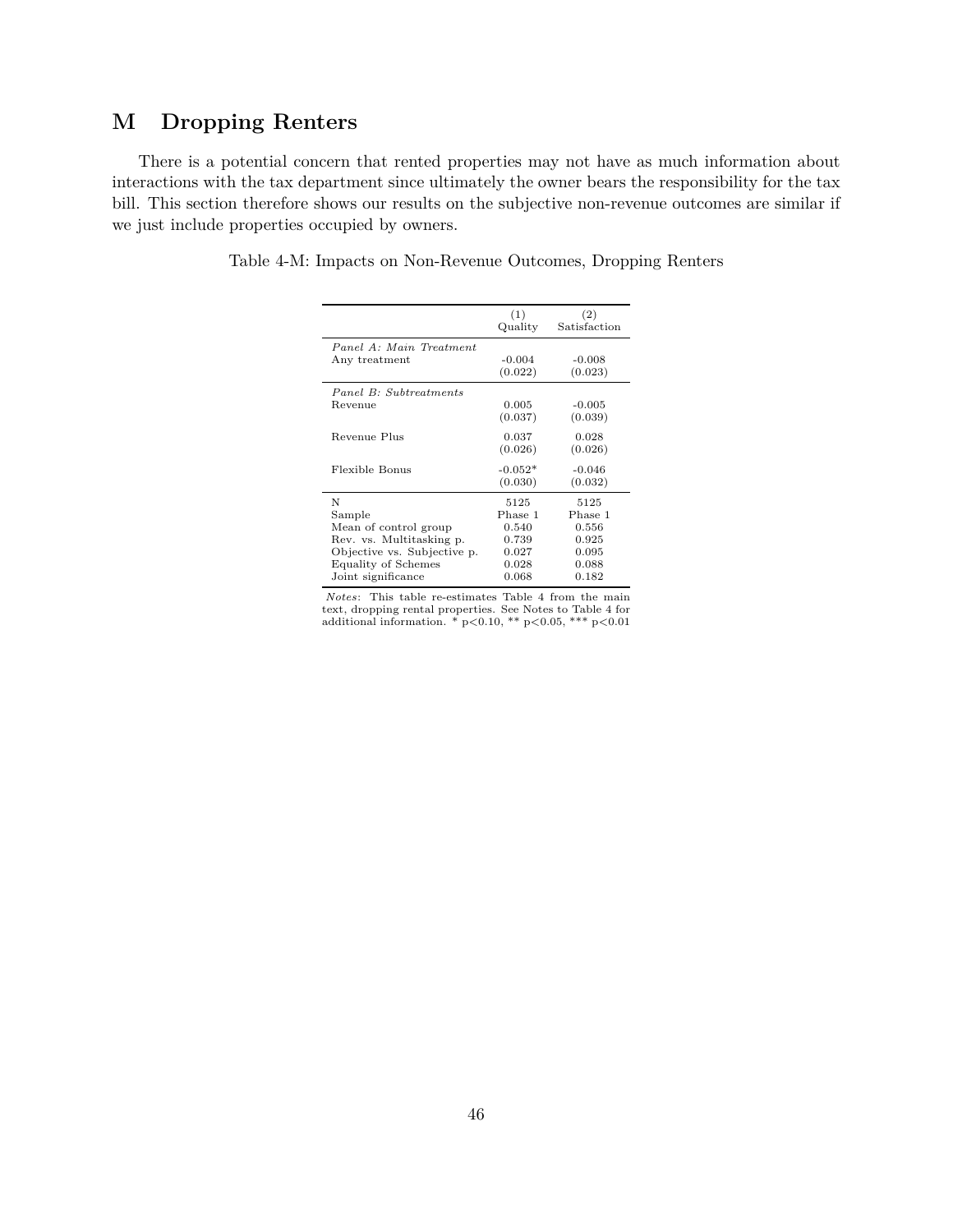|                                                    | (1)                                 | (2)                     | (3)                              | (4)                            |
|----------------------------------------------------|-------------------------------------|-------------------------|----------------------------------|--------------------------------|
|                                                    | Self-<br>reported<br>Tax<br>Payment | <b>Bribe</b><br>Payment | Frequency<br>of Bribe<br>Payment | Perception<br>of<br>Corruption |
| Panel A: General Population Sample Only            |                                     |                         |                                  |                                |
| Treatment                                          | 34.4                                | $608*$                  | $.2043**$                        | .01                            |
|                                                    | (287.9)                             | (340.3)                 | (.1)                             | (.0256)                        |
| N                                                  | 9769                                | 5071                    | 3893                             | 5125                           |
| Mean of control group                              | 3639.438                            | 1847.679                | 0.676                            | 0.640                          |
| Panel B: Re-assessed and General Population Sample |                                     |                         |                                  |                                |
| Re-assessed * Treatment                            | 826                                 | $-365.2$                | $-.1495$                         | $-.0072$                       |
|                                                    | (1017)                              | (403.4)                 | (.1027)                          | (.0247)                        |
| Re-assessed                                        | $2244***$                           | $-103.5$                | .026                             | $-.0091$                       |
|                                                    | (534.7)                             | (184.1)                 | (.0486)                          | (.0123)                        |
| N                                                  | 12829                               | 6419                    | 5230                             | 6476                           |
| Sample                                             | Full                                | Phase 1                 | Phase 1                          | Phase 1                        |
| Mean of control group in gen. pop. sample          | 3489.919                            | 1847.679                | 0.676                            | 0.640                          |

Table 6-M: Impacts on Tax Payments and Corruption by Reassessed Status, Dropping Renters

*Notes*: This table re-estimates Table 6 from the main text, dropping rental properties. See Notes to Table 6 for additional information. \*  $p<0.10$ , \*\*  $p<0.05$ , \*\*\*  $p<0.01$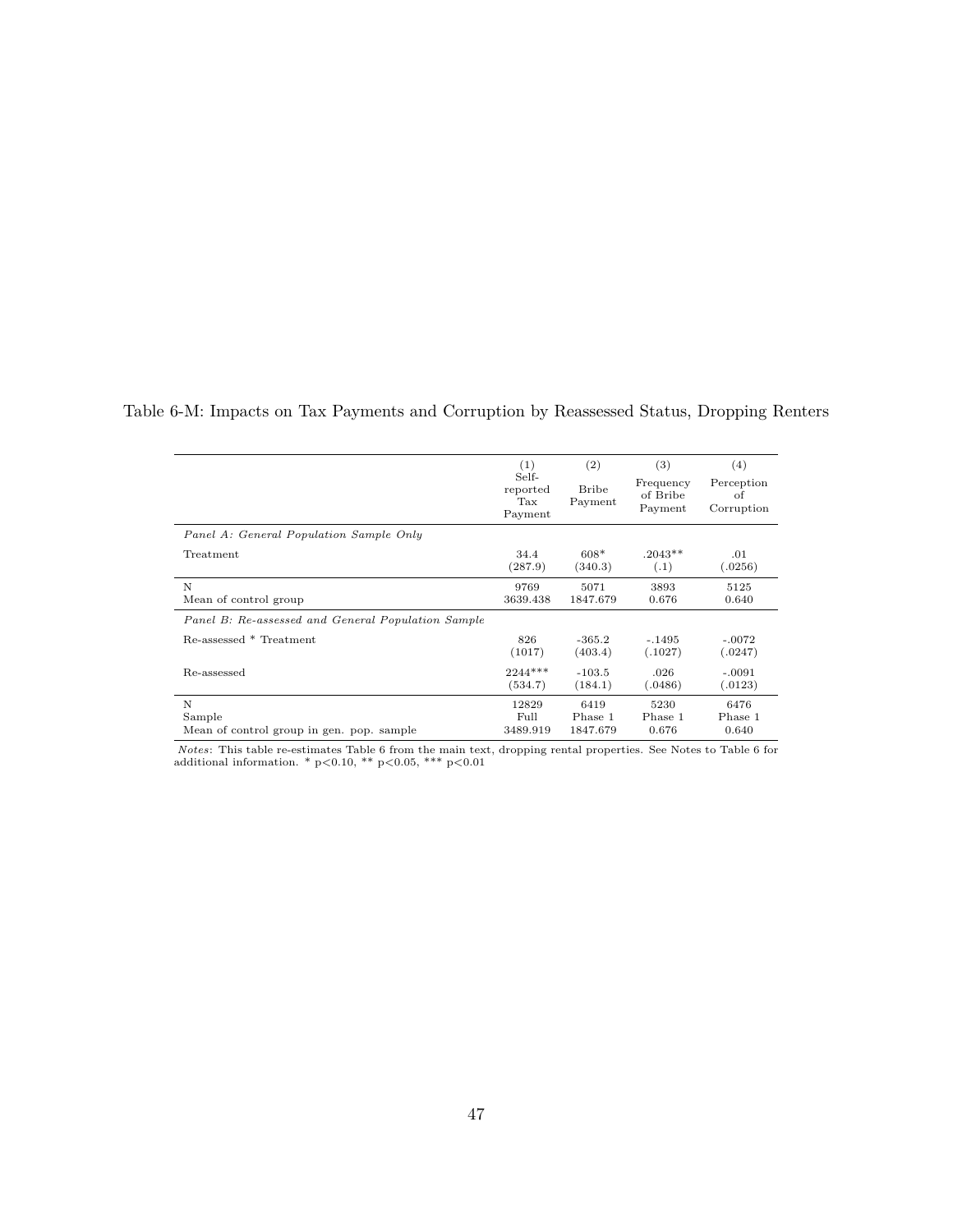# **N Including Both Phases of the Survey**

As explained in the paper, given that the second phase of the survey occurred after the third (post-treatment) scheme had begun, there is a concern that the Phase 2 responses may not reflect treatment year behavior. Therefore in the main paper we only include data from Phase 1 for subjective survey outcomes. In this section we report results for both phases pooled and show this does not qualitatively affect our results.

|                             | (1)<br>Quality      | (2)<br>Satisfaction | (3)<br>Inaccuracy | (4)<br>Tax Gap   |
|-----------------------------|---------------------|---------------------|-------------------|------------------|
| Panel A: Main Treatment     |                     |                     |                   |                  |
| Any treatment               | $-0.003$<br>(0.016) | $-0.008$<br>(0.017) | 0.004<br>(0.012)  | 0.007<br>(0.022) |
| Panel B: Subtreatments      |                     |                     |                   |                  |
| Revenue                     | 0.004               | $-0.009$            | 0.002             | $-0.022$         |
|                             | (0.023)             | (0.025)             | (0.017)           | (0.029)          |
| Revenue Plus                | $0.040**$           | $0.039*$            | $0.028*$          | 0.015            |
|                             | (0.020)             | (0.021)             | (0.016)           | (0.032)          |
| Flexible Bonus              | $-0.054**$          | $-0.054**$          | $-0.016$          | 0.029            |
|                             | (0.025)             | (0.026)             | (0.018)           | (0.031)          |
| N                           | 12000               | 12000               | 9870              | 9870             |
| Sample                      | Full                | $FU$ ll             | Full              | Full             |
| Mean of control group       | 0.548               | 0.568               | 0.339             | $-0.103$         |
| Rev. vs. Multitasking p.    | 0.672               | 0.945               | 0.813             | 0.159            |
| Objective vs. Subjective p. | 0.004               | 0.012               | 0.099             | 0.315            |
| Equality of Schemes         | 0.003               | 0.004               | 0.090             | 0.344            |
| Joint significance          | 0.009               | 0.012               | 0.160             | 0.533            |
|                             |                     |                     |                   |                  |

Table 4-N: Impacts on Non-Revenue Outcomes, Both Phases

Notes: This table re-estimates Table 4 from the main text, including properties from both phases of the survey. See Notes to Table 4 for additional information. Specification includes a dummy that controls for survey phase (see text for details).<br>\*  $p<0.10$ , \*\*  $p<0.05$ , \*\*\*  $p<0.01$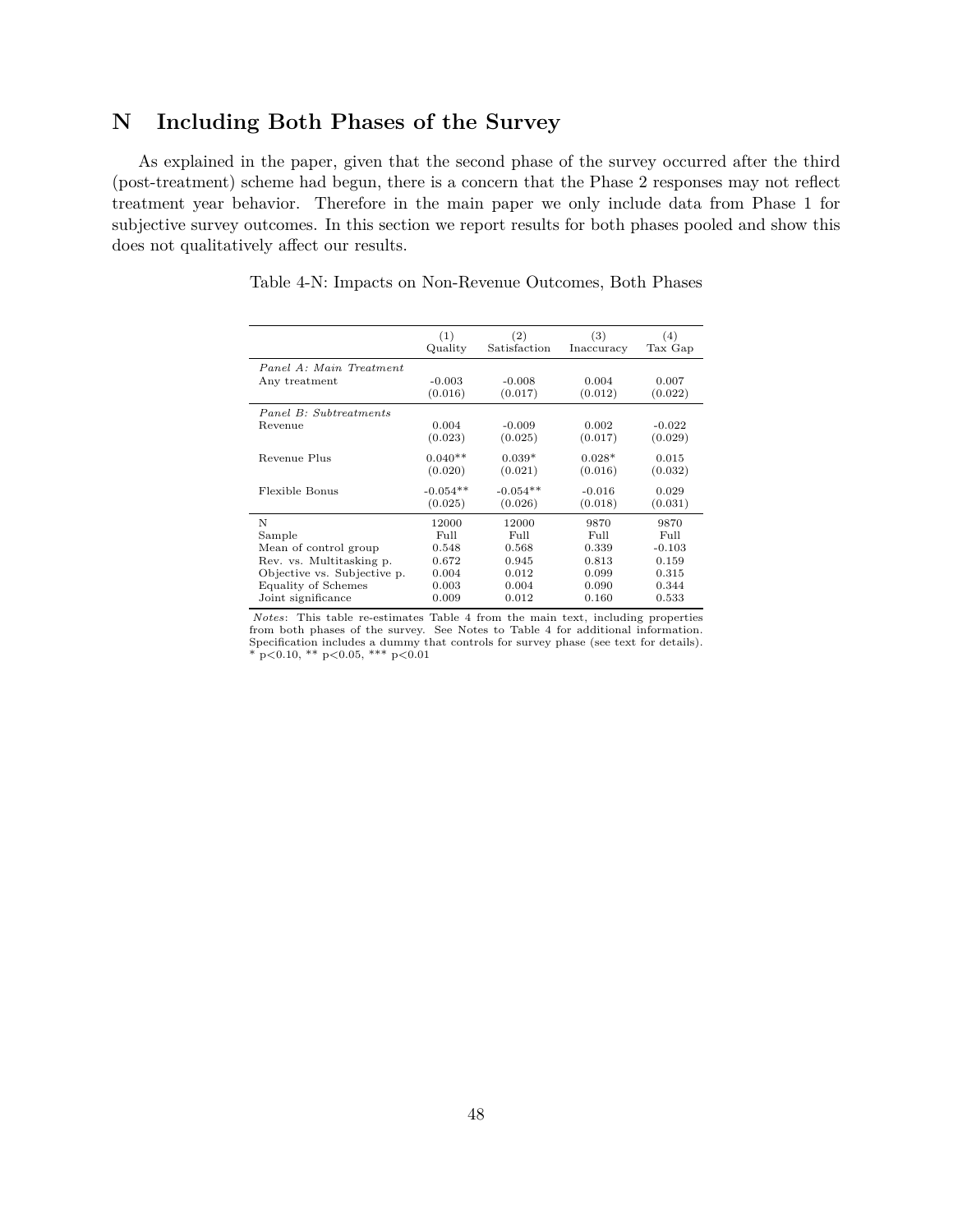| <b>.</b>                         | ÷<br>- | ◡                   | ×<br>. .                 |
|----------------------------------|--------|---------------------|--------------------------|
| 5e l<br>$\overline{\phantom{a}}$ |        | <b>L'hommon orr</b> | <i><u>Longontion</u></i> |

Table 6-N1: Impacts on Tax Payments and Corruption by Reassessed Status, Both Phases

|                                                    | ◡<br>reported<br>$\operatorname{Tax}$<br>Payment | Bribe<br>Payment | Frequency<br>of Bribe<br>Payment | Perception<br>of<br>Corruption |
|----------------------------------------------------|--------------------------------------------------|------------------|----------------------------------|--------------------------------|
| Panel A: General Population Sample Only            |                                                  |                  |                                  |                                |
| Treatment                                          | $-62.81$                                         | $389.6*$         | .0664                            | .0023                          |
|                                                    | (264.7)                                          | (231)            | (.0705)                          | (.0182)                        |
| N                                                  | 11586                                            | 11448            | 9562                             | 12000                          |
| Mean of control group                              | 4069.425                                         | 1690.712         | 0.704                            | 0.644                          |
| Panel B: Re-assessed and General Population Sample |                                                  |                  |                                  |                                |
| Re-assessed * Treatment                            | 1884*                                            | $-161.3$         | $-.028$                          | .0063                          |
|                                                    | (1083)                                           | (278.1)          | (.0607)                          | (.0163)                        |
| Re-assessed                                        | 2763***                                          | $-84.62$         | .0013                            | $-.0031$                       |
|                                                    | (572.9)                                          | (122.4)          | (.0282)                          | (.0078)                        |
| N                                                  | 16353                                            | 15793            | 13889                            | 16354                          |
| Sample                                             | Full                                             | Full             | Full                             | Full                           |
| Mean of control group in gen. pop. sample          | 3928.252                                         | 1690.712         | 0.704                            | 0.644                          |

*Notes*: This table re-estimates Table 6 from the main text, including properties from both phases of the survey.<br>See Notes to Table 6 for additional information. Specification includes a dummy that controls for survey ph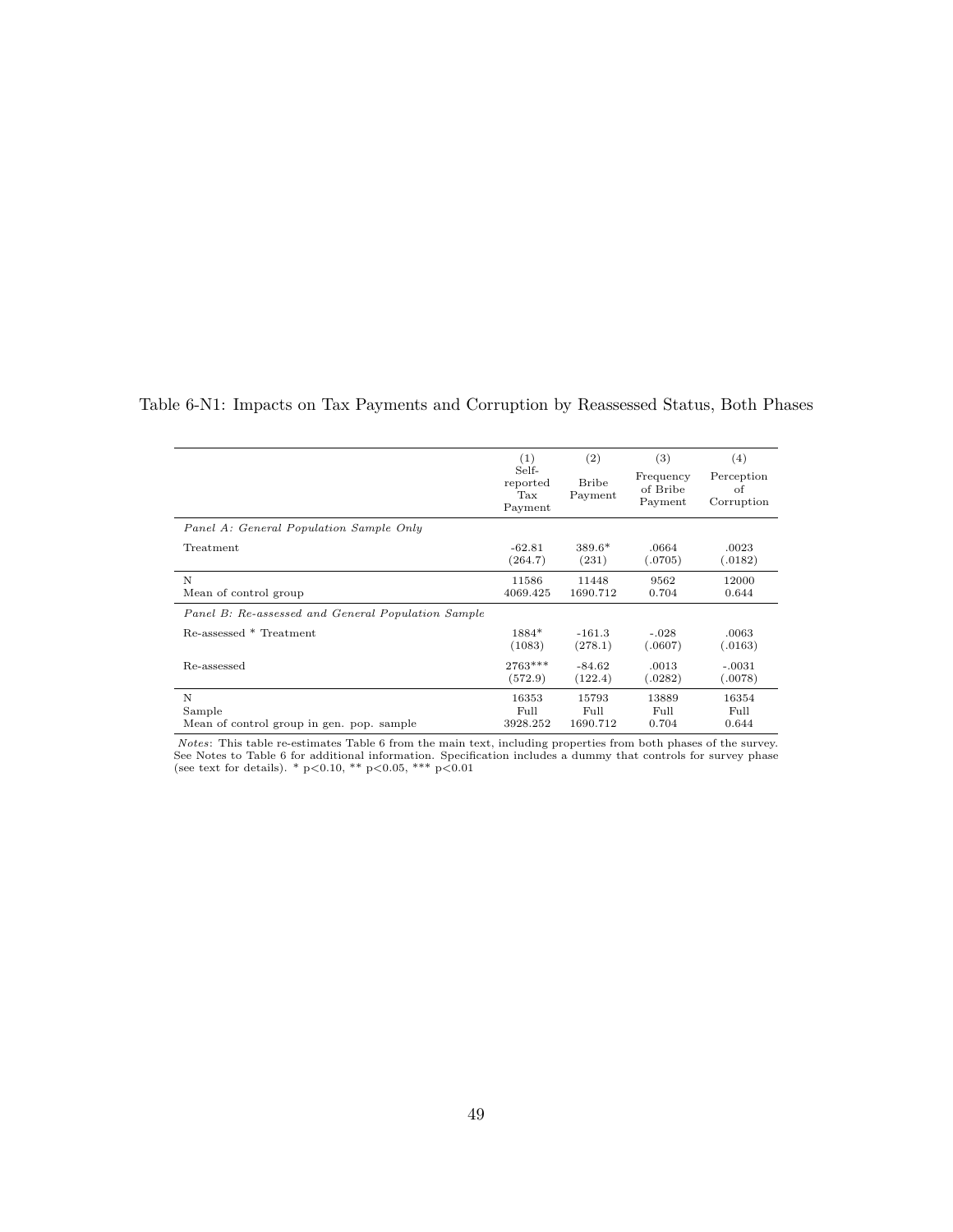Table 6-N2: Impacts on Tax Payments and Corruption by Reassessed Status and Subtreatment, Both Phases

|                                                    | Self-<br>reported<br>Tax<br>Payment | <b>Bribe</b><br>Payment | Frequency<br>of Bribe<br>Payment | Perception<br>Ωf<br>Corruption |
|----------------------------------------------------|-------------------------------------|-------------------------|----------------------------------|--------------------------------|
| Panel A: General Population Sample Only            |                                     |                         |                                  |                                |
| Revenue                                            | 490                                 | $755*$                  | .134                             | $-.0262$                       |
|                                                    | (553)                               | (416)                   | (.105)                           | (.0269)                        |
| Revenue Plus                                       | $-721***$                           | $-84.5$                 | $-.0545$                         | .00998                         |
|                                                    | (264)                               | (273)                   | (.0977)                          | (.0242)                        |
| Flexible Bonus                                     | 16.7                                | 485                     | .117                             | .0243                          |
|                                                    | (250)                               | (295)                   | (.104)                           | (.0245)                        |
| $\mathbf N$                                        | 11586                               | 11448                   | 9562                             | 12000                          |
| Mean of control group                              | 4069.4                              | 1690.7                  | 0.7                              | 0.6                            |
| Rev. vs. Multitasking p.                           | 0.119                               | 0.184                   | 0.371                            | 0.120                          |
| Objective vs. Subjective p.                        | 0.697                               | 0.659                   | 0.488                            | 0.206                          |
| <b>Equality of Schemes</b>                         | 0.016                               | 0.112                   | 0.251                            | 0.267                          |
| Joint significance                                 | 0.018                               | 0.123                   | 0.326                            | 0.439                          |
| Panel B: Re-assessed and General Population Sample |                                     |                         |                                  |                                |
| Re-assessed * Revenue                              | 371                                 | 49                      | .0598                            | .0155                          |
|                                                    | (1567)                              | (552)                   | (.0961)                          | (.0258)                        |
| Re-assessed * Revenue Plus                         | 2195*                               | $-206$                  | $-.0648$                         | .0169                          |
|                                                    | (1270)                              | (249)                   | (.087)                           | (.0221)                        |
| Re-assessed * Flexible Bonus                       | $3024*$                             | $-320$                  | $-.0758$                         | $-.0123$                       |
|                                                    | (1594)                              | (378)                   | (.0846)                          | (.0238)                        |
| Re-assessed                                        | 2762***                             | $-84.4$                 | .00133                           | $-.00304$                      |
|                                                    | (573)                               | (122)                   | (.0282)                          | (.00785)                       |
| N                                                  | 16353                               | 15793                   | 13889                            | 16354                          |
| Sample                                             | Full                                | Full                    | Full                             | Full                           |
| Mean of control group in gen. pop. sample          | 3928.3                              | 1690.7                  | 0.7                              | 0.6                            |
| Rev. vs. Multitasking p.                           | 0.162                               | 0.572                   | 0.206                            | 0.634                          |
| Objective vs. Subjective p.                        | 0.280                               | 0.569                   | 0.437                            | 0.277                          |
| Equality of Schemes                                | 0.364                               | 0.831                   | 0.443                            | 0.545                          |
| Joint significance                                 | 0.150                               | 0.755                   | 0.579                            | 0.705                          |

Notes: This table re-estimates Table 6 from the main text, estimating sub-treatments separately and including properties from both phases of the survey. See Notes to Table 6 for additional information. Specification includes<br>a dummy that controls for survey phase (see text for details). \* p<0.10, \*\* p<0.05, \*\*\* p<0.01

Table 7-N1: Impacts on Satisfaction and Accuracy by Reassessed Status, Both Phases

|                                           | $\left(1\right)$ | (2)          | (3)         | (4)        |
|-------------------------------------------|------------------|--------------|-------------|------------|
|                                           | Quality          | Satisfaction | Inaccuracy  | Tax Gap    |
| Re-assessed * Treatment                   | 0.022            | 0.022        | 0.001       | $-0.005$   |
|                                           | (0.017)          | (0.017)      | (0.017)     | (0.028)    |
| Re-assessed                               | $0.019**$        | $0.017*$     | $-0.061***$ | $0.122***$ |
|                                           | (0.010)          | (0.010)      | (0.009)     | (0.015)    |
| N                                         | 16354            | 16354        | 14173       | 14173      |
| Sample                                    | Full             | Full         | Full        | Full       |
| Mean of control group in gen. pop. sample | 0.548            | 0.568        | 0.339       | $-0.103$   |

*Notes*: This table re-estimates Table 7 from the main text, including properties from both phases of the survey. See Notes to Table 7 for additional information. \*  $p<0.10$ , \*\*  $p<0.05$ , \*\*\*  $p<0.01$